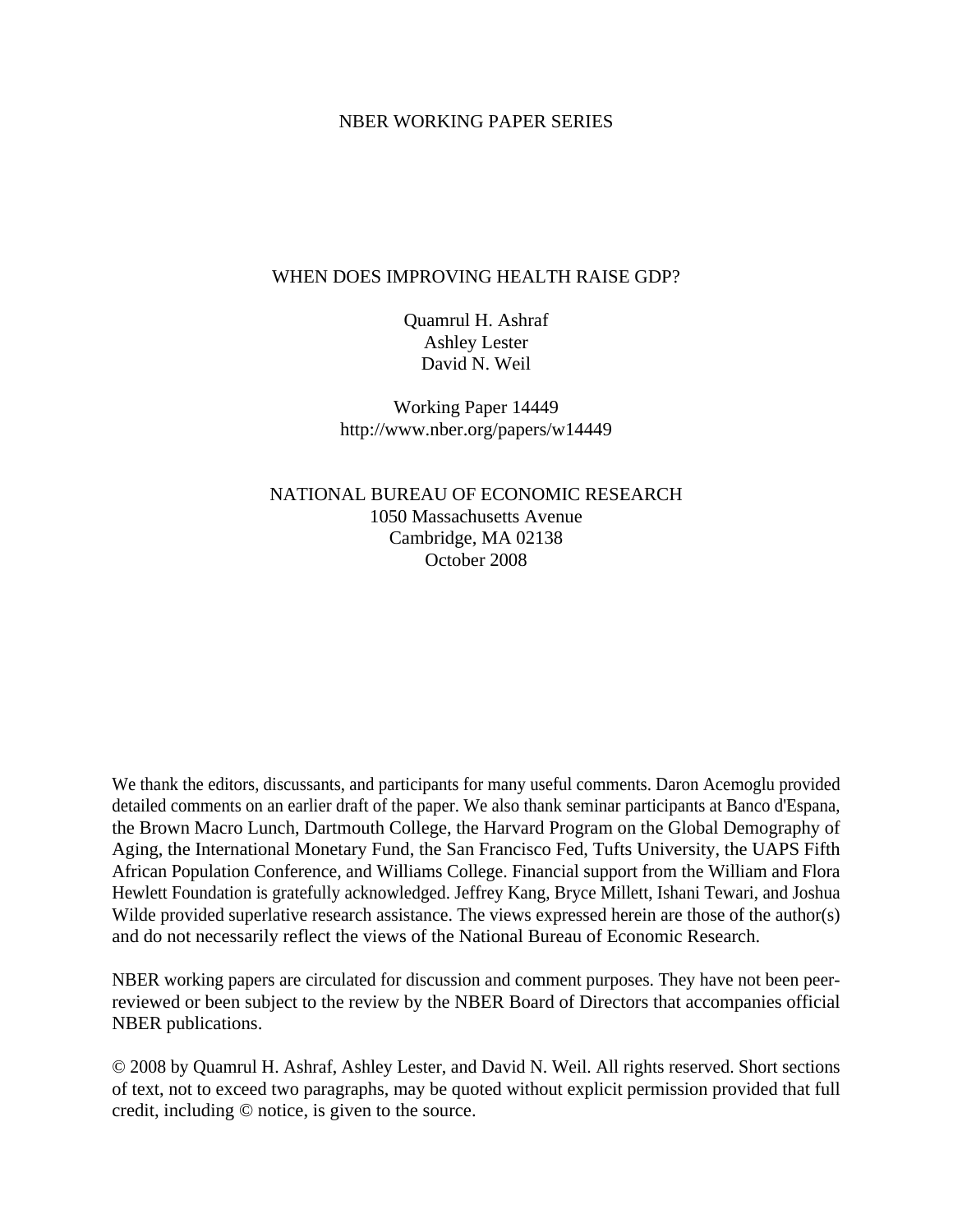When Does Improving Health Raise GDP? Quamrul H. Ashraf, Ashley Lester, and David N. Weil NBER Working Paper No. 14449 October 2008 JEL No. I10,O4

## **ABSTRACT**

We assess quantitatively the effect of exogenous health improvements on output per capita. Our simulation model allows for a direct effect of health on worker productivity, as well as indirect effects that run through schooling, the size and age-structure of the population, capital accumulation, and crowding of fixed natural resources. The model is parameterized using a combination of microeconomic estimates, data on demographics, disease burdens, and natural resource income in developing countries, and standard components of quantitative macroeconomic theory. We consider both changes in general health, proxied by improvements in life expectancy, and changes in the prevalence of two particular diseases: malaria and tuberculosis. We find that the effects of health improvements on income per capita are substantially lower than those that are often quoted by policy-makers, and may not emerge at all for three decades or more after the initial improvement in health. The results suggest that proponents of efforts to improve health in developing countries should rely on humanitarian rather than economic arguments.

Quamrul H. Ashraf Department of Economics Brown University 64 Waterman Street Providence, RI 02912 Quamrul\_Ashraf@brown.edu

Ashley Lester Dept. of Economics Box B Brown University Providence, RI 02912 Ashley\_Lester@brown.edu David N. Weil Department of Economics Box B Brown University Providence, RI 02912 and NBER david\_weil@brown.edu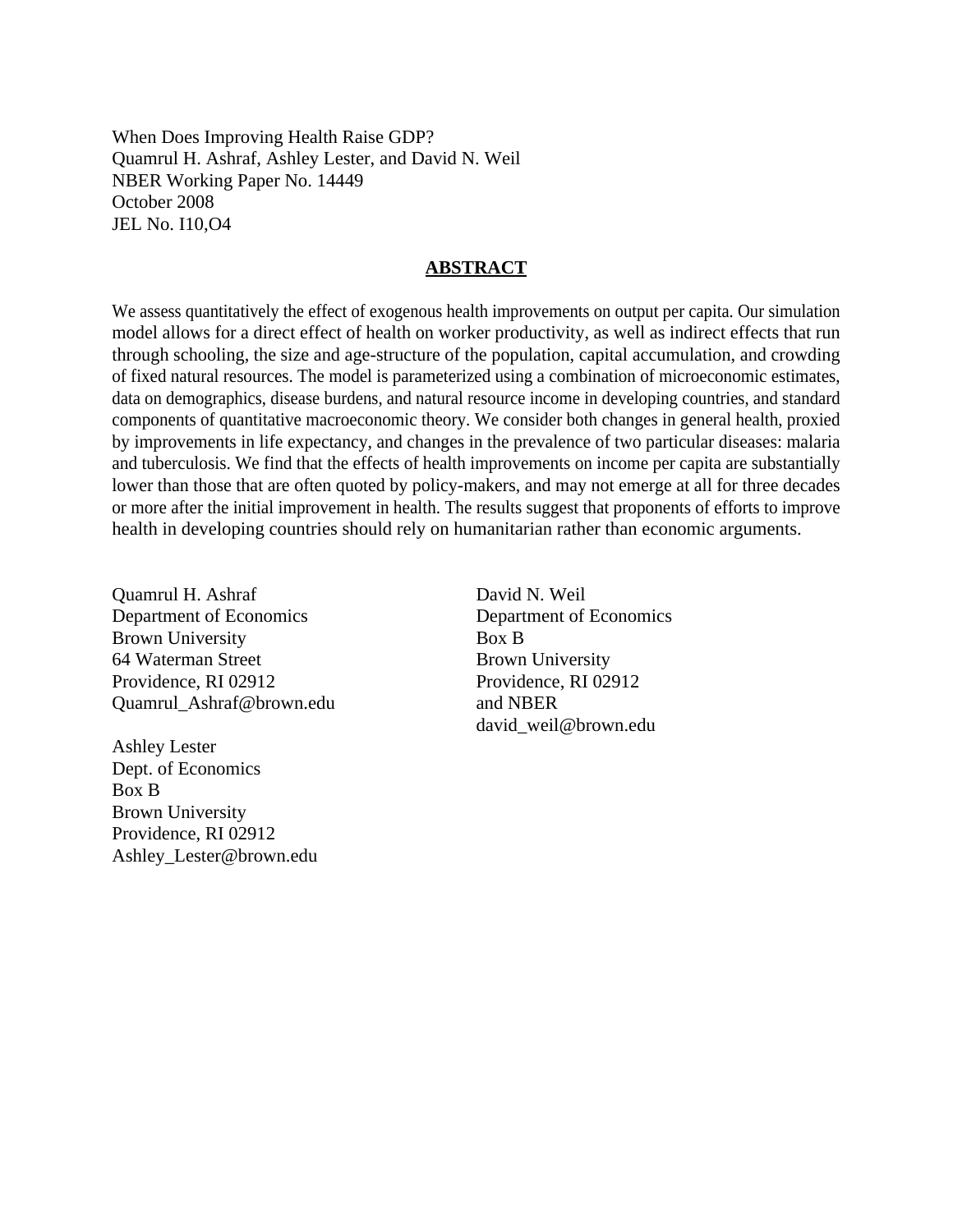# 1 Introduction

Chronic ill-health and the prospect of premature mortality haunt billions of people around the developing world. Few goals can be more worthy than that of ameliorating these burdens. Today, there exists a widespread belief that significant improvements in health are within reach of affordable policy interventions, whether led by governments or by large-scale philanthropies. There also exists a widespread consensus that improving the health of people in poor countries will lead to significant economic gains. The prospect of such economic benefits is often cited as an important secondary justification for health initiatives. For example, the report of the Commission on Macroeconomics and Health (2001), chaired by Jeffrey Sachs, finds evidence that health is one of the most important determinants of a country's economic success. Similarly, the Abuja Declaration of 2005, signed by fifty three African heads of state, notes that "malaria has slowed economic growth in African countries by 1.3% per year as a result of which GDP for African countries is now 37% lower than it would have been in the absence of malaria."1

In this paper we assess the claim that improvements in health lead to increases in economic growth. Our findings are not supportive of the popularly held view. We find that large improvements in health lead, in the long run, to modest increases in GDP per capita. Further, these increases in GDP per capita take several decades to arrive. Controlling specific diseases that have a high burden in developing countries would also produce small effects. For example, we find that the effect of eradicating malaria in a typical sub-Saharan country would be to raise GDP per capita by only about two percent in the long run. Our evidence thus suggests that proponents of efforts to improve health in developing countries should rely on humanitarian rather than economic arguments.

Existing research on the effects of health on economic outcomes uses data at both the microeconomic (household) and macroeconomic (country) level. Microeconomists have found extensive evidence that an individual's health is an important determinant of his or her economic performance. Various measures of poor health, including malnutrition, anemia, and exposure to disease in utero and during childhood, have all been shown to have a negative effect on a person's wages or productivity. At the macroeconomic level, there is a strong positive correlation between income per capita and life expectancy or other measures of health. Thus there is a prima facie case for believing that health improvements will make a country richer.

Drawing a macroeconomic conclusion directly from either the microeconomic evidence or the cross-sectional correlation is problematic, however. Outcomes of microeconomic studies are often measured in units that do not map immediately into macroeconomic effects. More importantly, microeconomic studies are unable to control for general equilibrium effects of changes in population health. For example, an increase in life expectancy may lead to a larger population, in turn reducing available resources per capita and possibly undoing the economic benefits of better health. On the other hand, macroeconomic cross-country regressions that could potentially capture these effects

<sup>&</sup>lt;sup>1</sup>See Acemoglu and Johnson (2007) and Weil (2007) for more discussion of this literature.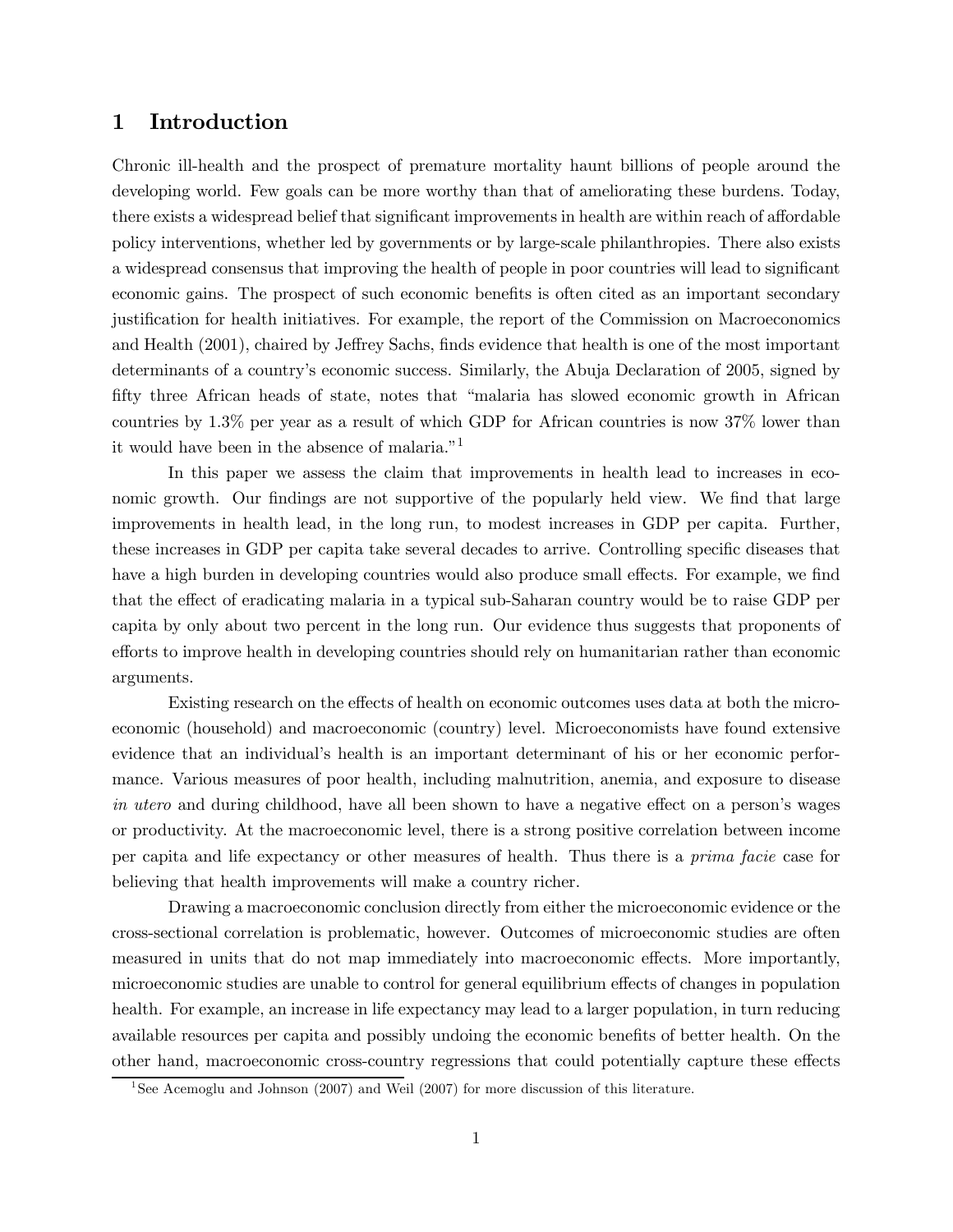typically suffer from omitted variables bias and reverse causation problems. In an important recent study, Acemoglu and Johnson (2007) conclude that, when the problems of health's endogeneity and omitted variables are corrected, health improvements in the period after World War II actually had a negative effect on income per capita.

Our goal in this paper is to answer the macroeconomic question of how much national income can be raised by exogenous health improvements by building up from microeconomic estimates, using a simulation model. Our model requires the specification of three sets of functional relationships and parameters: those involving the effect of health on labor productivity and other aspects of human capital; those involving the demographic response to health and mortality changes; and those involving the aggregate production function. Relative to reduced-form econometrics, our methodology is well suited to highlighting the causal mechanisms behind changes in output per capita, and therefore by implication which sets of policies or behavioral variables are likely to have a quantitatively significant effect on the relationship between health and income.

We apply the model to two distinct types of exogenous changes in health. The first is an increase in life expectancy, treating life expectancy as a summary measure of the general state of health in a nation. In particular, we consider the effect of exogenously raising life expectancy at birth from 40 to 60 years. This approximately corresponds with the most dramatic improvement in health observed during the international epidemiological transition studied by Acemoglu and Johnson. The key finding from these simulations is that even large increases in life expectancy, which could raise per capita income in the long run by around 15 percent, may reduce income by up to 5 percent for 30-40 years or more after the shock.

The second type of change in health we consider is the eradication of particular diseases. Our results focus on two infectious diseases that are particularly prevalent in the developing world: malaria and tuberculosis. These simulations have two key results. The first is that, for either of the diseases considered, even complete eradication has a relatively small impact on income per capita in either the short or the long run, not exceeding a few percentage points. The second is that these relatively small effects vary by disease. For example, in the short run, eradicating tuberculosis raises income per capita whereas eradicating malaria lowers it. The different effects on income of eradicating these diseases arise largely because tuberculosis strikes mostly prime-age workers, while malaria affects mainly young children.

The simulation-based methodology allows us to take into account both general equilibrium effects and the dynamic effect of health through channels including the evolution of the size and age-structure of the population, capital accumulation, and resource crowding. The analysis is well adapted to considering the dynamic path of the economy over the course of this evolution, rather than merely comparing steady states, and to providing a quantitative characterization of this evolution in the face of particular interventions. The simulation approach also permits analysis of the strength of the various mechanisms at work. For instance, it is straightforward to examine the sensitivity of the results to different estimates of the effect of disease on effective labor supply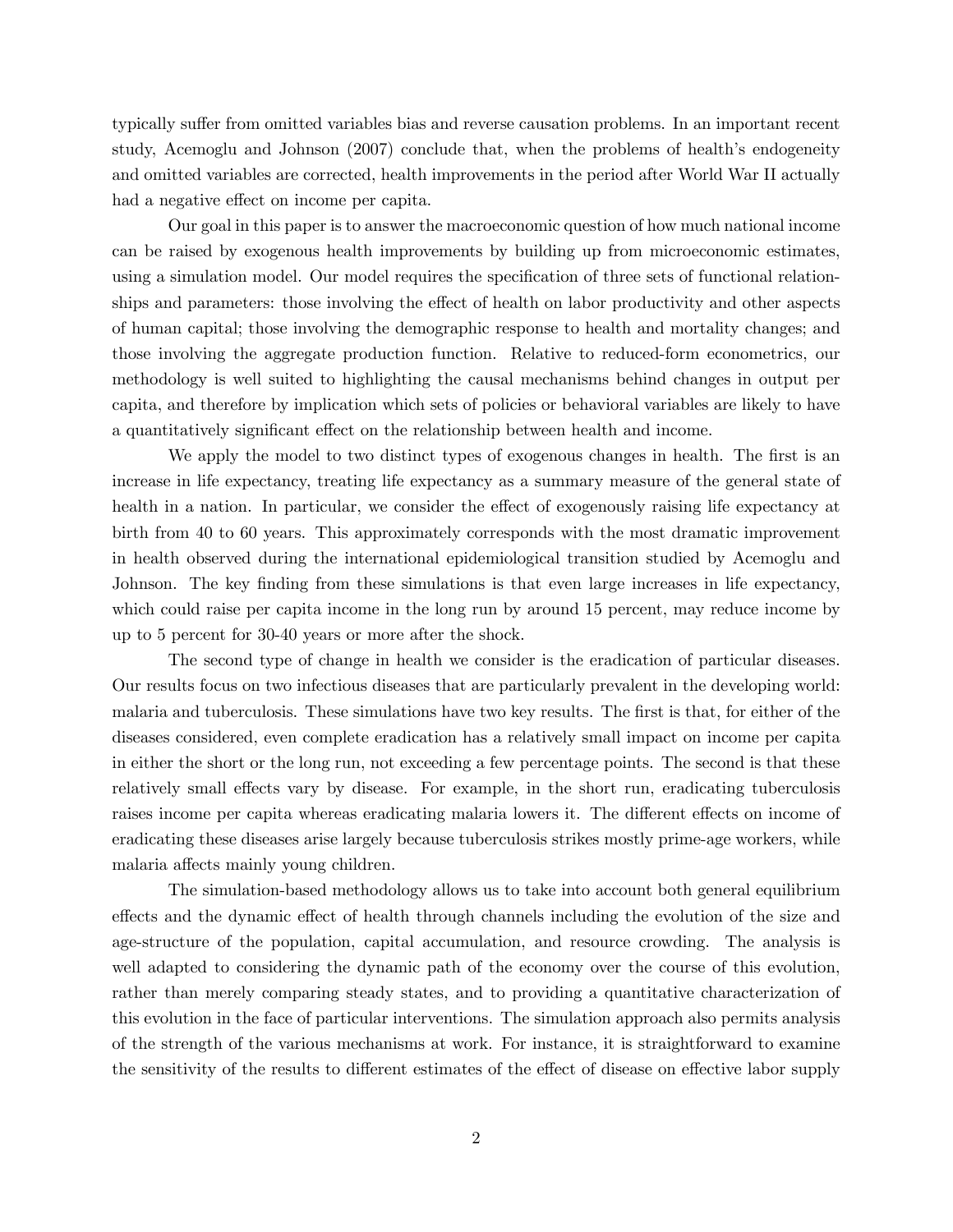or the speed of the demographic transition.

Our exercise should not be mistaken for an analysis of the welfare impacts of health improvements. The primary benefits from health improvements are in terms of lives saved and suffering avoided. The issue we study – whether there are also effects on income per capita – is of minor importance in welfare terms. Similarly, while it might be interesting to ask whether health improvements of the sort that we study could be "self-financing," we do not go down this path. Among other things, we do not have any estimate of the cost of the health improvements we consider, nor do we specify who (government, households, etc.) are paying for them.

A more profitable use of the analysis, in our view, is to suggest policies that are complementary to health improvements in terms of raising income per capita. We see three areas where this is particularly relevant. First, we find that health improvements can result in large population increases that can have a significant negative effect on income per capita over an extended period. Providing women with sufficient knowledge of, and access to, a range of family-planning options may ameliorate this effect. Second, one important channel through which population increases reduce income per capita is capital shallowing. Therefore policies and institutions that enable a sizable and sustained current account deficit without incurring unduly high interest burdens, are likely to be particularly important following an increase in life expectancy. Finally, many or most health interventions have the largest effect on infant mortality, and therefore are likely to lead to a substantial increase in the number of children. Since increased human capital formation is likely to be optimal following an improvement in health, and is an important factor offsetting population pressure, it is particularly important to ensure an adequate supply of teachers and school facilities in the years following public health improvements.

The rest of this paper is structured as follows. Section Two presents the model and discusses our choice of base case parameters. Section Three presents simulation results for the base case model, and then discusses the sensitivity of results to altering our parameter assumptions. In Section Four, we consider the eradication of two specific diseases: malaria and tuberculosis. We discuss how the model has to be altered and present simulation results. Section Five concludes.

# 2 The Model and its Parameterization

Health affects income through a number of channels, and the dynamics of these effects can be stretched out over several decades. Thus, analyzing the effect of a health intervention entails comparing the complete paths of income and other endogenous variables in the scenario in which the intervention takes place to an alternative in which it does not. Similarly, alternative parameter assumptions regarding the different components of the model will yield different dynamic paths of all the endogenous variables.

We consider two different sorts of health interventions. First, we consider a "general" health improvement. Specifically, we consider a shift in life expectancy at birth from  $e_0 = 40$  to  $e_0 = 60$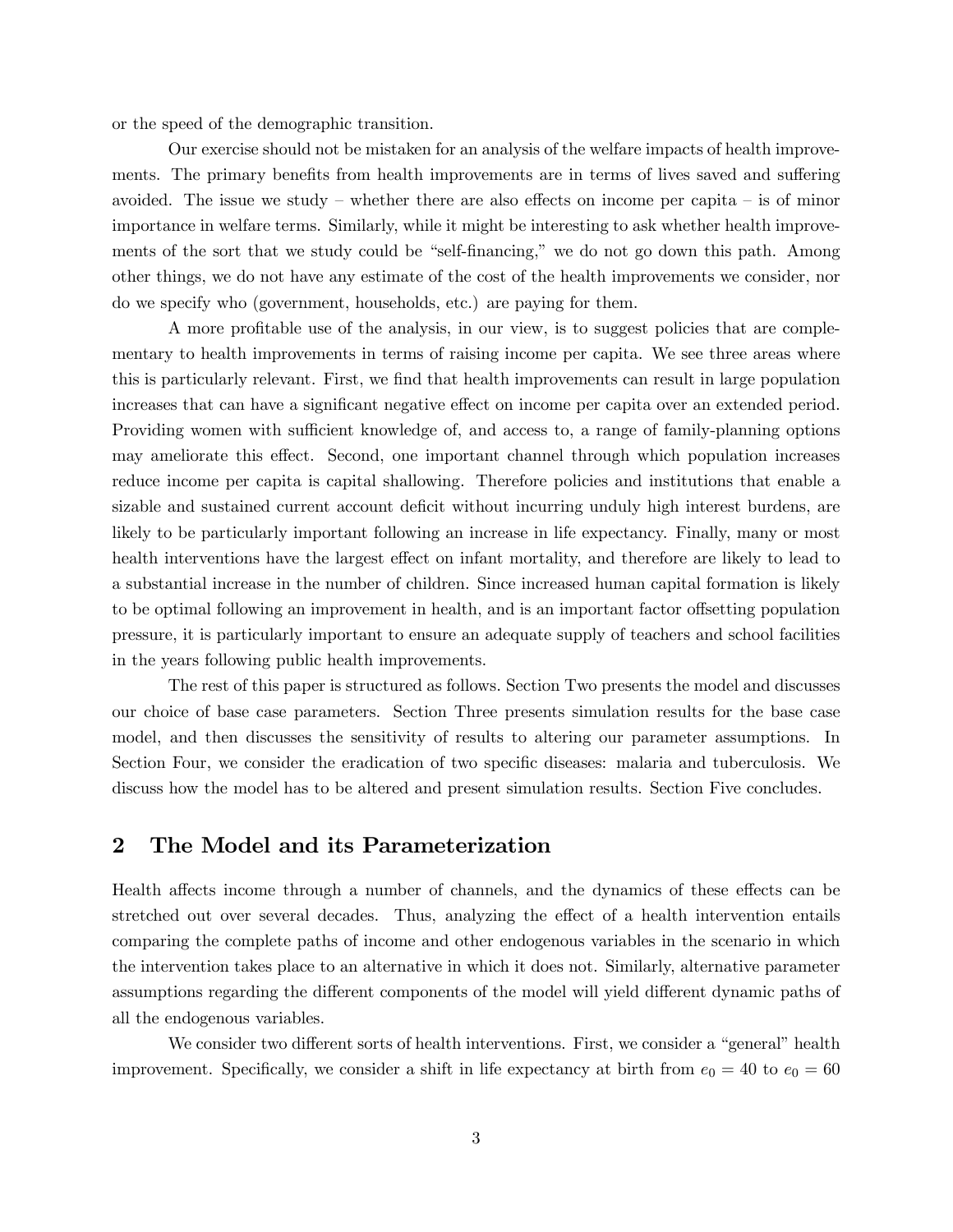using a model life table. Second, we consider the eradication of two specific diseases: malaria and tuberculosis.

The model features both demographic and economic elements. The demographic elements comprise estimates of mortality and fertility by age. The economic elements include the specification of the aggregate production function and the specification of the response of variables such as human capital to changes in health. We consider each element in turn.

#### 2.1 Demographic Structure

The demographic part of the model takes age-specific mortality and fertility schedules as inputs. Figures 1 and 2 show the data that we use for analyzing a general health improvement. Figure 1 shows the probability of survival to different ages at life expectancies of 40 (before the health improvement) and 60 (after the improvement), using the female model life table for the South Asia region from the United Nations (1982).<sup>2</sup> Figure 2 shows age-specific fertility data for Sri Lanka in 1953 from Keyfitz and Flieger (1968), which we take as a measure of fertility before the general health improvement. These data are among the earliest available and should capture much of the relevant demographic behavior over the period considered by Acemoglu and Johnson (2007). In practice, population is divided into 5-year age groups, and each time period in our model corresponds to five years.

We assume that prior to the health improvement, fertility and mortality rates have been constant for long enough that the population is stable (that is, the relative sizes of different age groups are constant as is the growth rate of the population). The health improvement switches the country immediately to the new mortality schedule.<sup>3</sup> A critical component of the model is what happens to fertility rates when mortality changes. We assume that in the long run, fertility adjusts proportionally at each age such that the growth rate of the population eventually returns to its pre-shock level. We further assume that the adjustment in age-specific fertility occurs in a linear fashion over some transition period.

Estimates of the appropriate length of this fertility transition period are difficult to come by. We assume as a base case a transition period of 50 years. This fertility adjustment is a little slower than some accounts of the East Asian demographic transition, which suggest a period of

$$
N_{t+1} = \begin{cases} P^b \cdot N_t & \text{if } t < T \\ P^a \cdot N_t & \text{otherwise,} \end{cases}
$$

<sup>2</sup>For simplicity, our demographic projections are performed on a closed, female-only population. Considering a population of both males and females, however, would not qualitatively alter the results of our model as long as the sex-ratio-at-birth remains fixed over time.

<sup>&</sup>lt;sup>3</sup>Formally, a population composed of n age-groups is represented by an n-dimensional vector,  $N_t$  that evolves according to:

where  $P^b$  and  $P^a$  are the  $n \times n$  projection matrices before and after the shock,  $N_0 > 0$  is given, and the shock period, T, is determined to occur after the pre-shock population has attained a stable age structure and rate of growth. A population projection matrix is composed of age-specific net maternity rates along the first row and age-specific survivorship rates along the sub-diagonal. The stable population growth rate implied by a projection matrix is given by its largest, real eigenvalue, and the stable age-structure by the corresponding eigenvector.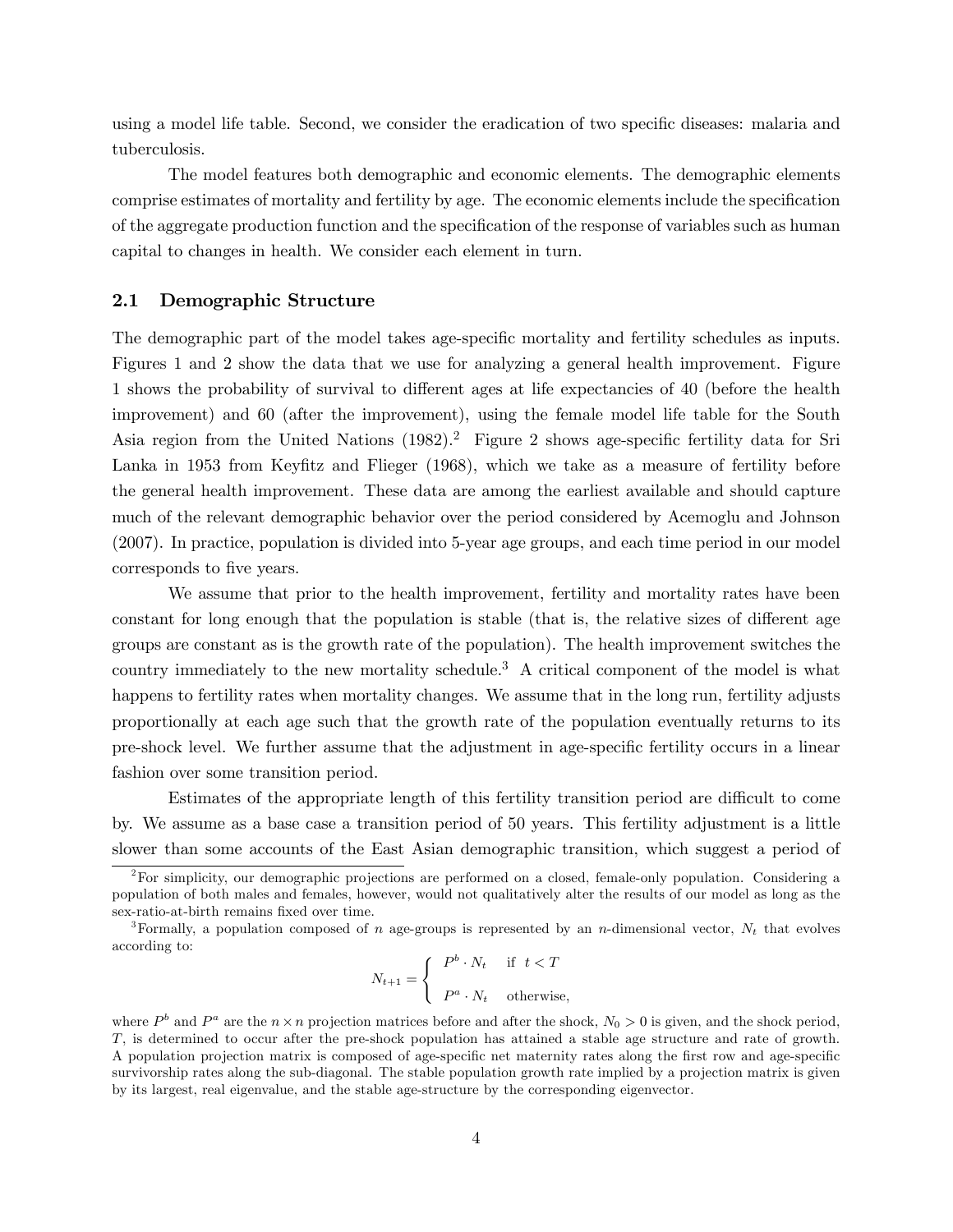about 25—30 years, but seems quite consistent with evidence from Europe and India and perhaps even a little optimistic in Africa (see Lee et al. (2001) for a brief summary of the evidence). Below we test the sensitivity of our results to different assumptions regarding the length of the transition period. When we consider the eradication of a specific diseases in Section Four, we use a table of age-specific deaths from that disease to create a cause-deleted mortality schedule and make similar assumptions about the response of fertility to mortality decline.

Figure 3 shows the sizes of the overall population and of the working-age and dependentage segments of the population, all relative to the baseline in which no improvement in health takes place. Population in the health improvement scenario stabilizes at roughly 1.5 times the size of the baseline (note that population is growing at an annual rate of 1.5 percent in the baseline case; growth reaches 2.5 percent in the decade following the health improvement). Because of demographic momentum, this stabilization takes longer than the 50 years that we assume it takes fertility to adjust. For the first 40 years of the transition, the ratio of dependents to working-age adults is higher in the health improvement scenario than in the baseline. This effect peaks about 15 years after the shock, at which time the dependency ratio has increased by about 0.10, from about 0.69 to about 0.79. Thereafter, the dependency ratio gradually declines to a long-run level of about 0.64. In the long run, therefore, there is a demographic dividend in terms of income per capita from the decline in mortality, but this only occurs more than half a century after the shock.

## 2.2 Production and Physical Capital Accumulation

In our base case model, aggregate production is given by a standard Cobb-Douglas production function. The factor inputs are land (which we use as a shorthand for all fixed factors of production), capital, and human capital, so that aggregate output in period  $t$ ,  $Y_t$ , is:

$$
Y_t = A_t K_t^{\alpha} H_t^{\beta} X^{1-\alpha-\beta}
$$

where  $\alpha + \beta \leq 1$ , X is a fixed arbitrary stock of land and  $A_t$  is productivity.

We assume fairly standard values for factor shares: we set  $\alpha = 0.3$  and  $\beta = 0.6$ , meaning that the implied share of land is 10 percent. In a later section we revisit the role of fixed factors of production. We consider the sensitivity of our results to both the share of land in national income and the elasticity of substitution between land and other factors of production. We also examine data on natural resource shares of national income.

Productivity grows at an exogenous rate that does not respond to any of the changes in the model. For convenience, the growth rate is set to equal the steady-state rate of population growth times the share of land, so that income per capita is constant in the steady state. Because all of our results entail a comparison of income in the case of a health intervention to the case where no intervention takes place, the underlying rate of technological change is of very little importance.

We handle capital accumulation extremely simply, by making the Solovian assumption that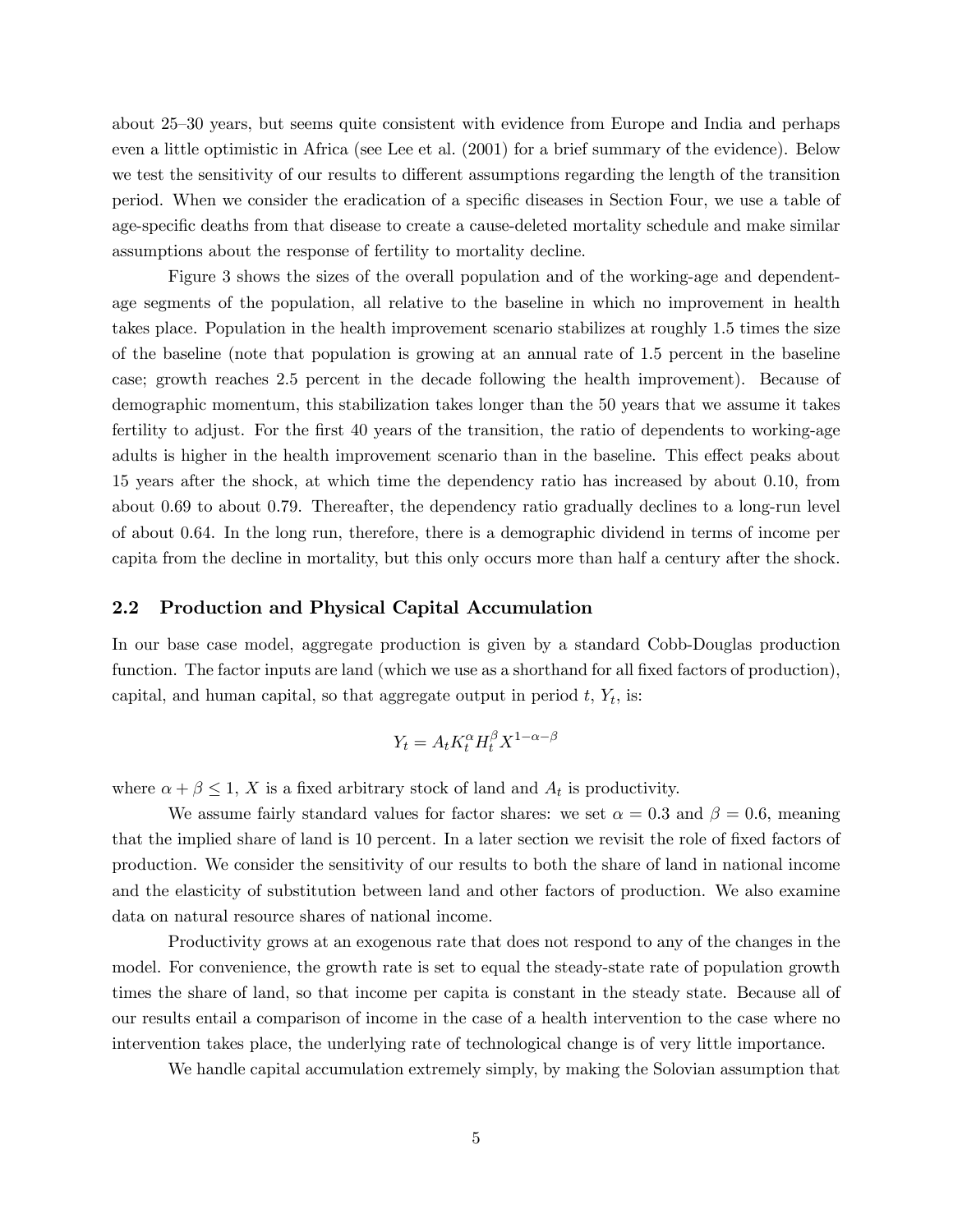a fixed share of national income is saved in each period.<sup>4</sup> Accordingly, the stock of capital in period  $t, K_t$ , evolves over time according to:

$$
K_{t+1} = sY_t + (1 - \delta)K_t,
$$

where s and  $\delta$  are the fixed saving and depreciation rates, respectively. We assume that the annual savings rate is 10 percent, which is close to the average for countries in sub-Saharan Africa, and assign a standard value to the depreciation rate of five percent. Below we also consider the case of an economy open to international capital flows.

## 2.3 Human Capital

We model an individual's human capital as a function of his or her schooling, experience, and health. We assume that human capital inputs of individuals with different characteristics are perfectly substitutable. Thus the stock of human capital in period  $t$ ,  $H_t$ , is:

$$
H_t = \sum_{15 \leq i \leq 65} \left( h_{i,t}^h \times h_{i,t}^s \times h_{i,t}^e \right) N_{i,t},
$$

where  $N_{i,t}$  is the number of individuals of age i in the population in period t. We assume that children enter the labor force at 15 and workers leave the labor force at 65.

Our treatment of schooling and experience is standard. Years of schooling are aggregated into human capital from schooling using the piecewise log-linear specification:

$$
h_{i,t}^s=\left\{\begin{array}{ccc}\exp[\theta_1S]&\text{if}&S\leq 4\\ \exp[4\theta_1+\theta_2(S-4)]&\text{if}&48\end{array}\right.
$$

where we use values of  $\theta_1 = 0.134$ ,  $\theta_2 = 0.101$ , and  $\theta_3 = 0.068$ , based on Hall and Jones (1999). The return to schooling will be relevant for the exercises we conduct because improvements in health will raise the average level of schooling.

Human capital from on-the-job experience for a worker of age i in any period t,  $h_{i,t}^e$ , is computed as:

$$
h_{i,t}^e = \exp[\phi(i-15) + \psi(i-15)^2]
$$

where, based on Bils and Klenow (2000), who provide an estimate of the average return to experience in a sample of 48 countries, we use a  $\phi$  value of 0.0495 and a value of -0.0007 for  $\psi$ . Experience will play a role in our simulations because declines in mortality and fertility will lead to a population with higher average age and thus higher average experience.

<sup>&</sup>lt;sup>4</sup>Young (2005) makes the same assumption in his analysis of HIV/AIDS in South Africa. An alternative would be to build in a life-cycle model of saving, although there is considerable controversy about the applicability of such models to developing countries. See Lee et al. (2001) and Deaton (1999).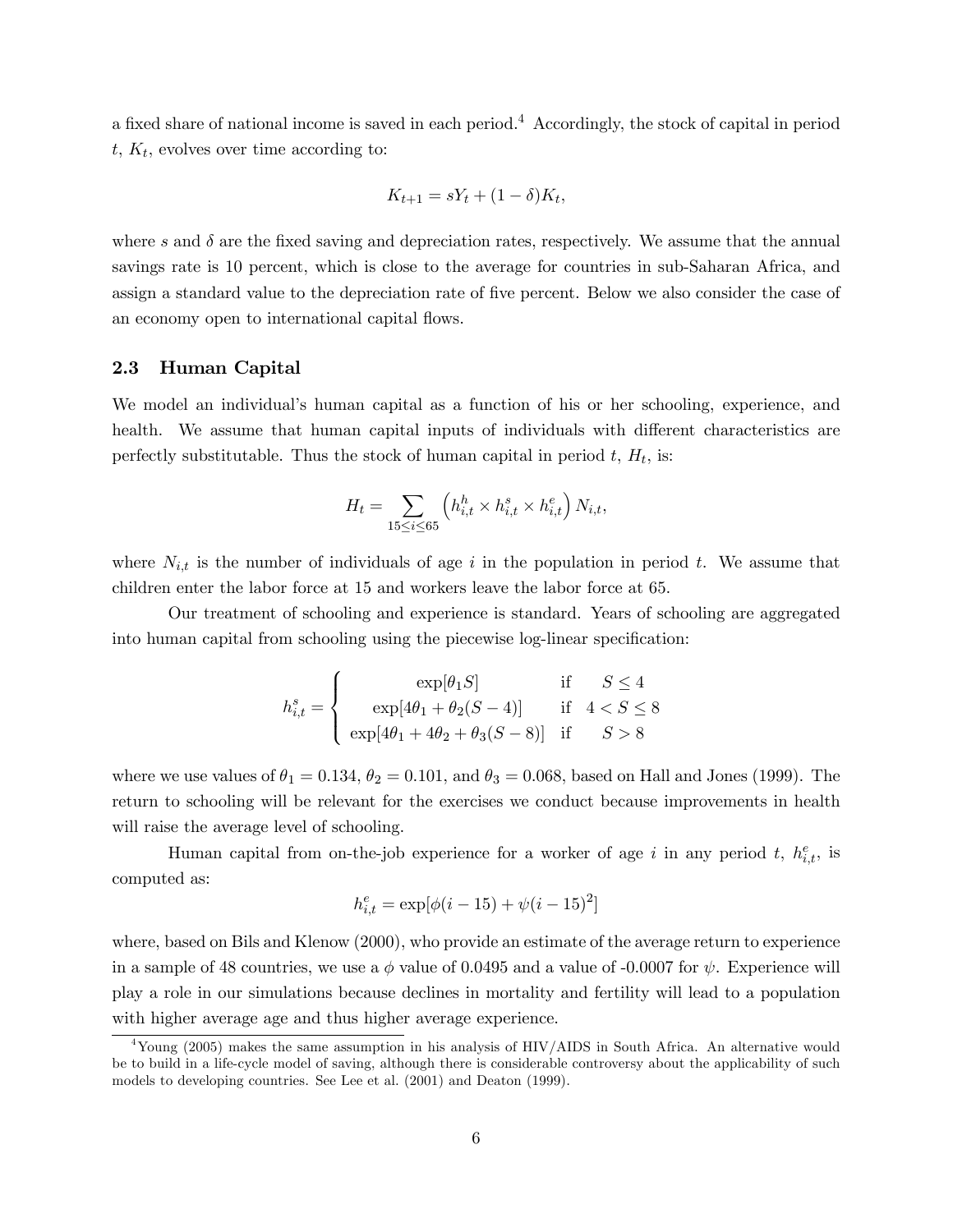#### 2.3.1 Human Capital from Health

We use two different methods for parameterizing the effects of a general health improvement (that is, an increase in life expectancy at birth from 40 to 60) on human capital.

The first method for modeling the effect of a general improvement in health uses the estimate of the effect of increased adult survival rates (ASR) on productivity generated in Weil (2007), which in turn draws on a large number of well-identified microeconomic studies. The ASR is defined as the probability that an individual will attain the age of 60, conditional on having attained the age of 15 using the current life table. Weil estimates the structural coefficient linking the log of human capital in the form of health to ASR as 0.653. To give a concrete example of the size of this effect, a change in life expectancy at birth from 40 to 60 corresponds, using the UN female model life table for the South Asia region, to a change in the ASR from 0.50 to 0.72. Applying the coefficient above implies an increase of 15 percent in health human capital per worker.

The second method of capturing the direct effect of health improvements on productivity relies on the ratings of disease incidence and severity that are used to construct estimates of years lost due to disability (YLD) around the world by the World Health Organization (WHO). The WHO provides a general measure of YLDs and then also measures disease-specific YLDs, both broken down by age group. A country's YLD for a given disease is constructed as:

$$
YLD = I \times DW \times L
$$

where I is the number of incident (newly-arising) cases in a period,  $DW$  is the disability weight attached to the disease, and L is the average duration of the disease until remission or death. The crucial parameter here is the disability weight, which is intended to be a cardinal measure of the severity of different diseases or impairments, on a scale from 0, indicating perfect health, to 1, indicating death. Disability weights are constructed by panels of healthcare providers and medical experts using a "person trade-off" protocol which establishes utility equivalences between years of life lived in different states of health. One year lived with a disability provides the same utility as  $(1 - DW)$  years lived disability-free (Murray, 1996). Disability weights are therefore not primarily intended as a measure of labor supply. Nevertheless, these estimates provide at least some basis for comparing the effects of different diseases, as well as a cross-check on the results using the ASR parameter discussed earlier.5

Because YLD data play a significant role in the analysis below, it is worth exploring these data in more detail. Table 1 shows data from the WHO "AFRO E" region, (defined as Africa with high child and very high adult mortality). We look at per capita YLDs for men in the 30–44 age group and boys aged 0—4. Overall, the men average 13.5 percent of a YLD per capita per year, with one-third of this burden coming from infectious and parasitic diseases. HIV/AIDS makes up

<sup>&</sup>lt;sup>5</sup>Some examples of disability weights are blindness  $(0.600)$ , deafness  $(0.216)$ , HIV  $(0.136)$ , AIDS  $(0.505)$ , tuberculosis sero-negative for HIV (0.264), severe iron-deficiency anemia (0.093), malaria episodes (0.172) and neurological sequelae of malaria (0.473).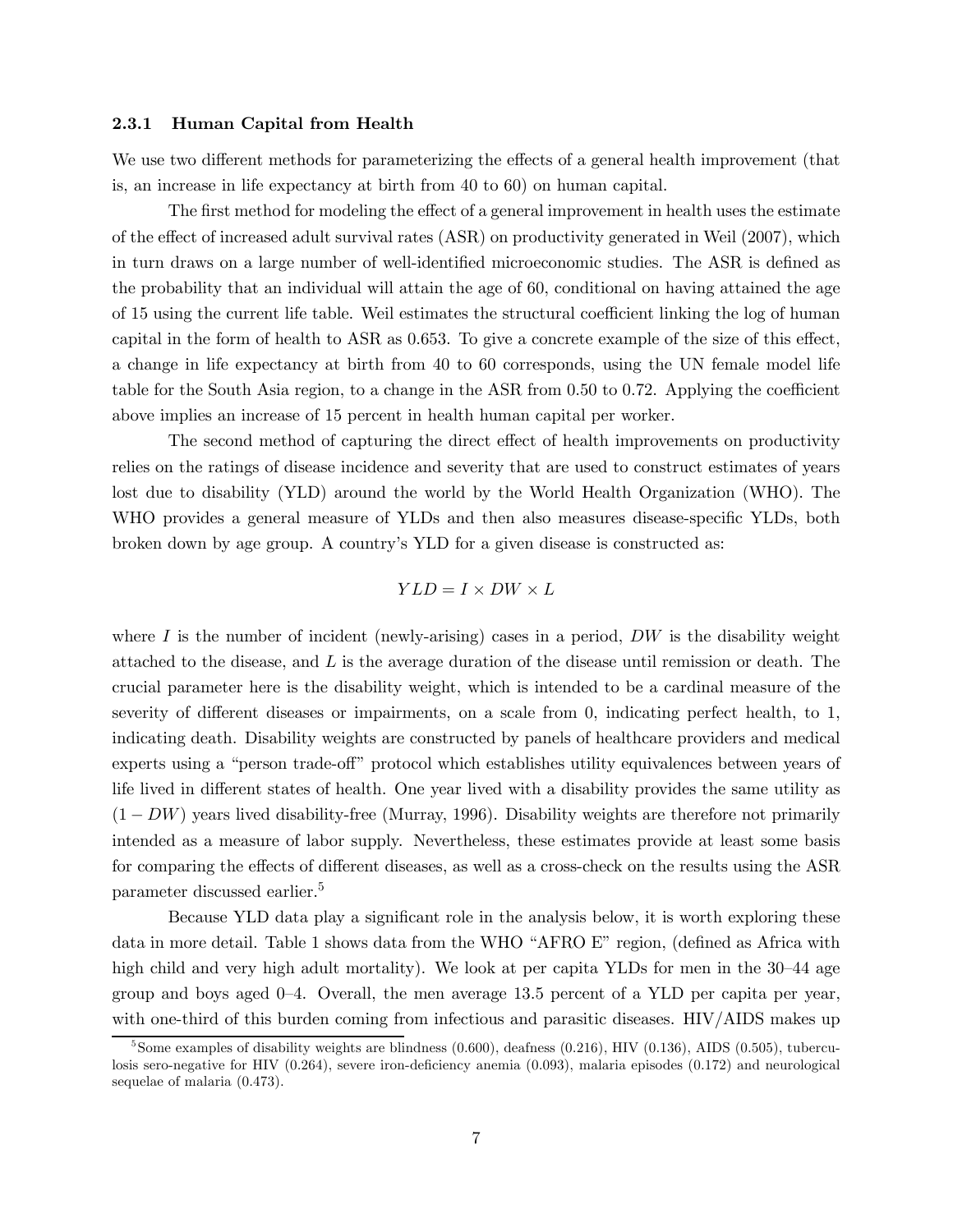half of the infectious disease burden, while the two diseases that we consider below make relatively small contributions. Tuberculosis accounts for 0.005 YLDs, or 3.5 percent of the disability burden, while malaria accounts for only 0.001 YLDs, or 1 percent of the total disability burden. The boys average 16.6 percent of a YLD per capita per year, with two thirds of the burden coming from infectious diseases.

To assess the effect on worker productivity from a general health improvement (i.e., an increase in life expectancy at birth from 40 to 60) we need a mapping from life expectancy to YLDs. We construct this mapping by looking at cross-sectional data from 14 WHO sub-regions on YLDs per capita and life expectancy at birth. Figure 4 shows the data for the full population. In practice, we work with similar data at the age-group level (each group spans approximately 15 years for most of the working-age population). For each age group, we run a regression across the 14 sub-regions of YLDs per capita on life expectancy at birth. The coefficients from these regressions then tell us the change in age-specific YLDs that would result from an increase in life expectancy from 40 to 60. To give a concrete example, the regression of YLDs per capita on life expectancy at birth for the 30—44 age group (with standard errors in parentheses) is:

$$
YLD = 0.251 - 0.00226 e_0, R^2 = 0.88
$$
  
(0.017) (0.0002)

Applying these regression coefficients, a change in life expectancy at birth from 40 to 60 would lower YLDs from 0.160 to 0.115. Using YLDs to measure the impact of disease on labor input is complicated, however, by the fact that diseases at one age may result in disability at another. For example, a crippling disease suffered in childhood will cause disability in adulthood. To take account of this we make the (admittedly extreme) assumption that all YLDs incurred in childhood result in adult disability. Specifically, we spread the YLDs incurred at ages 0—14 evenly over adults aged 15—64. Using the regressions just described, annual YLDs for ages 0—4 fall from 0.221 to 0.148 and annual YLDs for ages 5—14 fall from 0.075 to 0.055. Thus implied YLDs at each adult age due to childhood illness fall from 0.037 to 0.026. The implied labor input per adult in the 30—44 age group after the health improvement relative to before the improvement is thus  $(1 - 0.115 - 0.026)/(1 - 0.160 - 0.037)$ , or a 7.0 percent increase. Similarly, the implied increases in labor input per worker in the 15—29 and 45—59 age groups are 6.1 percent and 6.6 percent, respectively. These effects are slightly less than half the size of the effects we estimate using the data on ASR. In the simulations below, we use the ASR estimates as the base case.

## 2.3.2 Phase-in of Health Effects

Conceptually, both the ASR and YLD estimates are derived from thinking about a comparison of workers who have spent their entire lives in a low or high life expectancy environment. However, in response to a health intervention, there will be a long transition period in which some of the labor force will have grown up in a poor health environment. This is important, because there is good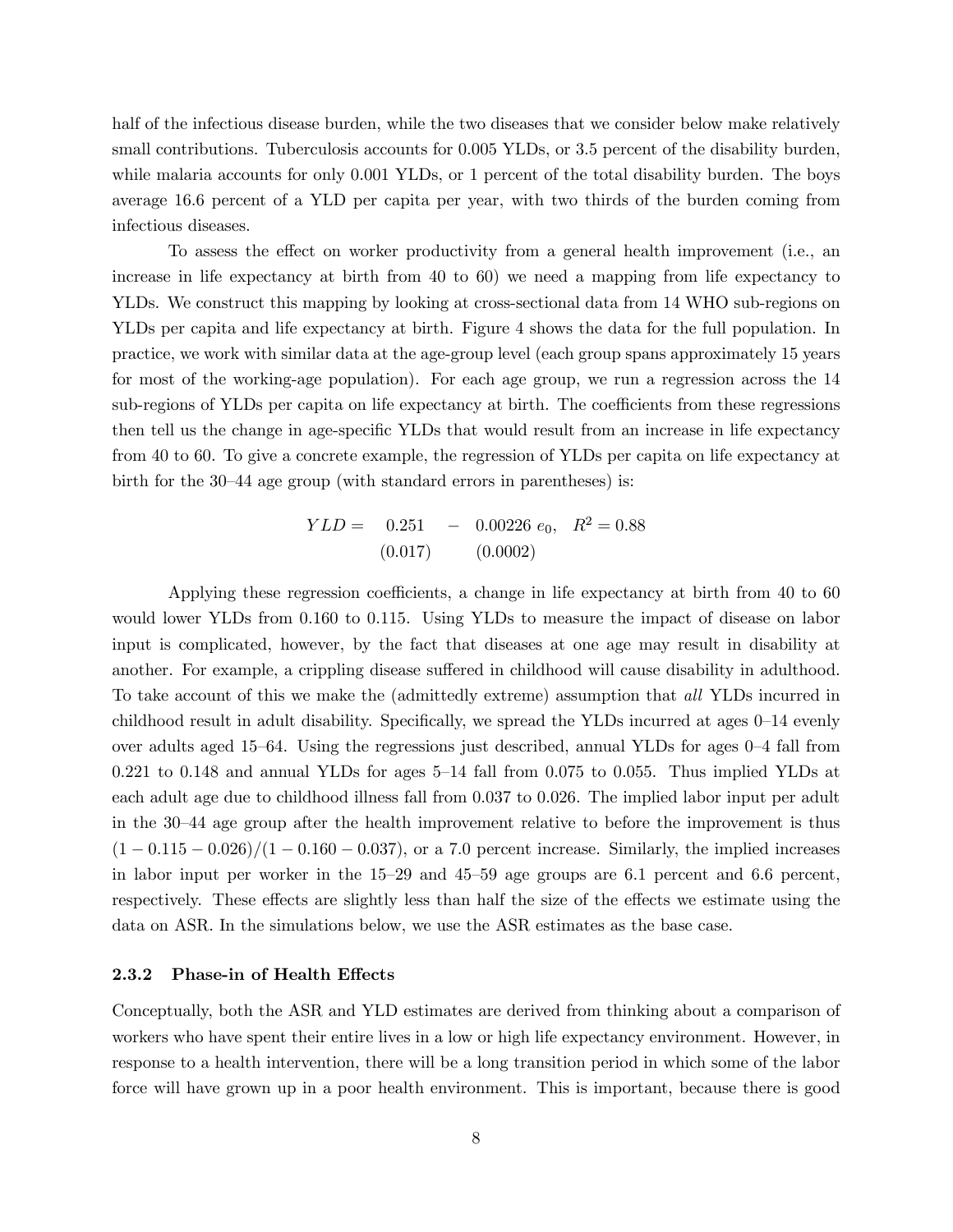evidence that many of the most important health interventions in terms of worker productivity are those that affect young children (or even in utero). Specifically, children who grow up in a more favorable health environment are healthier in a number of measurable respects (such as height, IQ and prevalence of chronic disease), and perform better as students and workers.

To deal with this problem of phase-in, we allow a worker's health human capital to be a function of both the current health environment and the health environment that prevailed when he was born. In the case of the ASR measure, for example, human capital from health per worker of age i in period t following a health improvement at time  $T$  is computed as:

$$
h_{i,t}^h = \begin{cases} \exp[(1-\eta)\rho ASR + \eta \rho ASR'] & \text{if } T > t - i \\ \exp[\rho ASR'] & \text{if } t - i \ge T \end{cases}
$$

where  $ASR$  and  $ASR'$  are the adult survival rates implied by the mortality regimes prevailing before and after the shock,  $\rho$  is the parameter that measures the effect of ASR on worker productivity as estimated by Weil (2007), and  $\eta \in [0, 1]$  captures the importance of the contemporaneous health environment in affecting worker productivity. A value of  $\eta = 1$  implies that health improvements are fully reflected in worker productivity right away. A value of  $\eta = 0$  implies that there is no contemporaneous effect of health improvement on worker productivity; the only workers who will be more productive are those who are born after the improvement in health. At this point we have no solid grounds for estimating the value of  $\eta$ , and so in our simulations we use 0.5 as our base case value.

#### 2.3.3 The Effect of Health on Education

There are several possible channels through which changes in health may increase education. Longer life expectancy increases the time over which investment in human capital can be amortized, and therefore should raise investment in schooling (Kalemli-Ozcan et al., 2000). Lower adult mortality also reduces the number of orphans, who receive less schooling than children with living parents (Case et al., 2004). There is some evidence that healthier children are also better able to take advantage of schooling, for example through reduced absenteeism and greater mental alertness while at school (Bleakley, 2007a). Children may also be kept out of school to provide care for family members who are ill. Another channel is the so-called "quality-quantity" trade-off. If disease eradication and the resulting decline in fertility result in households having fewer surviving children, the household budget constraint  $-$  and, at the macro level, the government's budget constraint  $$ may be loosened, allowing greater investment in each child (Kalemli-Ozcan, 2002).

We calibrate the effect of health on schooling using estimates from Fortson (2007). Fortson examines how the rise of HIV prevalence has affected schooling in a set of seven sub-Saharan countries. She estimates that an increase in adult HIV prevalence from zero to ten percent reduces completed schooling by 0.5 years. Fortson also constructs a theoretical model of optimal schooling's response to adult mortality, which produces an effect roughly two-thirds as large as the one she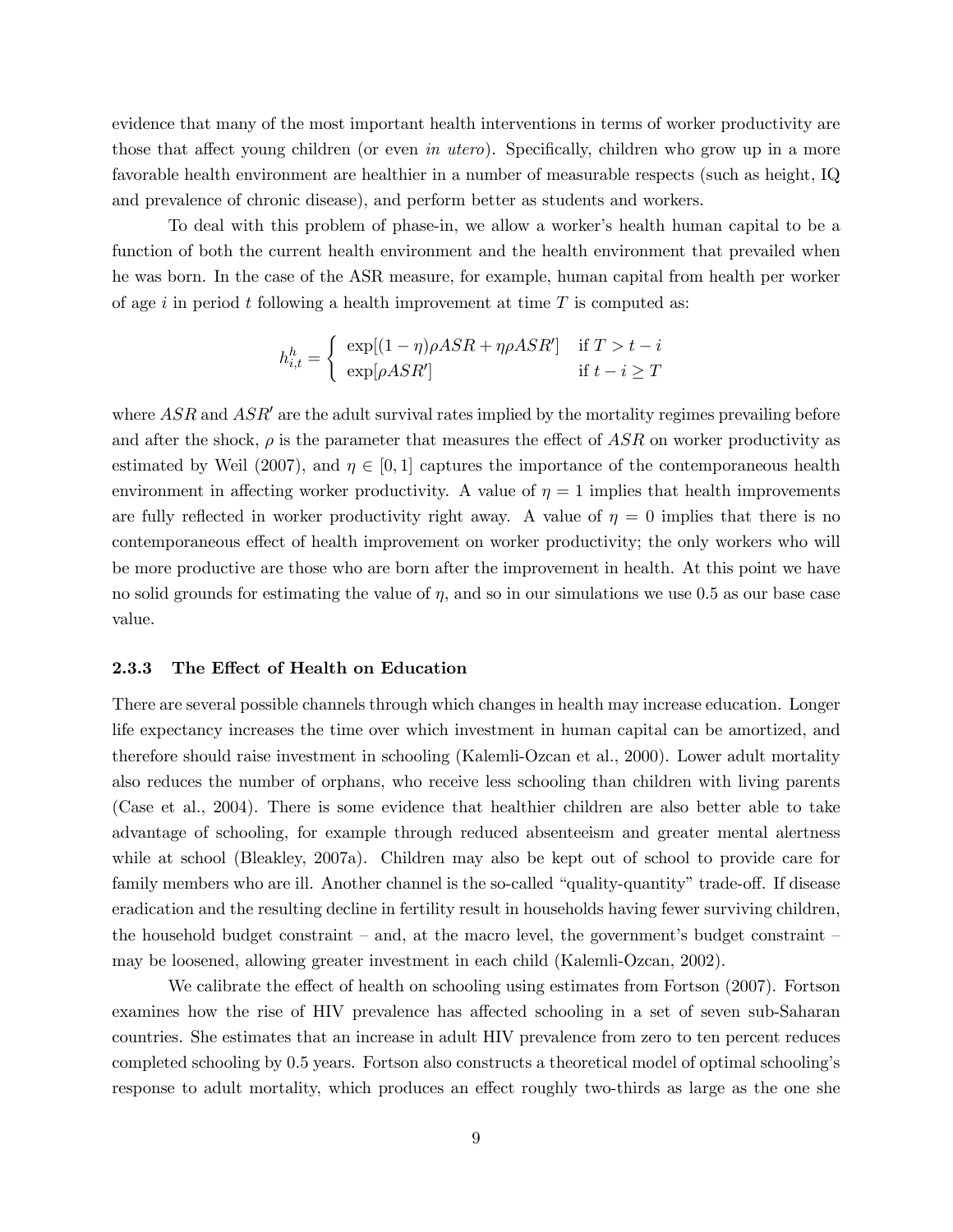estimates.

To translate Fortson's estimate into a form that we can use, we need to link HIV prevalence and the mortality rate. Based on data on changes in adult mortality and HIV prevalence in her sample, Fortson estimates that  $\partial$ mortality/∂HIV is between 0.06 and 0.09. We use the average of these two figures, implying that HIV prevalence of ten percent would raise adult mortality by 0.0075. We can similarly translate the health shock that we are looking at into a change in the adult mortality rate. Using our model life tables, we calculate adult mortality as the average of age-specific mortality for all ages between 15 and 65, weighted by the age-specific population of Sri Lanka in 1953. Adult mortality falls from 0.00972 to 0.00393 when life expectancy at birth rises from 40 to 60. Therefore, the implied change in schooling is:

$$
(0.00972 - 0.00393) \frac{0.5}{0.0075} = 0.386
$$

In our simulations we thus increase schooling by 0.386 years for all cohorts born after life expectancy rises from 40 to 60. The effect of this rise in schooling on the average level of human capital will depend on the initial level of schooling because, as discussed above, the percentage return to schooling falls with the number of years of schooling. In our base case simulation, we consider the case where initial schooling is below four years, so that the return to schooling is 13.4 percent per year.

### 2.4 Other Channels from Health to Income

There are several other potential channels from health to income that we do not pursue at this stage.

Changes in health, particularly through changes in adult life expectancy, may also cause changes in the savings rate. Modigliani's classic life-cycle model of savings would suggest that an increased probability of surviving past the age of effective labor force participation would increase savings rates in the long run. In the short run, the demographic bulge of relatively young workers saving at a relatively high rate might also increase capital accumulation relatively shortly after the shock. Although these mechanisms may be important, it remains difficult to judge quantitatively how important life-cycle savings effects are likely to be in a developing economy. There is a lively discussion of the evidence on these issues as they relate to Taiwan in Lee et al. (2001) and Deaton (1999).

Reduced fertility that accompanies lower mortality will also have a positive effect on labor supply, particularly for women. This effect has been explored recently by Bloom et al. (2007) for the case of fertility declines resulting from changes in abortion laws. In the experiment we consider, of raising life expectancy at birth from 40 to 60, the total fertility rate falls from 5.16 to 3.72. Thus, the average woman has 1.44 fewer children in the healthy regime. However, because much of the difference in life expectancy results from mortality at young ages, the difference in time required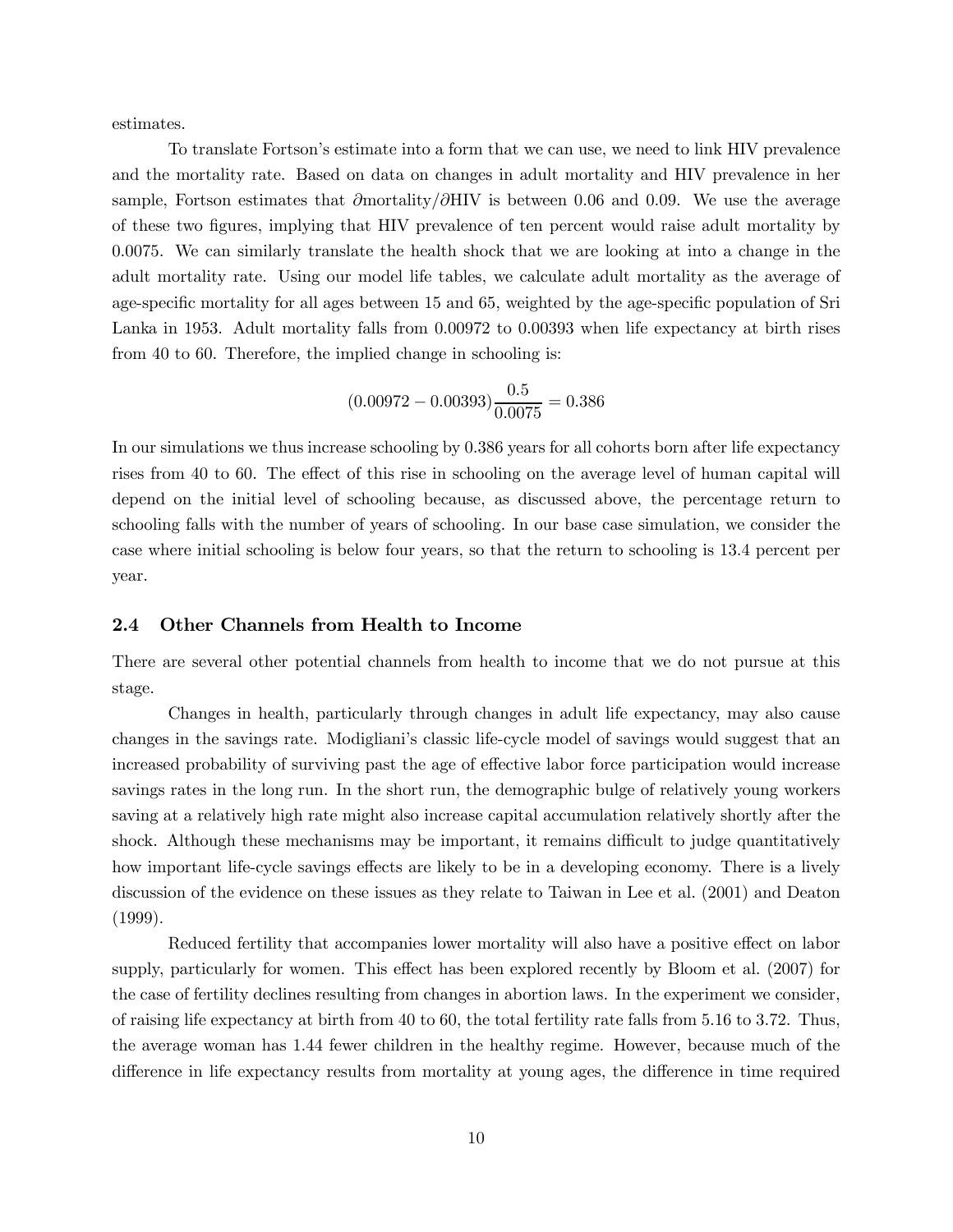for child care is much smaller than the difference in the number of children ever born.

# 3 Basic Results and Sensitivity

Figure 5 shows the results of our simulation for a "base case" set of parameters. These are a fertility adjustment period of 50 years, health impact on productivity calculated according to the ASR methodology, a phase-in effect of health on the productivity of those born before the improvement (the parameter  $\eta$ ) of one-half, initial schooling of less than four years, an economy closed to international capital flows, and a land share in the Cobb-Douglas production function of 10 percent. Figure 5 shows the levels of human capital per worker, physical capital per worker, output per worker, and output per capita. As in all the figures that follow, we show results relative to a baseline in which no health improvement takes place.

The evolution of human capital per worker shows a combination of the direct effect of the health shock on labor productivity, the increase in schooling due to better health, and the changing age-structure, and therefore experience, of the workforce. The long-run effect of the changed agestructure of the workforce is to increase per worker human capital by about 2.1 percent, and that from schooling is 6.2 percent. The long-run effect of higher productivity due to health is 15.5 percent. As is clear from the figure, much of the benefit of better health for human capital specifically, all of the schooling effect, half of the direct health effect, and all of the experience effect — is subject to a significant time lag.

Physical capital per worker falls following the shock mechanically because more workers are now alive to work with the same aggregate amount of capital. Since much of the increase in life expectancy is among the young, the cohorts entering the labor force after the shock are substantially larger than earlier incoming cohorts. This has the effect of depressing the capital stock per worker still further. Eventually, as the size of the population stabilizes, increased savings from the extra workers lead to a gradual recovery in the capital-labor ratio. The capital-labor ratio reaches a minimum about thirty years after the shock, at which point it is about 10 percent lower than it was before the shock.

The path of output per worker reflects the dynamics of human and physical capital per worker, as well as land per worker (which we do not show, but which can be inferred from Figure 5). Output per worker follows an odd path, initially rising from the improvement in worker productivity due to better health, then falling due to capital and land dilution from faster population growth, and eventually rising again as population growth slows and the benefits of better health through schooling and the productivity of later-born cohorts phase in. As discussed above, the demographic dynamics of our model determine the gap between income per worker and income per capita. For the first 40 or so years after the health improvement, a higher dependency ratio means that income per capita is lower relative to baseline than is income per worker. In the steady state, income per capita is 3.2 percent higher relative to baseline than income per worker.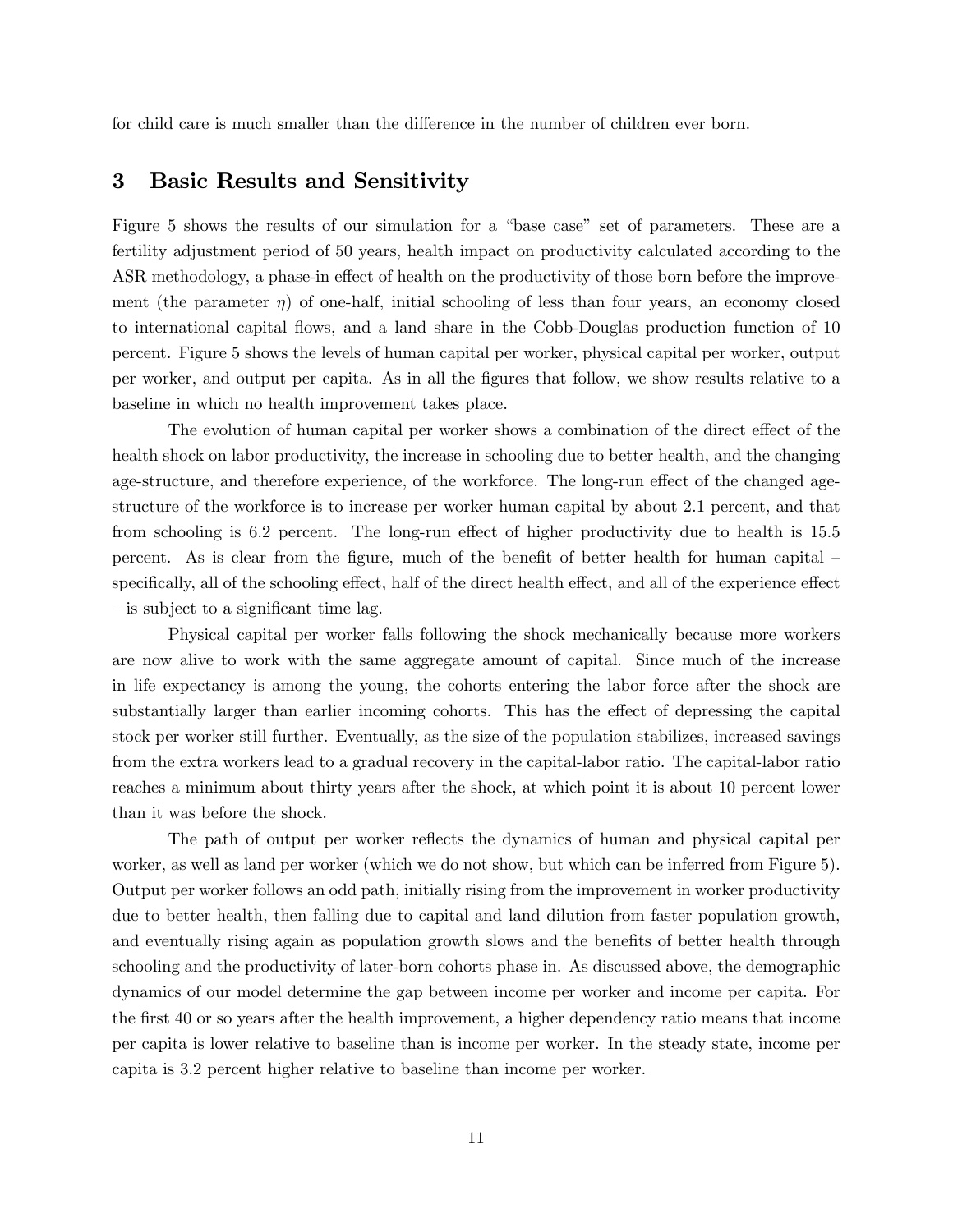Figure 5 shows that in our base case the long-run effect of better health is to raise output per capita by roughly 15 percent relative to the baseline of no health improvement. In the sense that better health raises income, this result is a confirmation of the widely accepted view that health provides economic benefits. However, both the magnitude and timing of the effect are disappointing from this perspective. An increase in life expectancy from 40 to 60 is a major health improvement, and our simulation says that such an improvement would have a very small effect on the income gap between the typical rich and poor countries. Further, for the first thirty years following a health improvement, income per capita is lower than it would have been had health not improved.

We now turn to an examination of the sensitivity of these basic results to some of the modeling choices and parameters that we have used.

#### 3.1 The Effect of Health on Productivity

As discussed above, our base case analysis uses an estimate of the effect of health on labor productivity (the ASR measure) based on estimates in Weil (2007). We also have an alternative measure of these productivity effects built up from information on years of life lost to disability (the YLD measure). Figure 6 shows the paths of output per capita following a health improvement for these two cases, and also for the case in which we assume a zero effect of health on worker productivity. In all cases, the paths of population, schooling, and labor force experience are the same. The YLD results paint a more negative picture than the ASR results, because the positive effect on health human capital is only about half as large. After 15 years, income falls by more than one and a half times as in the ASR case, and recovery is much more protracted, taking about 50 years rather than 35 years. The long-run positive effect is about half as large as the ASR measure.

The fact that income per capita scarcely rises at all in the long run for the "No Health" case indicates that the favorable effects of health on schooling, experience, and the dependency ratio alone roughly equal in magnitude to the negative effect of increased population, working through greater pressure on the fixed factor.

#### 3.2 The Phase-in of Health Improvements

In our base case, we assumed a value for  $\eta$ , the parameter that describes the phase-in of productivity benefits from health improvements, of one-half. This means that people already alive at the time of an improvement in health receive half of the benefit that accrues to those who are born after. Figure 7 shows the path of income per capita in this base case along with paths for the cases of  $\eta = 0$  and  $\eta = 1$ . By construction, the steady states of these three scenarios are the same, since eventually all of the people alive at the time of the health improvement have died.

In the case in which returns to health accrue only to those not yet born, the negative effect of health on income is little more than double the baseline case, with a fall of about 8.5 percent after 15 years. However, the dynamics are little affected, with income per capita recovering to baseline only 5 years later than in the base case scenario.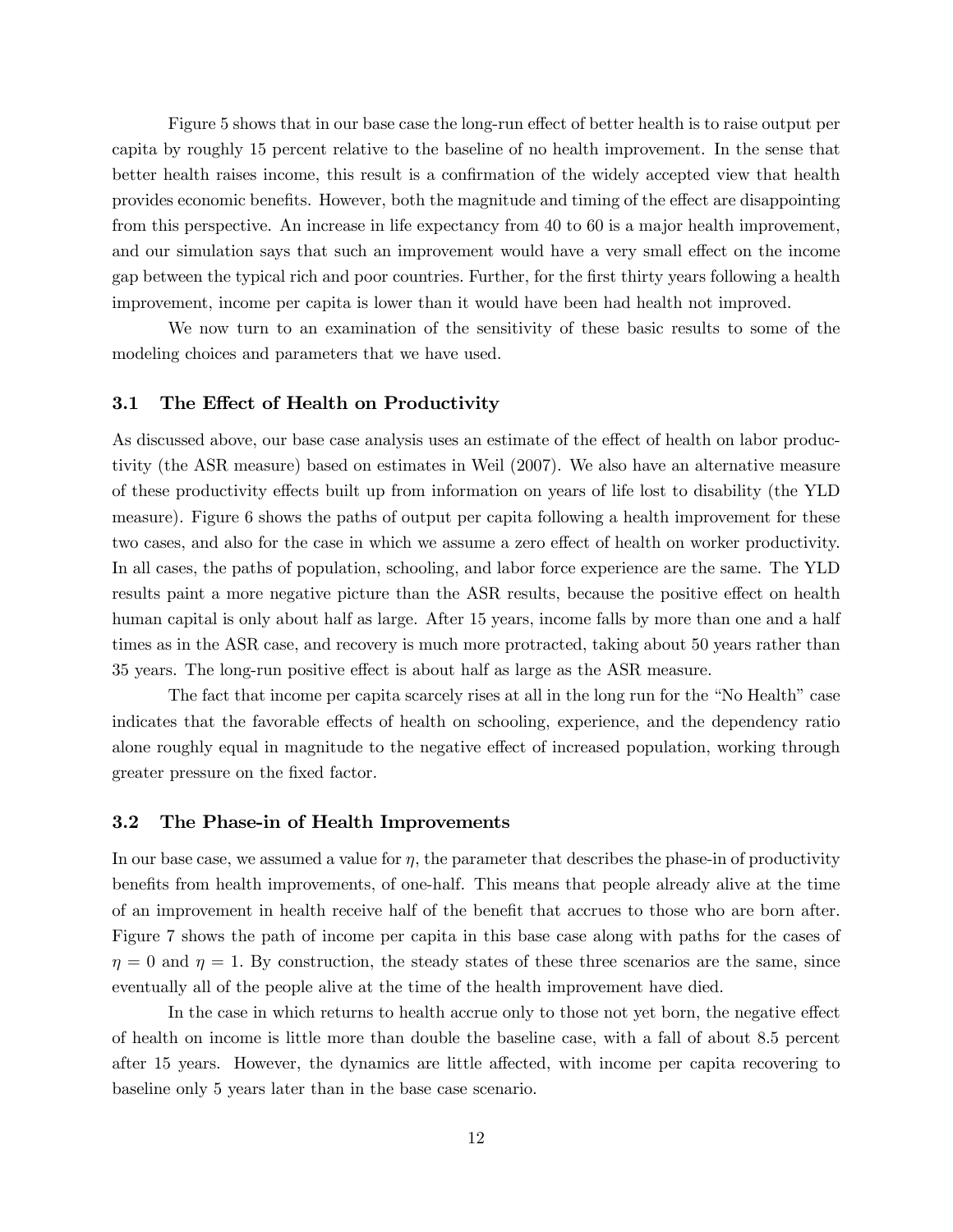In contrast, the dynamics are markedly different if those currently alive receive all of the benefits of a health shock. The positive effects on human capital are large enough to entirely offset the capital shallowing that results from the larger population, with income in all years after the shock greater than in the no-shock case, although by a very small margin for the period from 10-30 years after the shock when the capital-shallowing and dependency effects are at their greatest.

## 3.3 The Returns to Schooling and Experience

Figures 8 and 9 highlight the role of experience and the return to schooling in the model. We show the path of output in the base case, and then the results of setting the return to experience to zero (holding fixed the return to schooling) in Figure 8, and setting the return to schooling to different possible levels (holding fixed the return to experience) in Figure 9. Accounting for the human capital acquired through experience somewhat increases the amplitude of the changes following the shock. When the experience effect is deleted, output is higher than the base case during the period from 15 to 50 years after the change in health, because during this time the average age of the labor force is below its base-case level. After that, however, the long-run shift in the age-structure of the population is towards slightly older workers. In the steady state, income per capita is higher (by about 1.7 percent) in the case where experience is accounted for than in the case where it is ignored.

In the case of education, our base case assumption was that the return to additional education was 13.4 percent per year, which is consistent with initial education being below four years. Indeed, this may have been reasonable for some countries at the time of the international epidemiological transition, but looking forward, there are few countries in the world with education this low today. We show alternative paths for the simulation using lower returns to education (i.e., 10.1 and 6.8 percent), and for the case where the return to education is zero.

The key point concerning all of these results is that, although the long-run effects of the shock on the economy naturally differ, the dynamic effects of the shock are almost identical regardless of the assumed returns to education. The income loss at 15 years is exactly the same (since none of the new workers affected by schooling have yet entered the labor force), and regaining the no-shock income level occurs only 5 years later if there are no returns to schooling at all than if there are the relatively high returns assumed in our baseline case.

### 3.4 The Speed of Adjustment of Fertility

Acemoglu and Johnson (2007) explain their finding that health improvements did not result in economic growth during the international epidemiological transition by arguing that population growth undid any direct positive effects of health. In our model, these population effects run through crowding of land, temporary reductions in capital per worker, and a temporary rise of the dependency ratio.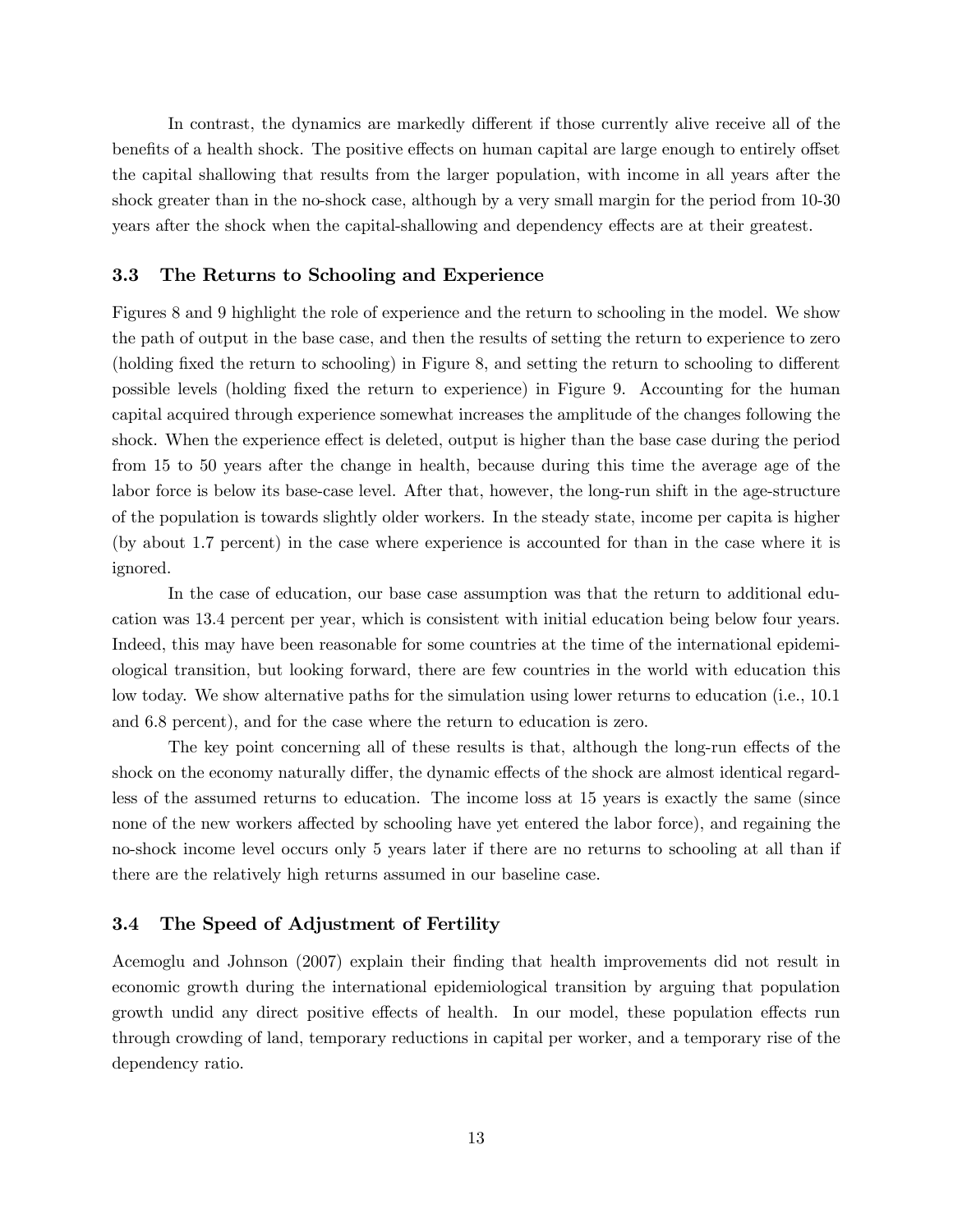Figures 10 and 11 show how the results are changed by changing the horizon over which fertility adjusts. The base case assumed that it would take 50 years for fertility to adjust to its new long-run rate. Fifty years seems broadly plausible, since conventional wisdom suggests that demographic transition typically takes place over the course of about two generations. However, estimates of the response of fertility to mortality changes, and the lag with which they occur are remarkably imprecise, and, moreover, subject to considerable regional variation. It is commonly accepted, for example, that the African transition has been unusually prolonged. Transition in Latin America and Asia, despite their massively different social and economic circumstances, took a similar amount of time, with widespread falls in fertility fairly apparent by the 1980s (Cleland, 2001). Therefore, the figures also show fertility adjustments that take 25 years, which is perhaps a little closer to the historical experience of fertility adjustment in East Asia, or 75 years, which is perhaps closer to the historical experience of Europe or the experience of some sub-Saharan African countries in the more recent past (Lee et al., 2001). We also show the paths for the case in which fertility adjusts instantaneously to the change in mortality and the case in which fertility does not adjust at all for 50 years following with shock, then adjusts in one jump to the level consistent with the pre-shock level of population growth.

Figure 10 shows the path of population size under the different scenarios. Relative to baseline in which there is no change in life expectancy, the long-run increases in population are 31 percent, 52 percent and 76 percent respectively as fertility takes 25, 50 and 75 years to adjust. Differences in the rate of fertility adjustment become apparent only fairly gradually. After 25 years, the population is 20 percent, 24 percent and 26 percent bigger in the three scenarios. After 50 years, however, the differences are apparent, with population increase being only 27 percent in the 25-year adjustment case, but 42 percent in the base case and over 50 percent in the 75-year adjustment case. When fertility adjusts immediately to the change in mortality, there is still a slight increase in population size relative to the baseline, reflecting higher survival beyond childbearing years.

Figure 11 shows the corresponding paths for income per capita. Not surprisingly, slower adjustment of fertility exaggerates the short-run fall in income per capita and reduces the long-run increase. In the gradual-adjustment scenarios, the fall in income per capita 15 years after the shock is between 2.5 and 4 percent. Income per capita recovers to the baseline level after about 20, 35 and 45 years after the shock respectively. The long-run economic benefits of improved health are also reduced when fertility is slower to adjust. The 25-year adjustment case leads to long-run income gains of about 18 percent, while the 75-year adjustment case raises income by only about 13 percent. These long-run effects run entirely through the land-labor ratio.

The population dynamics in our model are entirely generated by our assumptions about fertility adjustment. An interesting exercise is to see how they compare to the population dynamics underlying Acemoglu and Johnson's (2007) findings. As a first step we can look at their estimate of the effect of health improvements on population size. Specifically, we look at the coefficient from a regression of change in log population size from 1940 to 1980 on the change in log life expectancy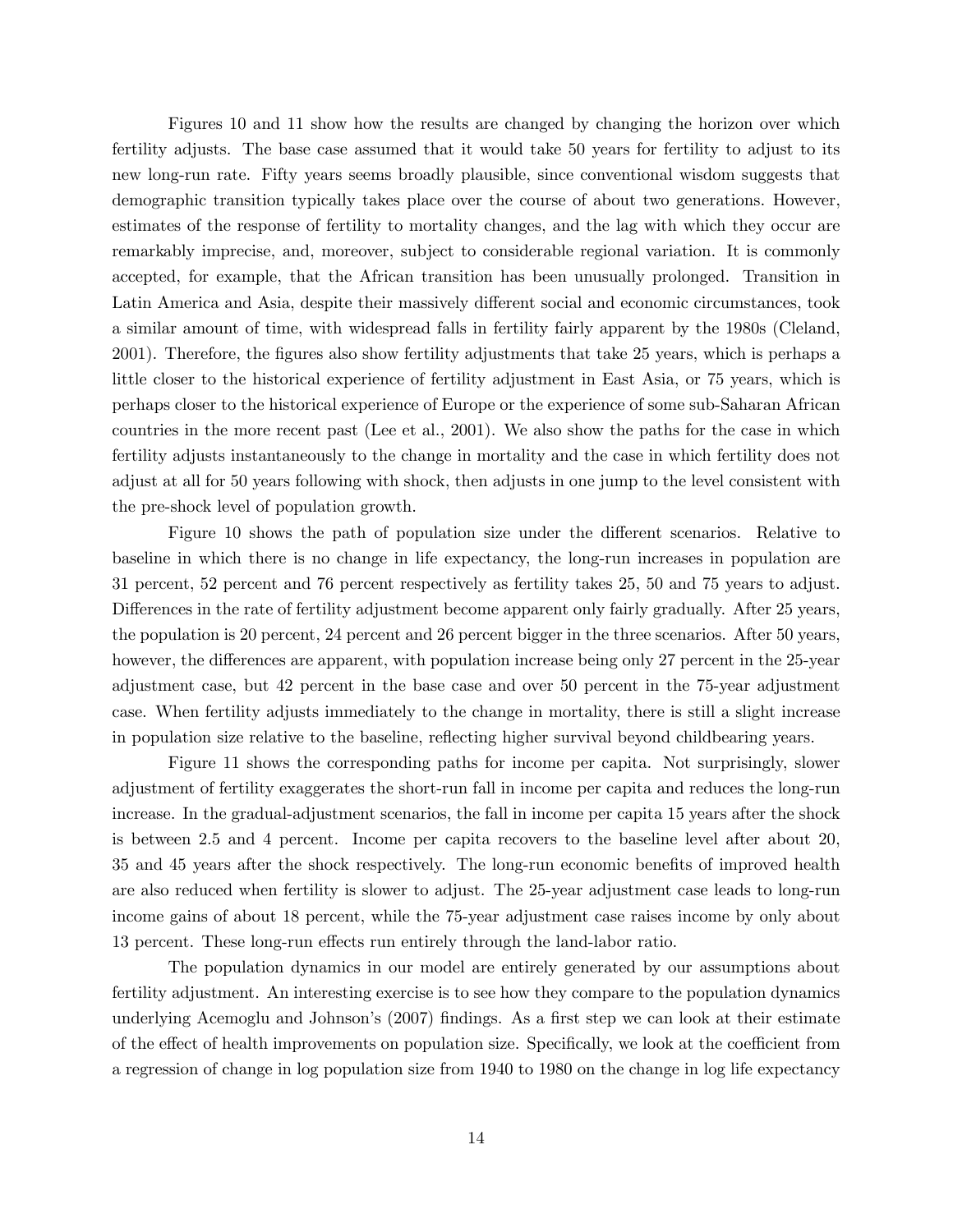over the same period, where the change in life expectancy is instrumented using predicted mortality. The coefficient is 1.67 with a standard error of 0.50 (Table 8, column 1). The coefficient implies that an increase in life expectancy from 40 to 60 would raise population size by a factor of 1.97 over this 40-year period (using a coefficient two standard errors below their estimate implies an increase in population size by 31 percent after forty years). By contrast, in our base case simulation, the effect on population after 40 years is a 36 percent increase, and even allowing for a 75-year adjustment for fertility the increase after 40 years is only 41 percent. Further, the simulation we run is not fully comparable to the experience on which Acemoglu and Johnson base their analysis, since we assume that the entire improvement in life expectancy takes place instantly, whereas in reality the change was phased in (although heavily weighted toward the beginning of the period.) Since Acemoglu and Johnson also report estimates of the share of the population under 20, we can use this as an additional check on our experiment. Their coefficient is 0.12, implying the share of the population under 20 is 4.9 percentage points higher than otherwise under our shock. At a forty year horizon, in our base case the share of the population under 20 peaks at 2.5 percentage points above the pre-shock level after 15 years, but by 40 years has almost exactly reached its pre-shock level.

What explains the failure of our simulated population to line up with Acemoglu and Johnson's estimates? One possibility is that the health improvement being studied (for which life expectancy is a proxy) affected population not only through reduced mortality, but also through higher fertility. Higher fertility in this story would have to be the direct result of better health (it couldn't be the result of higher income, since Acemoglu and Johnson find that better health did not raise income). Such a story has some support. For example, Lucas (2007a) finds that malaria eradication in Sri Lanka raised fertility, which is consistent with evidence that malaria reduced fecundity.

Another possibility is that there is something wrong with the Acemoglu and Johnson instrument for changes in life expectancy. If instrumented increases in life expectancy produce more population growth than can be accounted for by the decline in mortality, it may be that the instrument is correlated with the part of fertility not related to mortality. In other words, countries with high mortality reductions might also just have high levels of fertility (or slow declines in fertility). We do not have a particular theory that produces this correlation, but obviously if it is present it also calls into question the other results that Acemoglu and Johnson derive regarding the effect of life expectancy on income.

To see whether our results would match the Acemoglu and Johnson results if our population path had matched theirs, we conducted the following experiment: we used our demographic model to ask how much fertility would have to jump up at the time of the mortality decline (assuming that fertility then remained flat) in order to match the Acemoglu-Johnson finding that (for the mortality decline we consider) population will be 1.97 times the baseline level after 40 years. The answer is that fertility would have to rise by a factor of 1.24. We then fed this demographic scenario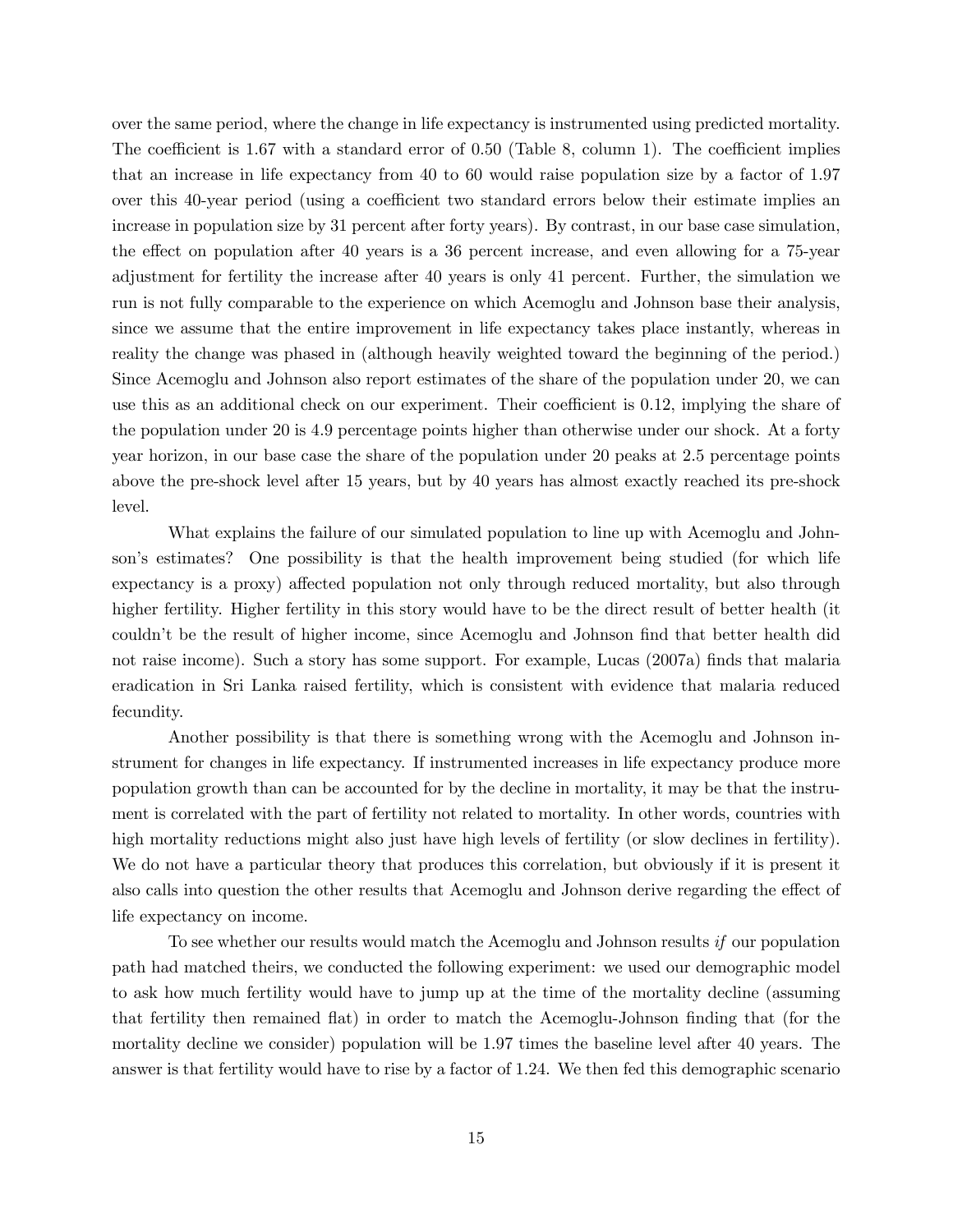through our economic model. The result is that output per capita at a 40 year horizon would be 20 percent below baseline (recall that in our base case scenario, output per capita at a horizon of 40 years is 2 percent above baseline). By contrast, Acemoglu and Johnson's coefficient from an instrumented regression of log GDP per capita on log life expectancy is -1.32 (Table 9, column 1), implying that the mortality improvement we consider would lower GDP per capita by 41 percent. This finding suggests that differences between our findings and those of Acemoglu and Johnson are due to differences in both demographics and non-demographic factors, in roughly equal proportions.

This is a convenient point at which to discuss the relationship between our paper and those by Alwyn Young. Young (2005) simulates the effect of the AIDS epidemic in South Africa on per capita income, using a Solow model, along with his own econometric estimates of changes in the participation rate and fertility, and an assumption that orphans accumulate no further human capital after they are orphaned. This exercise, and its successor concerning sub-Saharan Africa (Young, 2007), is similar in spirit to the present work, although, since it concerns a particular disease, it can naturally be more precise about certain behavioral responses. Relative to our work, however, Young is more concerned with long-run effects whereas we emphasize transition paths. Our methodological approach is also somewhat different from that of Young, in that we rely as heavily as possible on well-identified econometric estimates produced by other authors, rather than on producing our own estimates.

Although the approach in Young's papers is broadly similar to that in ours, and although we share his assumption that reductions in health reduce human capital accumulation, we differ from him crucially in our assumptions concerning fertility. Young's work is important and surprising because it argues that a massive increase in mortality actually reduces fertility; precisely the opposite of the normal assumption, that increases in mortality increase fertility. Young's views on the effect of HIV/AIDS on fertility are not uncontroversial, and Kalemli-Ozcan (2008) makes precisely the contrary argument, that the epidemic has caused an increase in fertility. There may be a number of mechanisms at work, including a decline in the demand for unprotected sexual activity, emphasized in Young (2005), and an independent decline in demand for children (Young, 2007). None of the mechanisms in question, however, are likely to shed light on the response of fertility to changes in the general infectious disease environment or to malaria or tuberculosis in particular. For example, HIV/AIDS may reduce demand for children among infected parents concerned that their children are likely to be orphaned young. This is unlikely to be a factor in the case of malaria, which has relatively little effect on adults in infected areas. Similarly, the long interval between HIV infection and the development of AIDS presumably leaves more time for changes in fertility behavior than the relatively quick onset of adult tuberculosis.

## 3.5 The Role of Land in the Production Function

Our base case treatment of land involved assuming both a particular functional form (Cobb-Douglas, in other words unit elasticity of substitution) and a particular exponent on land in the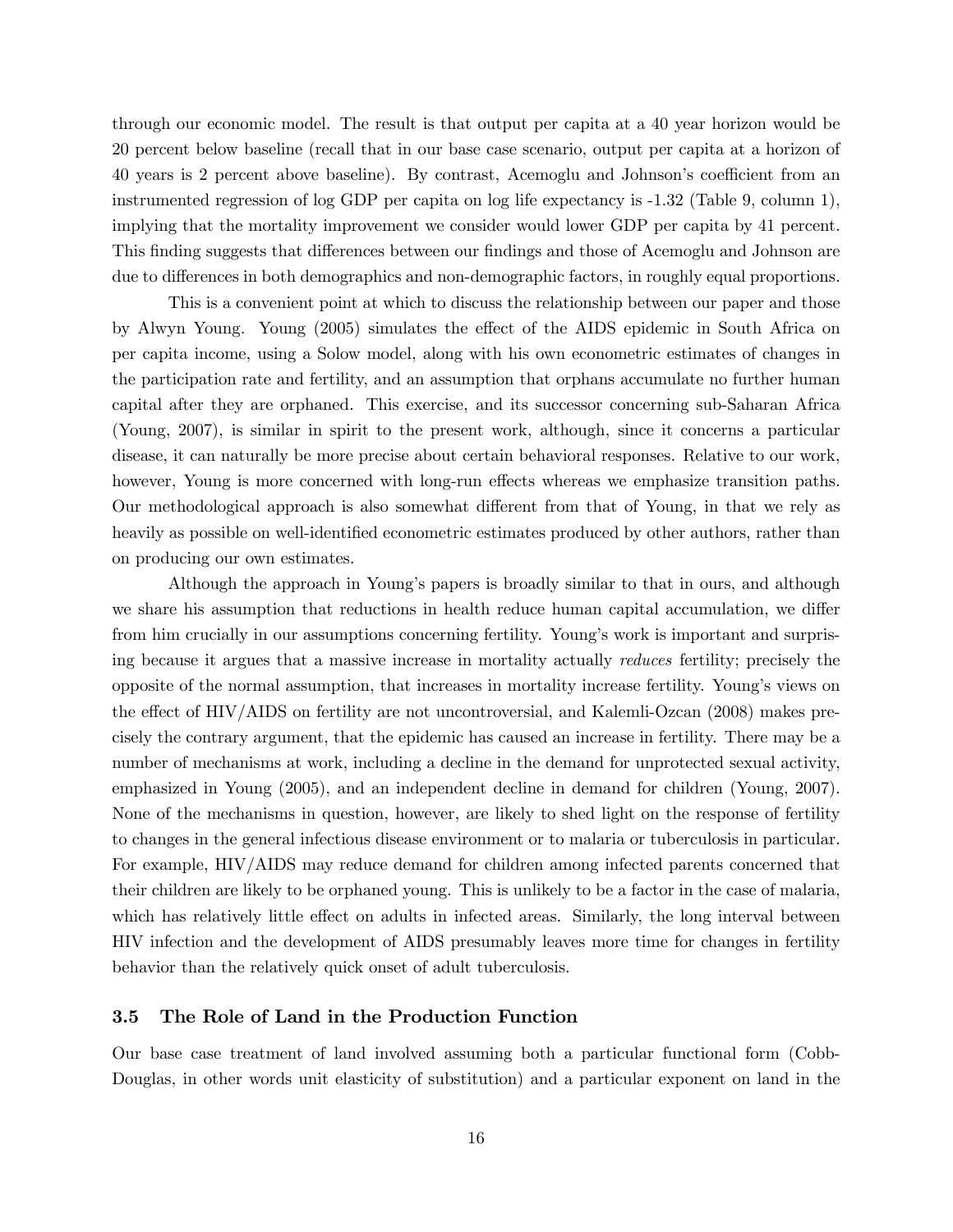production function. In this section we relax both of these assumptions. We adopt a CES production function in which we can specify an elasticity of substitution between a capital-labor-technology composite factor, on the one hand, and the fixed factor on the other:

$$
Y_t = \left[ (1-a) \left( A_t K_t^{\alpha} H_t^{1-\alpha} \right)^{\frac{\sigma-1}{\sigma}} + a X^{\frac{\sigma-1}{\sigma}} \right]^{\frac{\sigma}{\sigma-1}}
$$

where  $\sigma$  is the elasticity of substitution. If the fixed factor is paid its marginal product then its share of national income at time t,  $\phi_t$ , will be:

$$
\phi_t = \frac{aX^{\frac{\sigma-1}{\sigma}}}{(1-a)\left(A_t K_t^{\alpha} H_t^{1-\alpha}\right)^{\frac{\sigma-1}{\sigma}} + aX^{\frac{\sigma-1}{\sigma}}}
$$

If the elasticity of substitution is not unity, the fixed factor's share of national income will vary as capital and human capital are accumulated, population grows, and technology improves. For example if  $\sigma > 1$ , so that other factors can substitute for the fixed factor, then the fixed factor's share of income will decline over time. Thus, one should be able to learn about the elasticity of substitution, at least in a gross sense, by observing how the income share of the fixed factor changes over time, as  $A, K$ , and  $H$  accumulate.

Figure 12 shows data for doing such an analysis. The horizontal axis measures output per worker. The data on the vertical axis is an estimate of the income share of non-reproducible factors of production, from Caselli and Feyrer (2007).6 The Caselli and Feyrer estimates are in turn built on data from World Bank (2005) on the values of physical capital, crop land, pasture land, and subsoil resources. In the cross section, there is a clear negative relationship between the level of output and the share of the fixed factor. Combining the production function and the expression for the income share of the fixed factor, putting everything in per worker terms, and re-arranging, we get:

$$
\ln(\phi_i) = \ln(a) - \frac{\sigma - 1}{\sigma} \ln(y_i/x_i)
$$

where  $x_i$  is fixed resources per worker and  $y_i$  is output per worker, and we are now considering a cross-section of countries. The results (with standard errors in parentheses) from running this regression are:

$$
\ln(\phi_i) = -2.233 - 0.574 \ln(y_i/x_i), R^2 = 0.56
$$
  
(0.069) (0.071)

The implied value of  $\sigma$ , the elasticity of substitution, is 2.35 with a 95 percent confidence interval of [1.56, 3.13]. We know of few estimates of this parameter to compare to our own. Nordhaus and Tobin (1972, Appendix B), using time series data for the US over the period 1909-1958 on capital and labor stocks and the income share of natural resources, estimate the elasticity of substitution

<sup>&</sup>lt;sup>6</sup>Specifically, we use  $\alpha_w - \alpha_k$ , where the former is the income share of all non-human factors and the latter is the share of reproducible capital.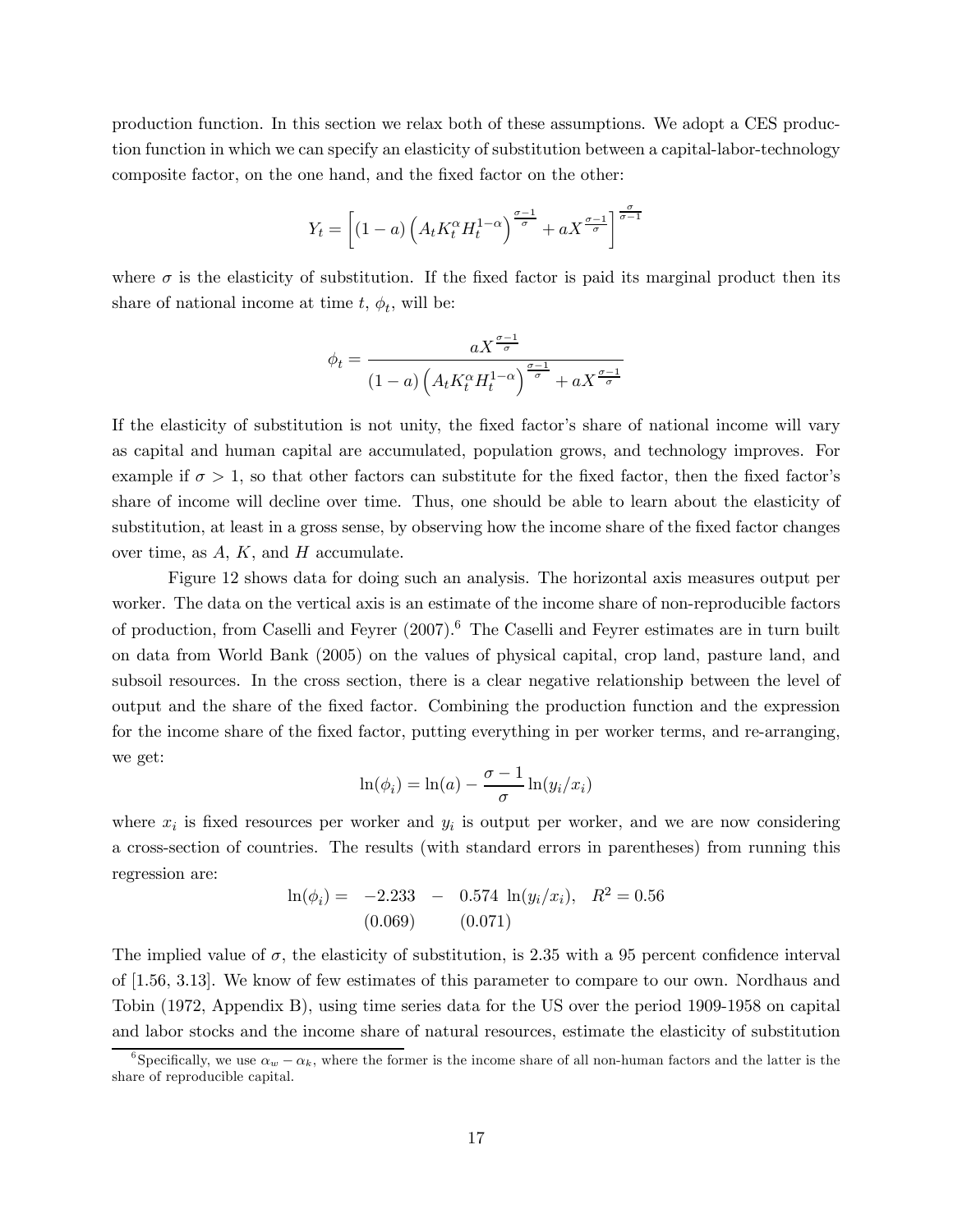between land and a labor-capital aggregate as 2.02.

Figure 12 is also informative about the share of fixed factors in national income. Our base case, in which the land share is 10 percent, is probably quite conservative for most developing countries. Other evidence also suggests this. In a well-known study, Hansen and Prescott (2002) assume a value of 30 percent for pre-industrial economies. Accordingly, a sensitivity analysis that increases land's share of national income to 20 or even 30 percent seems reasonable for at least some developing countries.

The production function can be re-written to show how total output compares at two points in time, as the quantities of physical and human capital along with the level of productivity change.

$$
\frac{Y_s}{Y_t} = \left[ (1-\phi_t)\left(\frac{A_s K_s^\alpha H_s^{1-\alpha}}{A_t K_t^\alpha H_t^{1-\alpha}}\right)^{\frac{\sigma-1}{\sigma}} + \phi_t \right]^{\frac{\sigma}{\sigma-1}}
$$

To do this comparison one does not need to know the quantity of the fixed factor  $X$  or the parameter a, but only the income share of the fixed factor at a point in time, the elasticity of substitution, and the growth of the inputs into production, all of which we were already measuring. We use a value of  $\alpha = \frac{1}{3}$ , which is consistent with our earlier parameterization of giving capital a 0.3 exponent when the land share is 10 percent.

Figure 13 shows how the results of the model are altered when the income share of land is increased from 10 percent to 20 and 30 percent. There are significant differences between the three simulations in GDP per capita following the shock. In comparison to the base case, it takes income an additional 15 years to recover to its pre-shock level under a 20 percent income share of land. A recovery never occurs when land's share is 30 percent. The simulations also have markedly different implications for the long-run gains from improvements in health. For instance, doubling the share of land more than halves the long-run gains in per capita income from improved health, which go from about 16 percent to 6 percent. Naturally, the longer fertility takes to adjust, the more pronounced this effect will be.

We now turn to the elasticity of substitution between the fixed factor and other inputs to production. Intuitively, the greater this substitutability, the less severe will be the consequences of increased population pressure on the fixed factor following the shock. Figure 14 shows how varying the elasticity parameter  $\sigma$  influences our findings by comparing our base case scenario with results obtained under  $\sigma = 0.75$ , where land is more complementary than in the Cobb-Douglas case, and under  $\sigma = 2$ , where land is more substitutable. While it takes income per capita about 50 years following the shock to recover to its pre-shock level under  $\sigma = 0.75$ , this recovery occurs in 25 years when land is twice as substitutable as in the Cobb-Douglas case. Moreover, the long-run gains in income per capita also increase with greater substitutability of the fixed factor, rising from 16 percent to 24 percent as the elasticity of substitution doubles from unity in the Cobb-Douglas case.

Finally, we consider a case that may be relevant for many resource rich developing countries, in which there is a large resource extraction sector that is largely detached from the rest of the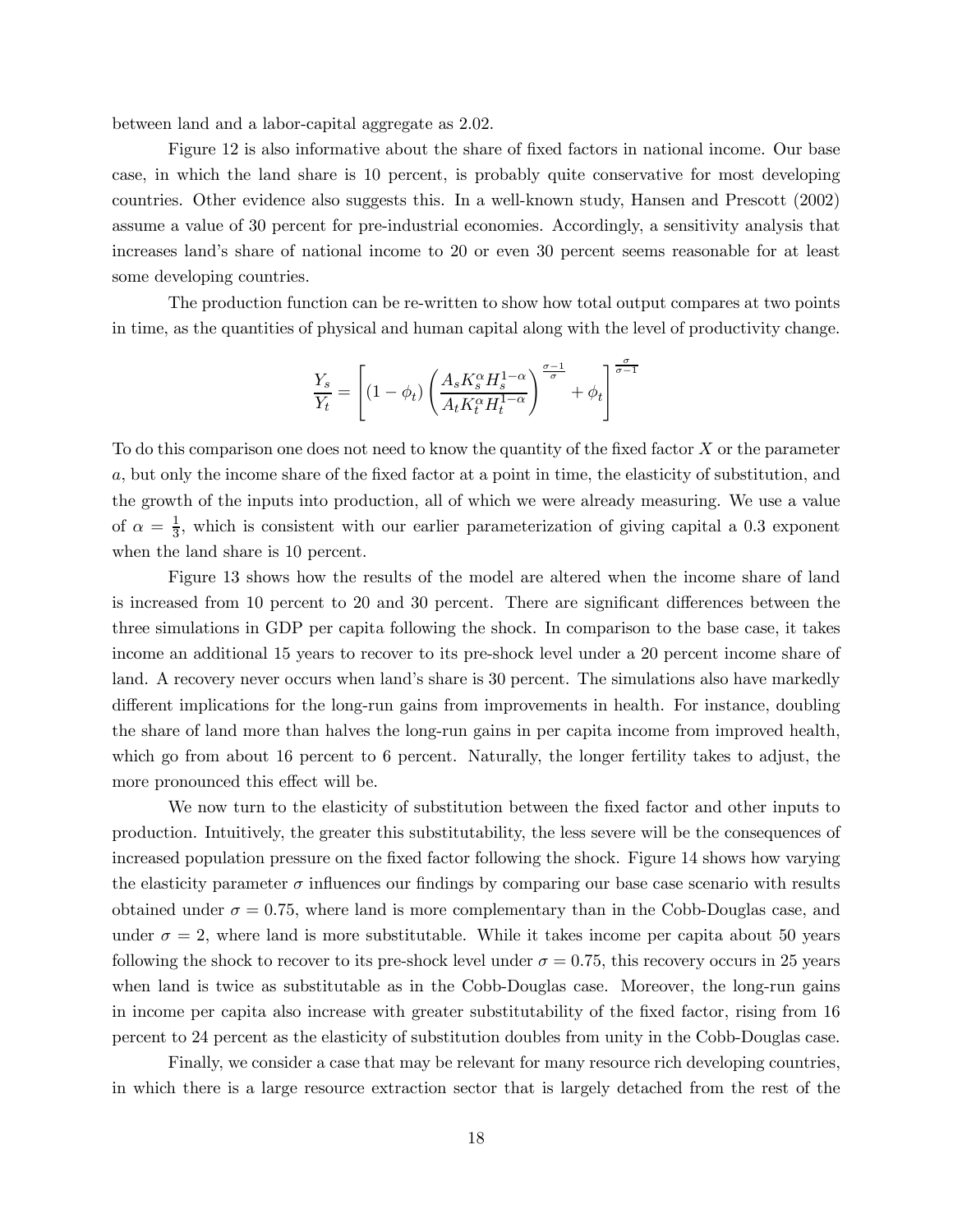economy. Specifically, we set the resource share in national income to 40 percent and the elasticity of substitution between resources and other inputs to infinity. Coincidentally, these two changes almost exactly cancel each other out, so that the path of income looks very similar to our base case. Income per capita has the same initial dip as in the base case, and regains its initial baseline after 30 years, as compared to 35 years in the base case. After 50 years, income per capita is 9.0 percent above baseline, as compared to 6.5 percent in the base case.

#### 3.6 International Capital Flows

An important part of our results is driven by the assumption of Solovian saving. It is possible to adjust this assumption in a straightforward way even without building a life-cycle savings model, simply by assuming that the economy is open to international capital flows that equalize the return to capital around the world, at least up to a country fixed effect.<sup>7</sup>

Figures 15 (capital per worker) and 16 (income per capita) show that allowing for capital flows (assuming a fixed world interest rate) does indeed significantly change the results.<sup>8</sup> In the closed economy case, capital per worker falls monotonically to a minimum of about 90 percent of baseline thirty years after the shock. In the open economy case, capital per worker stays close to the no-shock case over the first couple of decades after the shock. This is because the effects of increased human capital, which draws capital per worker into the economy, are still only phasing in, while there is a significant drag on returns to capital from the presence of the fixed factor. From about twenty-five years after the shock, however, the effects of increased human capital begin to make themselves felt more strongly, and the capital stock quickly converges to its long-run level, about 13 percent higher than in the no-shock baseline. Thirty-five years after health improvement, income per capita is 5 percent above the baseline path in the case of an economy open to capital flows, while it has barely regained the baseline level in the closed economy. Even 65 years after the shock, income per capita is 5 percent higher in the open economy than in the economy reliant on domestic savings.

The most important question to ask about this case is whether capital flows of the magnitude envisaged could be sustained by developing economies. Figure 17 shows the resulting current account deficit as a percentage of GDP, and Figure 18 the size of foreign capital required over the period, both as a percentage of GDP and of total capital. The current account deficit resulting from this source of capital inflow spikes at 2.5 percent of GDP in the first five years after the shock, as the productivity of current workers jumps from the improvement in health. The current account

<sup>7</sup>Caselli and Feyrer (2007) make a strong case that marginal products of capital are almost completely equalized around the world.

<sup>8</sup>We simulate international capital flows in the following manner. Prior to the health-improvement shock, capital accumulates in the usual closed-economy Solovian fashion. Note that this is equivalent to assuming that the economy is open to international capital flows but has a domestic savings rate such that there is no inflow in the pre-shock steady state. In other words, the marginal product of domestic capital in the pre-shock steady state is equal to the fixed world interest rate. Once the shock is applied, however, capital accumulates in such a fashion as to maintain its pre-shock steady-state marginal product over time.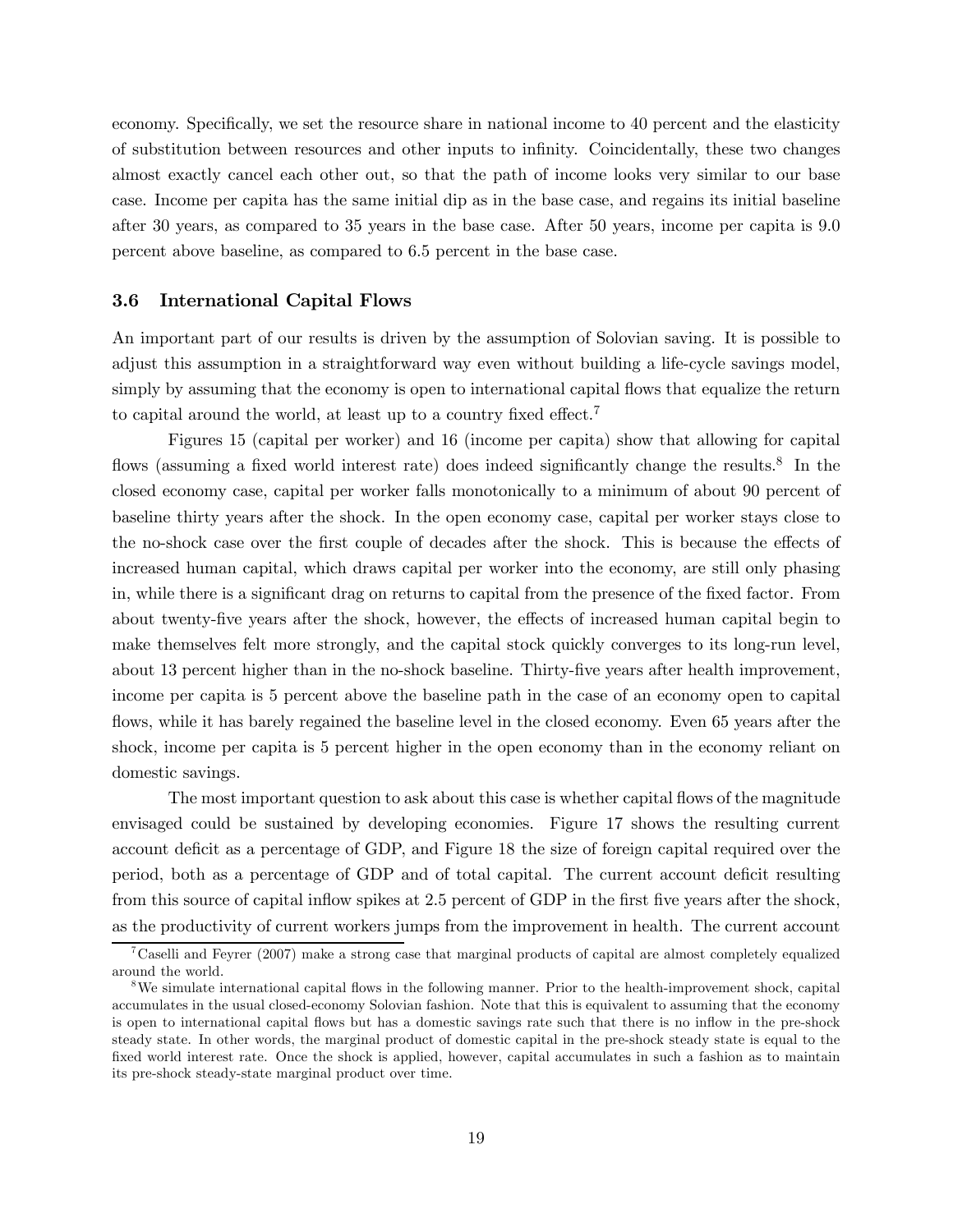deficit then declines for a decade before rising to about one percent of GDP for several decades due to the health-induced rise in population growth. The ratio of foreign debt to GDP peaks about half a century after the shock, at about 25 percent (equivalent to 15 percent of the capital stock). While these numbers are probably manageable in themselves, they are not small increments to the respective measures, so could well be difficult to sustain in countries with substantial accumulated debt, whether public or private. Accordingly, the open economy results highlight the importance of maintaining institutions and policies favorable to foreign investment, including, but not limited to, avoiding substantial government indebtedness.

## 3.7 "Best Case" and "Worst Case" Scenarios

The reader can see from the above exercises how varying individual assumptions of our simulation model affects the results. Obviously it is possible to vary more than one assumption at a time, and the effects of doing this will not likely be simply a sum of the results from varying them individually. There is no problem running such scenarios through our simulator. The difficulty is in summarizing the immense number of potential results. Here we consider two scenarios of interest.

We start by considering a "best case" for the effects of health on growth. That is, we choose parameters that give the largest effect of health on growth while at the same time being reasonable within the framework that we have constructed. Specifically, compared to the base case, we make the following adjustments. We set the speed of fertility adjustment to 25 years, set the elasticity of substitution between land and other inputs to 2 (keeping the land share in national income at 10 percent), and consider the case of an economy open to capital flows from abroad. We leave the treatment of experience and schooling at their base case values (the latter is already arguably optimistic). Finally, for the effect of health on worker productivity, we assume a value of  $\eta = 1$ , implying that improvements in health are reflected in worker productivity right away. In this scenario, income per capita rises immediately by 10 percent in response to the health improvement as shown in Figure 19. After 40 years, income is 21 percent above baseline, and in the steady state income is 25 percent higher than baseline. Compared to the base case, the best case scenario tells a significantly more positive story about the ability of health improvements to raise the standard of living. This being said, however, even in this case the response of income to health is far lower than one would expect from popular pronouncements on the issue.

The second scenario we consider is a "worst case," designed to minimize the effect of health on economic growth, again subject to the constraint of picking parameters that seem to us somewhat reasonable. Specifically, we set the speed of fertility adjustment to 75 years, land's exponent in the production function to 0.3, the elasticity of substitution between land and other factors to one, and the parameter governing the phase-in of productive effects of health  $(\eta)$  at zero, implying that only those born after the health improvement have increased productivity. We consider the case of an economy closed to international capital flows. Finally, we use the "YLD" method for calculating the productive benefits of better health, rather than the "ASR" method used in our standard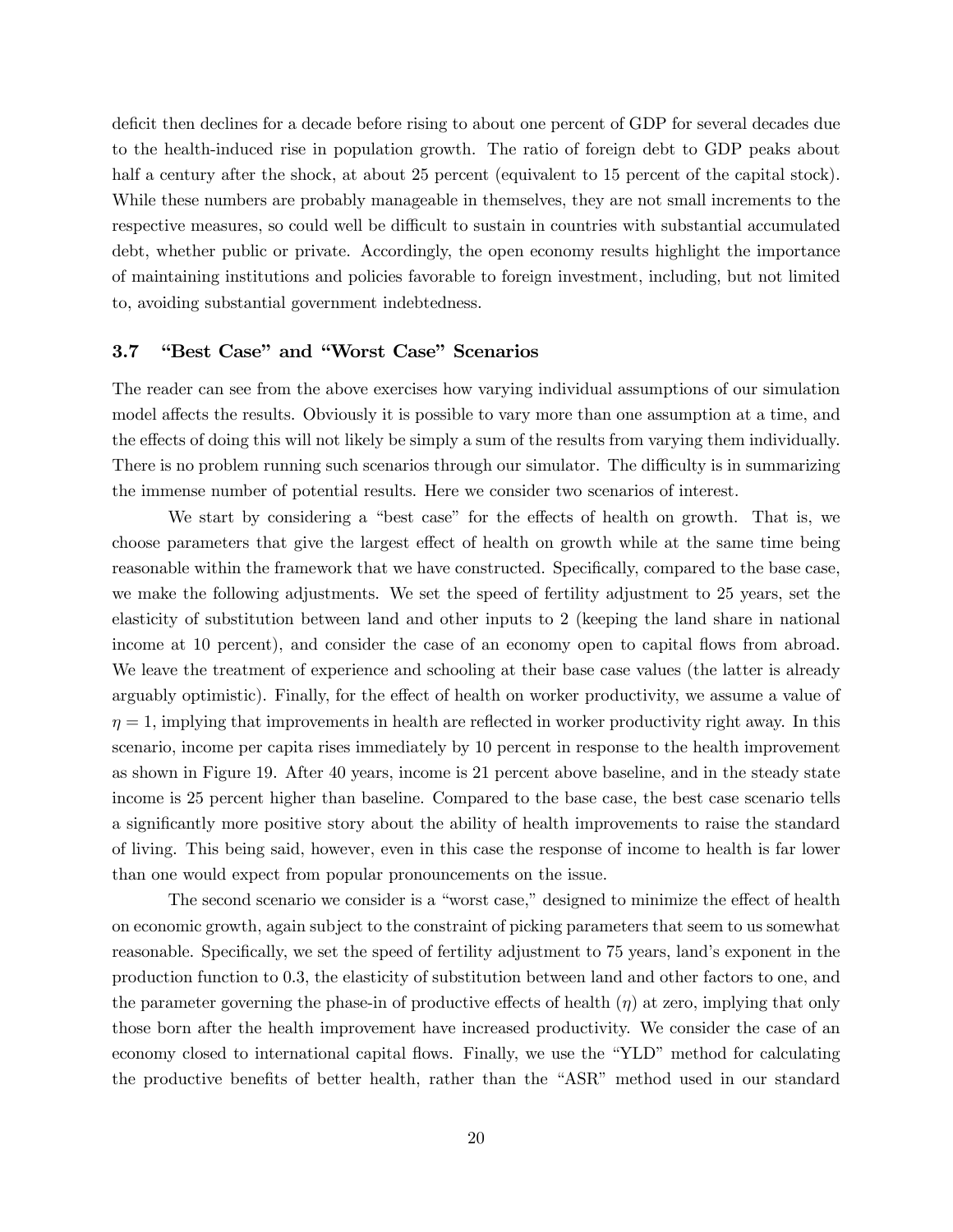simulations. Figure 20 shows the results. With these parameters, our standard improvement in health lowers income per capita not only in the short run (as in the base case scenario) but in the long run as well. At a 40 year horizon, income per capita is 13.4 percent below its baseline path. Although this scenario certainly contradicts the conventional wisdom that health improvements lead to economic growth, it still does not match the findings of Acemoglu and Johnson (2007). Recall that in their analysis, the mortality improvement considered here would lower GDP per capita by 41 percent after 40 years.

## 4 Disease Eradication

Thus far in the paper, the health improvement that we have been considering has been an increase in life expectancy at birth from 40 to 60 years, which is meant to roughly match the international epidemiological transition that took place in the decades following World War II. The components of that transition included the widespread availability of antibiotics, new vaccines, the use of DDT, and the creation of public health infrastructure in a large number of countries. The improvement in life expectancy resulted from progress against many different diseases which affected individuals at different ages and had varying effects on labor productivity and human capital accumulation.

We now turn to examine the effects of more specific health improvements. That is, we look at the effects of eradicating specific diseases. We also adopt a prospective, rather than historical approach. In other words, we start from the current health conditions and ask how things would change if the disease environment were altered. The pairing of the disease-specific and prospective approaches (and similarly the general health and historical approaches) is not a logical necessity. We could use our model to ask about general health improvements starting from the current situation, or similarly about what the effect was of progress against specific diseases in the past. We adopt the approach we do out of considerations of data availability and policy relevance.

The two diseases we consider are malaria and tuberculosis. Both are major killers in developing countries, and both are at the center of recent international efforts. (The third disease that naturally falls into this category is HIV/AIDS. However, this disease presents a number of complications that make it too difficult for us to deal with for now.) In both cases, we consider the effect of immediately eradicating the disease in question. Disease reductions that fell short of complete eradication, or which were phased in gradually, would obviously have effects that were smaller than those shown here.

We apply our model to demographic data from Zambia, which is fairly representative of sub-Saharan Africa as a whole. In 2001, its life expectancy at birth was 37 years. Malaria was the cause of about 8.3 percent of deaths in Zambia, compared with a sub-Saharan average of 9.8 percent. Tuberculosis was a little more severe than the sub-Saharan average, causing about 3.1 percent of deaths compared with 2.0 percent on average.

Eradicating tuberculosis raises life expectancy at birth from 37.0 years to 38.0 years. Elim-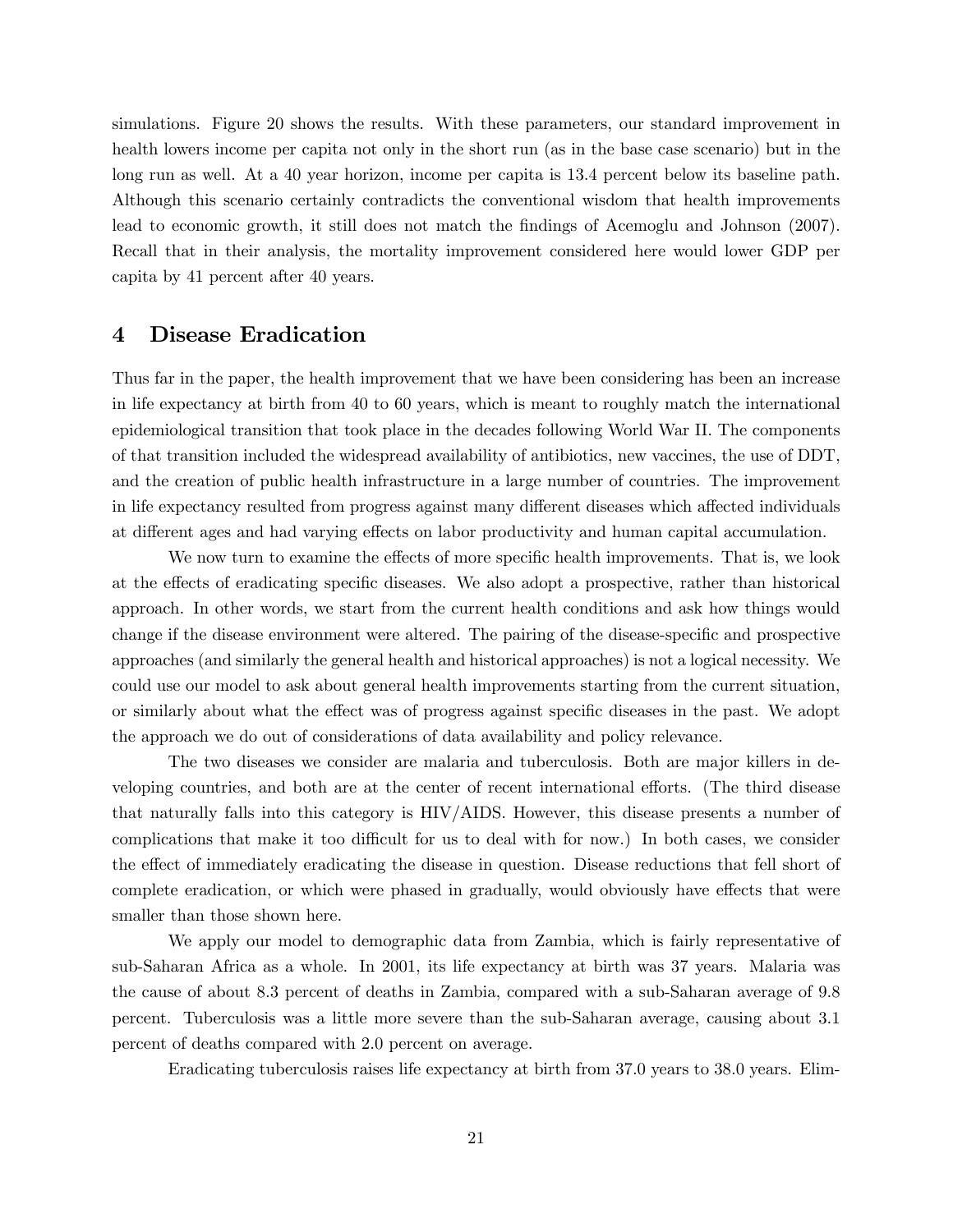inating malaria would raise life expectancy at birth to 38.6 years. These gains in life expectancy at birth are very small compared to the 20 years that characterized the international demographic transition in the previous experiment. Their economic effects will naturally also be substantially smaller.

Applying our simulation model to specific diseases requires several modifications. When we considered general improvements in health, we used data on mortality (that is, life expectancy at birth) as an indicator of *morbidity*, that is, how healthy the surviving population was. Individual diseases, however, will not have the same relative effects on morbidity and mortality as the general health improvement that we considered above. For example, among adults, malaria has a large effect on morbidity relative to mortality. Thus when we consider individual diseases, we de-couple morbidity and mortality. We use direct measures of the morbidity effects of individual diseases as well as their age-specific mortality profiles. We also alter our treatment of the effect of disease prevalence on school completion (in the case of malaria, but not tuberculosis), to take advantage of good estimates of this particular effect.

The pieces of our model other than demographics, productivity effects of disease, and schooling effects of disease are the same as those discussed above.

## 4.1 Demographic Effects of Disease Eradication

The pre-shock mortality regime is generated from life table data for Zambia in 2001, obtained from the WHO. To simulate the appropriate shocks, we use data from the WHO on disease-specific deaths to create the corresponding cause-deleted life tables, which are then applied in the respective scenarios to project the population from the shock period (i.e., year 0) onward.<sup>9</sup> For pre-shock fertility, we use age-specific fertility rates reported for Zambia in 2001 by the US Census Bureau's International Data Base.

Figure 21 shows the level of the population following the eradication of the diseases. Since malaria accounts for a greater fraction of mortality than tuberculosis, and this mortality is concentrated at younger ages, not surprisingly the increase in population resulting from its eradication is also larger: about 5 percent in the long run compared with about 2.7 percent in the long run for tuberculosis. In both cases, around 80 percent of the extra population growth occurs in the first forty years after the shock.

Figure 22 shows the most substantial economic difference in the effect of eliminating the two diseases. Eliminating malaria causes the dependency ratio to increase by about 2.6 percent over the following 15 years, while eliminating tuberculosis causes the dependency ratio to fall more or less continuously for the next 60 years, including on impact. It is worth noting that the dependency ratio implied by the Zambian life tables is significantly higher before the shock than that implied by

<sup>9</sup>Strictly, we scale data on age-specific causes of death in sub-Saharan Africa by the population prevalence of that cause of death in Zambia compared with sub-Saharan Africa as a whole, since data on age-specific causes of death in Zambia are not available.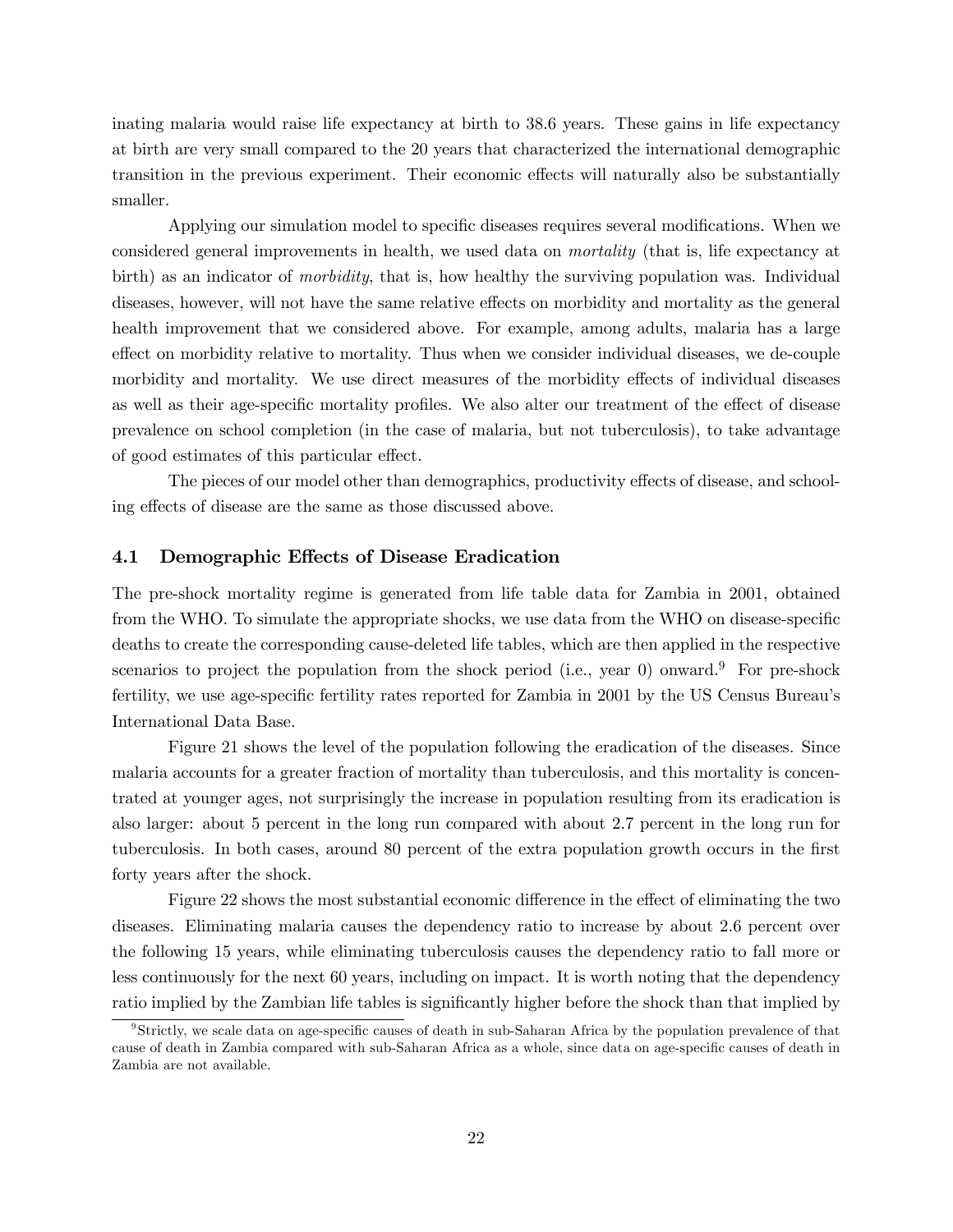the South Asian model life tables in the earlier experiment. Before the shock, the dependency ratio is about 0.95 using these life tables, compared with only about 0.69 in the previous experiment.

## 4.2 The Direct Effect of Disease on Labor Productivity

To measure the effects of eradicating specific diseases on labor productivity, we use data on agespecific disease prevalence from the Global Burden of Disease (GBD) project (Murray and Lopez, 1996). The data apply to sub-Saharan Africa. In the case of malaria, we look at both episodes of the disease and the neurological sequelae that result from cerebral malaria in children under five. Prevalence is defined as the fraction of a year that the average person in an age group experiences a disease. In the case of malaria episodes, for example, 17.5 percent of adults experience an episode every year, but duration is quite short, so the prevalence of the disease is only one-quarter of one percent. By contrast neurological sequelae have no incidence among adults, but a prevalence of more than half a percent because they last a lifetime.

In principle, the data on prevalence should be combined with a disability weight to produce a measure of how much of the adult population's labor input is lost due to a particular disease. However, as discussed above, we are not fully confident that the disability weights used by the GBD project, which are meant to measure the utility cost of diseases, are appropriate as measures of the effect of disease on labor input. Further, as will be seen below, our results show extremely small economic effects of disease eradication. Thus, we err on the conservative side and simply assign a disability weight of one to malaria (both episodes and sequelae) and tuberculosis. That is, we assume that an affected individual supplies no labor input at all.

Our direct observation of disease prevalence eliminates the need to make assumptions about the phase-in of productive benefits from health improvements (the parameter  $\eta$ ) that we did in the case of general health. The duration of malaria episodes is very short, and even episodes of tuberculosis have a duration short enough that we can ignore it in examining the effects of eradication. Thus we assume that upon impact, the prevalence of malaria episodes and tuberculosis go to zero; in the case of malaria sequelae, we assume that children born after eradication are free of sequelae, while those born before retain the pre-eradication prevalence as they age.

#### 4.3 The Effect of Disease Eradication on Schooling

Several papers have examined the effect of malaria and its eradication on both schooling and human capital accumulation more generally. This is for several reasons. First, malaria exerts a particularly heavy burden on children; in areas where malaria is endemic, adults develop partial immunity. Second, there have been several cases in which malaria has been rapidly eradicated or at least greatly reduced. These cases provide good identifying variation that can be used to estimate malaria's effects.

Lucas (2007a) examines malaria eradication in Sri Lanka. Rapid deployment of DDT in the years after World War II, along with pre-existing variation in malaria intensity that resulted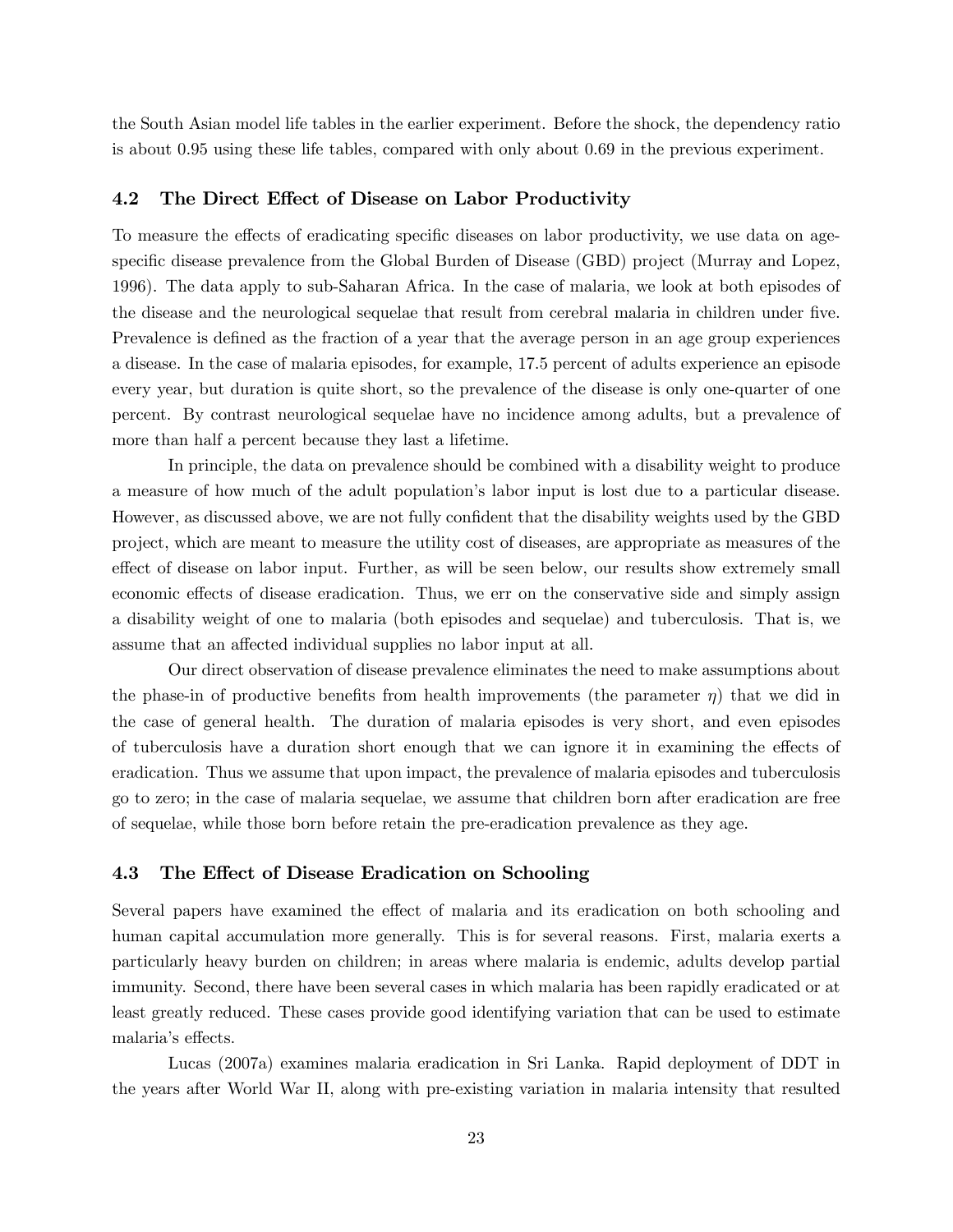from climate factors allow for a differences-in-differences comparison of education in cohorts born before and after eradication. The measure of malaria in her data is the "spleen rate," which is the percentage of school-age children with palpably enlarged spleens. She estimates that reducing the spleen rate from 100 percent to zero would raise primary education by 1.79 years.

Spleen rate is no longer used as a measure of malaria. Lucas (2007b) reports the malaria incidence rate in Zambia in 1999 as 33.1 percent. She also uses time series data from Sri Lanka to estimate a mapping from incidence to spleen rates, which implies that Zambia in 1999 had a spleen rate of 10.3 percent. Multiplying this spleen rate by Lucas' coefficient says that eradicating malaria in Zambia would increase years of primary school by 0.18 years. Recall that our estimate was that an increase in general health that raised life expectancy at birth by 20 years raised schooling by 0.386 years, and that we estimate that the eradication of malaria would raise life expectancy by only 1.6 years. Thus the effect of malaria on education is indeed greatly out of proportion to its effect on life expectancy.10

The relatively large effect on schooling of eradicating malaria that we get from Lucas is supported by the estimates in several other papers. Bleakley (2007b) estimates even larger effects of malaria on individual income and schooling. He estimates that, per infection, malaria reduces income by about 40 percent, with about one-quarter of that effect coming from schooling — that is, roughly one year of schooling per malaria infection. With an incidence rate in Zambia of about one-third, the implied gain in average years of schooling is about one-quarter, which is quite similar to the Lucas estimate we use above.

## 4.4 Disease Eradication Effects on Income per Capita

Figure 23 shows the paths of income per capita in the two eradication scenarios, compared to a baseline in which there is no change to health. The long-run effects are roughly similar: income per capita rises by 2 percent. The short-run paths are quite different, however. In the case of malaria eradication, income per capita initially dips to almost 1.5 percent below its pre-eradication level, and does not get back to its pre eradication level until some 40 years into the simulation. In the case of tuberculosis, by contrast, income rises immediately.

The differing demographic impact of the two diseases is part of the explanation for the divergent income paths. As Figure 24 shows, income per worker falls less in response to malaria eradication than does income per capita because of the increase in dependency that malaria eradication produces. In the long run, income per worker is higher for malaria eradication than in the case of tuberculosis eradication, but income per capita is equalized because the population with tuberculosis eradicated has a higher percentage of working-age adults. There are also interesting

 $10$ Lucas also finds that malaria eradication had a positive effect on fertility on impact. She shows that this effect worked through increased probability of a first birth, suggesting that the biological effect of malaria eradication in raising fecundity (the ability to have a child) was more important than any decline in desired fertility due to higher child survival. We do not incorporate this effect in our simulations, but if we did it would clearly lower the economic benefits of malaria eradication.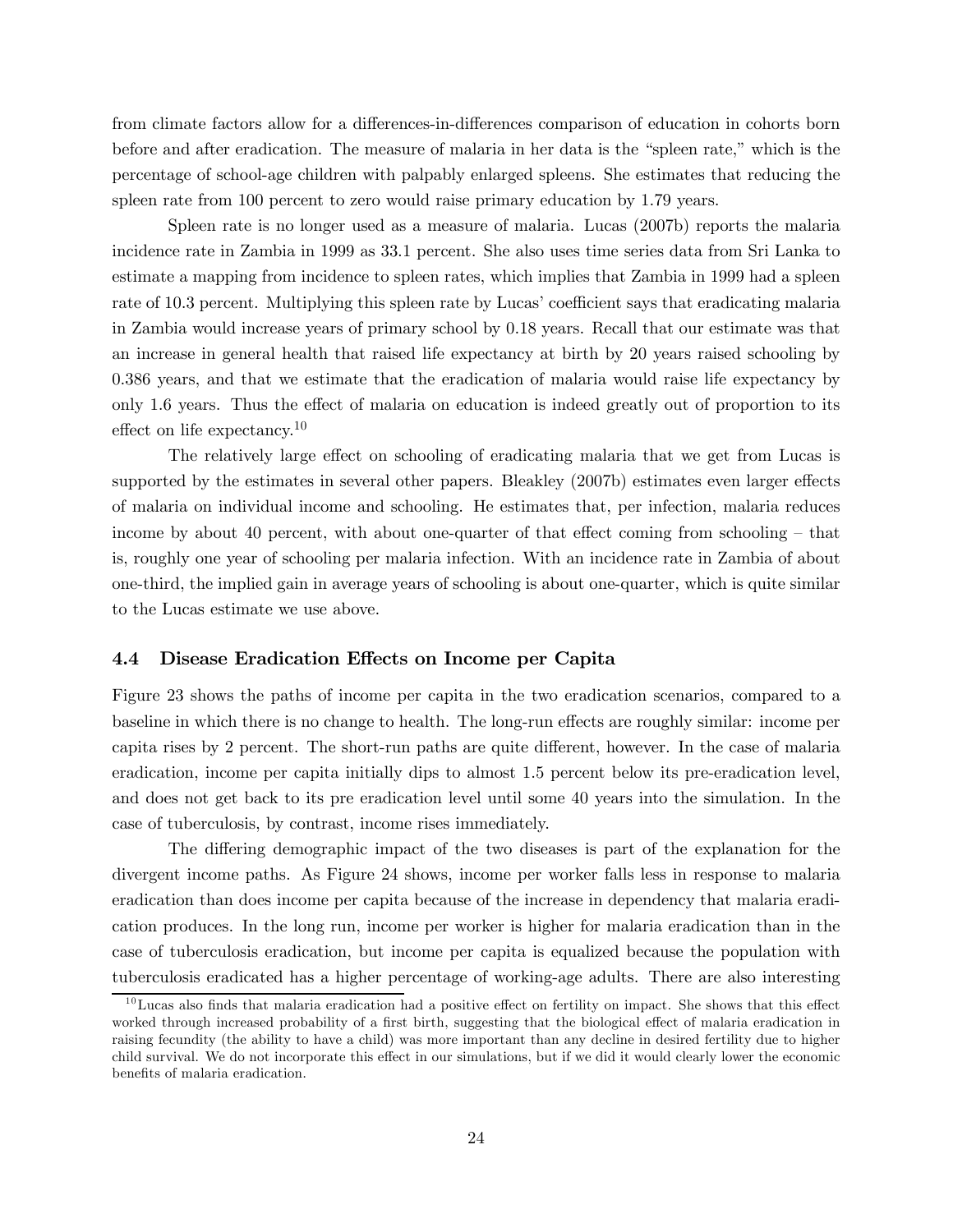differences in the path of capital per worker, as shown in Figure 25. Capital per worker declines immediately in the case of tuberculosis eradication, since fewer working-age adults are dying. There is a larger, but more delayed decline in capital per worker in the case of malaria eradication as the cohort of children who would have died from the disease enter the labor force.

The other source of the difference in the dynamic responses to eradication of malaria and tuberculosis is how they affect human capital. This is shown in Figure 26. In the case of tuberculosis, the biggest effect of eradication is on the productivity of workers. Table 2 shows that the prevalence of tuberculosis among adults is around 0.6 percent. Eradicating the disease immediately frees up this productive labor. By contrast, the prevalence of malaria episodes among adults is much lower, and eradicating malaria has only a delayed effect on the prevalence of neurological sequelae among adults. The part of the human capital increase that results from increased schooling, and thus takes a generation or more to phase in, is much higher for malaria. Malaria eradication raises schooling by 0.18 years, which accounts for most of the long-run increase in human capital from eradication. The increase in schooling from eradicating tuberculosis is only 0.09 years. Finally, eradicating tuberculosis reduces mortality mainly amongst prime-age workers, thereby skewing the age distribution of the population towards relatively more experienced workers. As a result, the long-run increase in human capital in the form of experience is about 4 times as great as that of eradicating malaria.

The most important things to note about our estimates is that the economic benefits of disease reduction are both small and, in the case of malaria, long in coming. These results stand in stark contrast to the assessments of the economic effects of malaria discussed in the introduction. The discussion of the sensitivity of our results to altering the parameterization of the model, conducted in Section Three in the case of general health improvement, can be carried over to this examination of individual diseases. Changing our assumptions about land's role in production, the openness of the economy to capital flows, and the speed of fertility adjustment can increase the estimated benefits of disease reductions, but not by enough to match the estimates quoted above.

As we did for the general improvement in health analyzed earlier in the paper, we can examine the effect of disease eradication under a "best case" set of parameters that maximize (within reason) the effect of health on income per capita.<sup>11</sup> The results are shown in Figure 27. For malaria, income per capita returns to its baseline level after 25 years, rather than 40 years in the base case, and the total rise is 3 percent, versus 2 percent in the base case. The results for tuberculosis are qualitatively similar. Even in this best case, our results show an economic effect of disease eradication that is quite small.

As in our analysis of the effect of a general improvement in health, not every possible channel by which malaria or tuberculosis affect the economy is included in our analysis. In the case of malaria, two effects that are often mentioned are, first, reductions in agricultural productivity that result from farmers choosing land and/or crops in order to avoid exposure to the disease, and

 $11$ The best case assumptions are the same as in Section 3, except that we do not make an assumption about the speed of phase-in of health improvements  $(\eta)$  when we are dealing with disease eradication.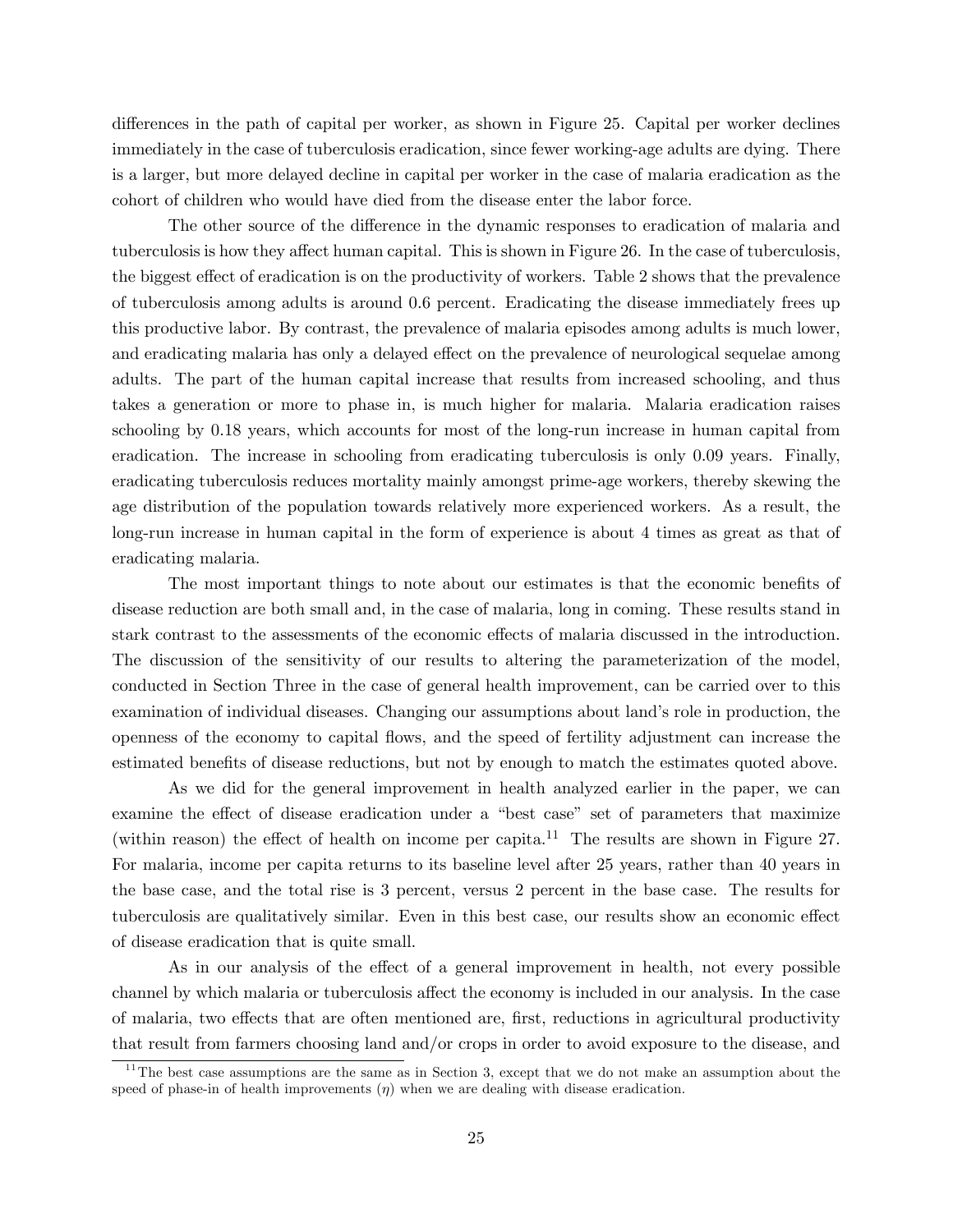second, the effect of even low levels of disease in preventing some industries, most notably tourism, from getting started in a region. Beyond this, it may be that frequent absences produced by malaria result in a reduction in productivity that is greatly out of proportion to the number of days lost. We do not have good ways of incorporating any of these effects into our simulations.

# 5 Concluding Remarks

Using a simulation model, we explore the economic effects of an exogenous change in population health. The model allows for a direct effect of health on worker productivity, as well as indirect effects that run through schooling, the size and age-structure of the population, capital accumulation, and crowding of fixed natural resources. We also model the dynamic processes of phase-in of health improvements and the adjustment of fertility to a change in mortality that accompanies better health. Our analysis shows that for reasonable parameters, the period before any beneficial effects of an improvement in health are visible in GDP per capita can be quite long, on the order of a third of a century. It may take twice that long to achieve most of the long-run gains in income per capita resulting from increased health. Further, these gains are surprisingly small. An increase in life expectancy at birth from 40 to 60, in our base case simulation, raises GDP per capita by roughly 15 percent in the long run. When we examine the economic effects of eradicating specific diseases, we get similar results: eliminating either malaria or tuberculosis in the typical country in sub-Saharan Africa would raise GDP per capita by only two percent in the long run.

Our simulation model is parameterized using a combination of microeconomic estimates of the effect of health on schooling and worker productivity, data on demographics and disease burdens in developing countries, aggregate measures of the natural resource share in national income, and standard components of quantitative macroeconomic theory. The paper discusses how variations in the parameterization of the economic environment affect our results. No reasonable variation that we could come up with produces economic gains from health improvements of the magnitude that are commonly found in policy discussions of this issue.

The long lag with which health affects income per capita, along with the relatively modest long-run effect, may explain one of the more puzzling phenomena regarding cross-country inequality. While cross-country inequality in health declined rapidly over the period 1950—1990 (that is, up through the advent of the AIDS epidemic), cross-country inequality in income did not.

The results from our analyses of health's effect on economic growth will have a number of uses. Considerations of economic effects are already an important part of discussions of and advocacy for programs to improve population health. While health improvements may well raise worker productivity, many potential interventions in developing countries will also be accompanied by the side effect of a rapidly growing population, which will have negative economic effects over a significant time horizon. An understanding of the demographic dynamics that accompany health improvements therefore suggests complementary policies and investments. Encouraging foreign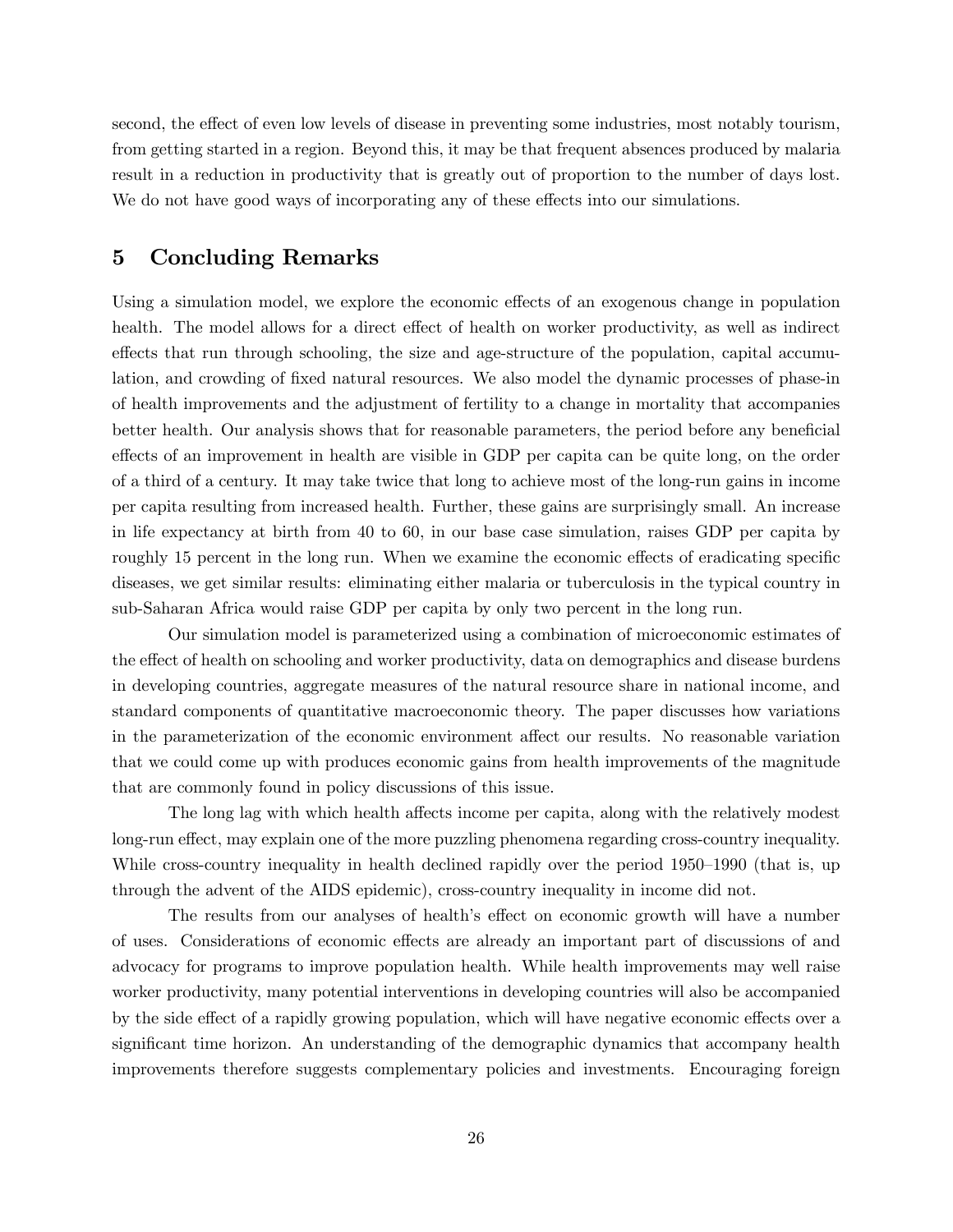investment may help mitigate capital dilution arising from population pressure. Planning for extra teachers and extra schooling facilities to cope with a likely large increase in the number of schoolage children would mitigate adverse effects of crowding on human capital accumulation. Similarly, family-planning policies involving education or the availability of modern contraceptive methods are likely to limit the extent of population growth. Policies such as these can greatly improve the rate at which improvements in health are translated into improvements in the standard of living.

It is appropriate, though, to end on a note of caution. That improvements in health may temporarily (or even permanently) reduce income per capita is not a reason not to pursue such improvements, which are valuable in themselves. Similarly, family-planning policies need to be considered in the context of welfare analysis rather than simply through the lens of their effects on income per capita. This study is therefore complementary to the consideration of the welfare analysis of development policies, not a substitute for it.

# References

- Acemoglu, Daron and Simon Johnson, "Disease and Development: The Effect of Life Expectancy on Economic Growth," Journal of Political Economy, December 2007, 115 (6), 925— 985.
- Bils, Mark and Peter J. Klenow, "Does Schooling Cause Growth?," American Economic Review, December 2000, 90 (5), 1160—1183.
- Bleakley, Hoyt, "Disease and Development: Evidence from Hookworm Eradication in the American South," Quarterly Journal of Economics, February 2007a, 122 (1), 73—117.
- , "Malaria in the Americas: A Retrospective Analysis of Childhood Exposure," 2007b. Working Paper, Chicago GSB.
- Bloom, David E., David Canning, Günther Fink, and Jocelyn E. Finlay, "Fertility, Female Labor Force Participation, and the Demographic Dividend," 2007. Working Paper, Harvard School of Public Health.
- Case, Anne, Christina Paxson, and Joseph Ableidinger, "Orphans in Africa: Parental Death, Poverty, and School Enrollment," Demography, August 2004, 41 (3), 483—508.
- Caselli, Francesco and James Feyrer, "The Marginal Product of Capital," Quarterly Journal of Economics, May 2007, 122 (2), 535—568.
- Cleland, John, "The Effects of Improved Survival on Fertility: A Reassessment," Population and Development Review, 2001, 27 (Supplement: Global Fertility Transition), 60—92.
- Commission on Macroeconomics and Health, Macroeconomics and Health: Investing in Health for Economic Development, Geneva: World Health Organization, 2001.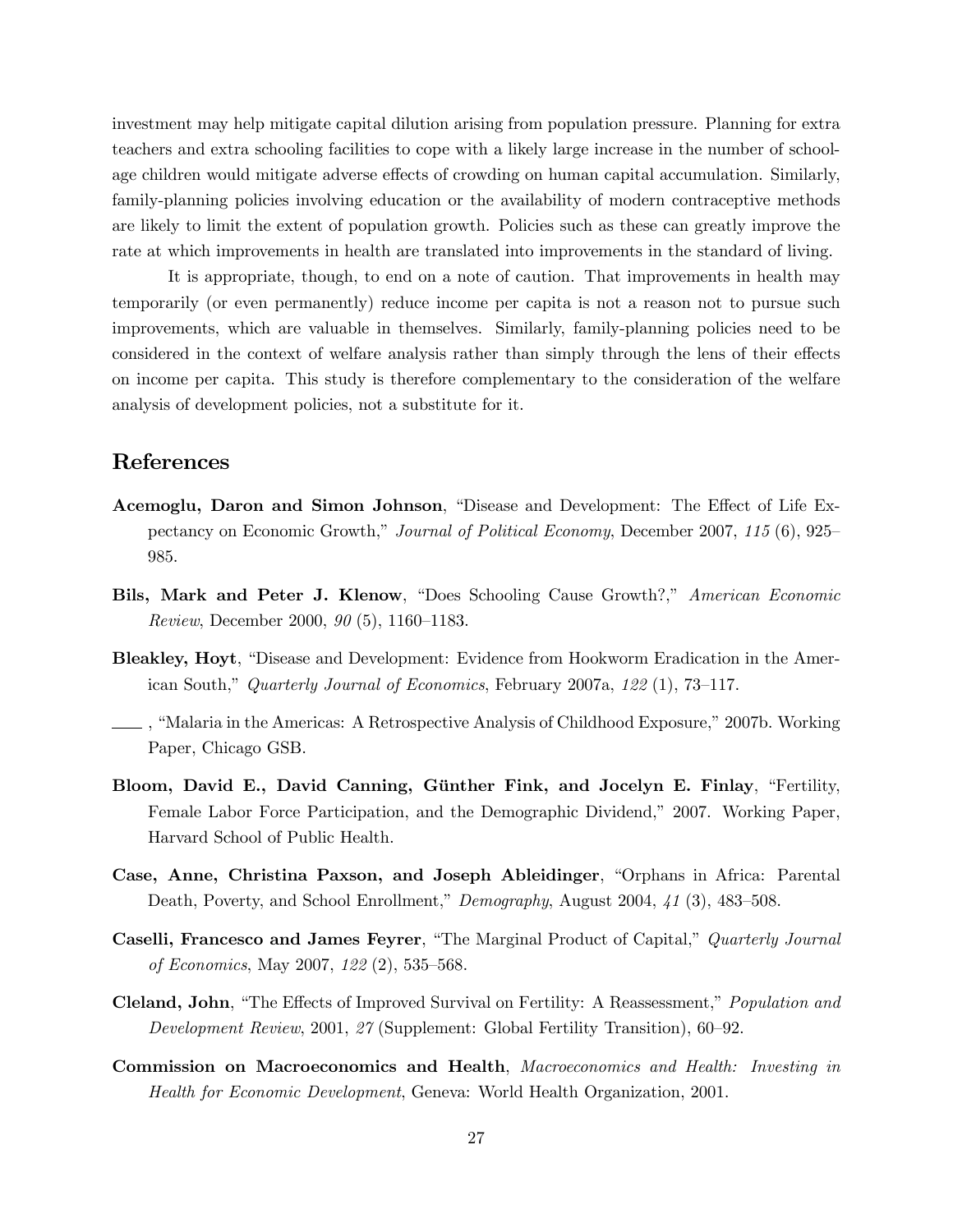- Deaton, Angus, "Saving and Growth," in Klaus Schmidt-Hebbel and Luis Servén, eds., The Economics of Saving and Growth: Theory, Evidence, and Implications for Policy, New York, NY: Cambridge University Press, 1999, pp. 33—70.
- Fortson, Jane G., "Mortality Risk and Human Capital Investment: The Impact of HIV/AIDS in Sub-Saharan Africa," 2007. mimeo, University of Chicago.
- Hall, Robert E. and Charles I. Jones, "Why Do Some Countries Produce So Much More Output Per Worker Than Others?," Quarterly Journal of Economics, February 1999, 114 (1), 83—116.
- Hansen, Gary D. and Edward C. Prescott, "Malthus to Solow," American Economic Review, September 2002, 92 (4), 1205—1217.
- Kalemli-Ozcan, Sebnem, "Does Mortality Decline Promote Economic Growth?," Journal of Economic Growth, December 2002, 7 (4), 411—439.
- , "AIDS, 'Reversal' of the Demographic Transition and Economic Development: Evidence from Africa," 2008. NBER Working Paper No. 12181.
- , Harl E. Ryder, and David N. Weil, "Mortality Decline, Human Capital Investment, and Economic Growth," Journal of Development Economics, June 2000, 62 (1), 1—23.
- Keyfitz, Nathan and Wilhelm Flieger, World Population: An Analysis of Vital Data, Chicago, IL: University of Chicago Press, 1968.
- Lee, Ronald D., Andrew Mason, and Tim Miller, "Saving, Wealth and Population," in Nancy Birdsall, Allen C. Kelley, and Steven W. Sinding, eds., Population Matters: Demographic Change, Economic Growth, and Poverty in the Developing World, New York, NY: Oxford University Press, 2001, pp. 137—164.
- Lucas, Adrienne M., "The Impact of Disease Eradication on Fertility and Education," 2007a. mimeo, Wellesley College.
- , "The Impact of Malaria Eradication on Zambian Fertility: A Multigenerational Projection," 2007b. mimeo, Wellesley College.
- Murray, Christopher J. L., "Rethinking DALYs," in Christopher J. L. Murray and Alan D. Lopez, eds., The Global Burden of Disease: A Comprehensive Assessment of Mortality and Disability from Diseases, Injuries and Risk Factors in 1990 and Projected to 2020, Cambridge, MA: Harvard University Press, 1996, pp. 1—98.
- and Alan D. Lopez, The Global Burden of Disease: A Comprehensive Assessment of Mortality and Disability from Diseases, Injuries and Risk Factors in 1990 and Projected to 2020, Cambridge, MA: Harvard University Press, 1996.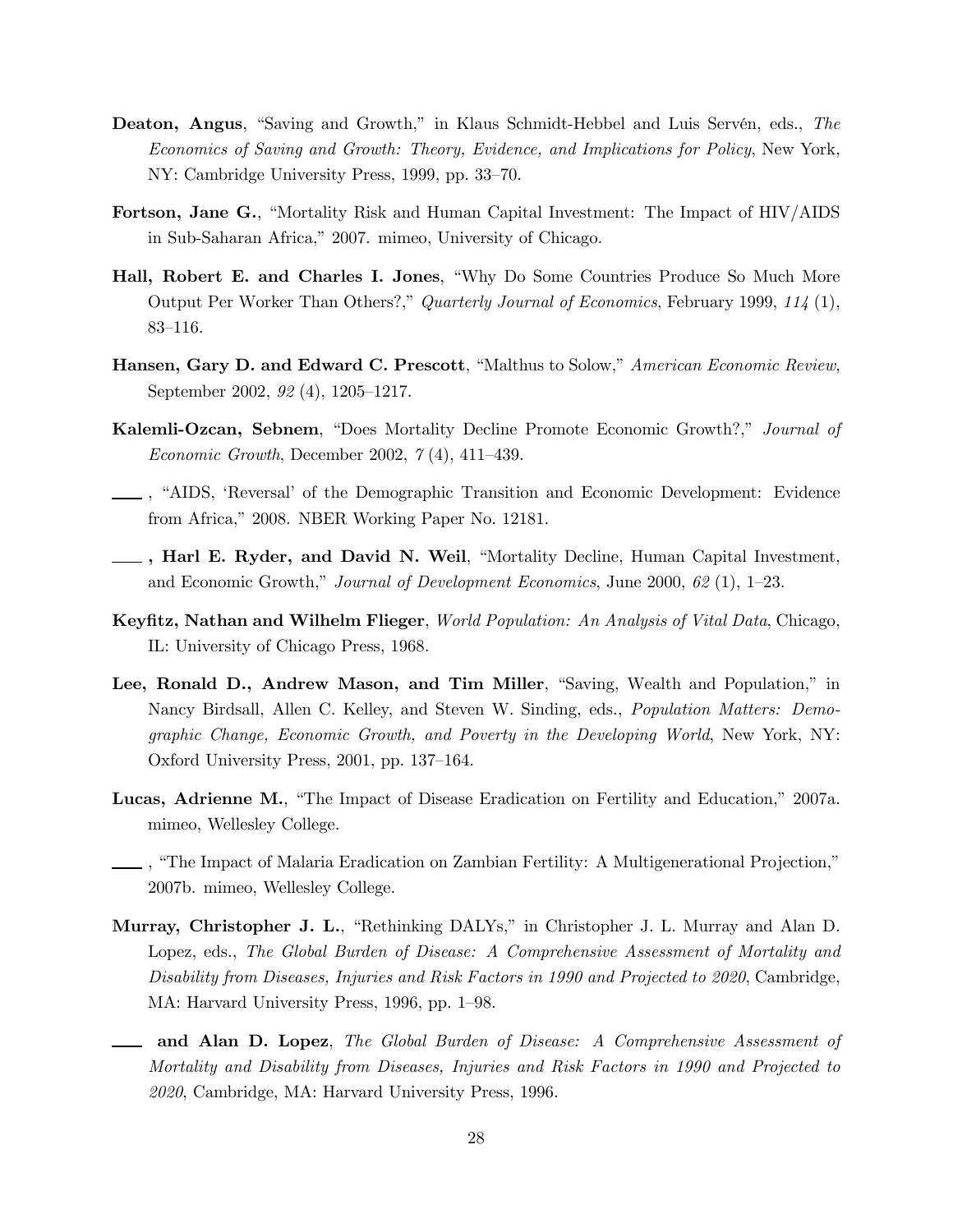- Nordhaus, William D. and James Tobin, "Is Growth Obsolete?," in "Economic Growth, Economic Research: Retrospect and Prospect, Fiftieth Anniversary Colloquium, Vol. V, General Series No. 96," New York, NY: Colombia University Press (for NBER), 1972.
- United Nations, Model Life Tables for Developing Countries, New York, NY: United Nations Population Division, 1982.
- Weil, David N., "Accounting for the Effect of Health on Economic Growth," Quarterly Journal of Economics, August 2007, 122 (3), 1265—1306.
- World Bank, Where is the Wealth of Nations? Measuring Capital for the 21st Century, Washington, DC: World Bank, 2005.
- Young, Alwyn, "The Gift of the Dying: The Tragedy of AIDS and the Welfare of Future African Generations," Quarterly Journal of Economics, May 2005, 120 (2), 423—466.
- , "In Sorrow to Bring Forth Children: Fertility Amidst the Plague of HIV," Journal of Economic Growth, December 2007, 12 (4), 283—327.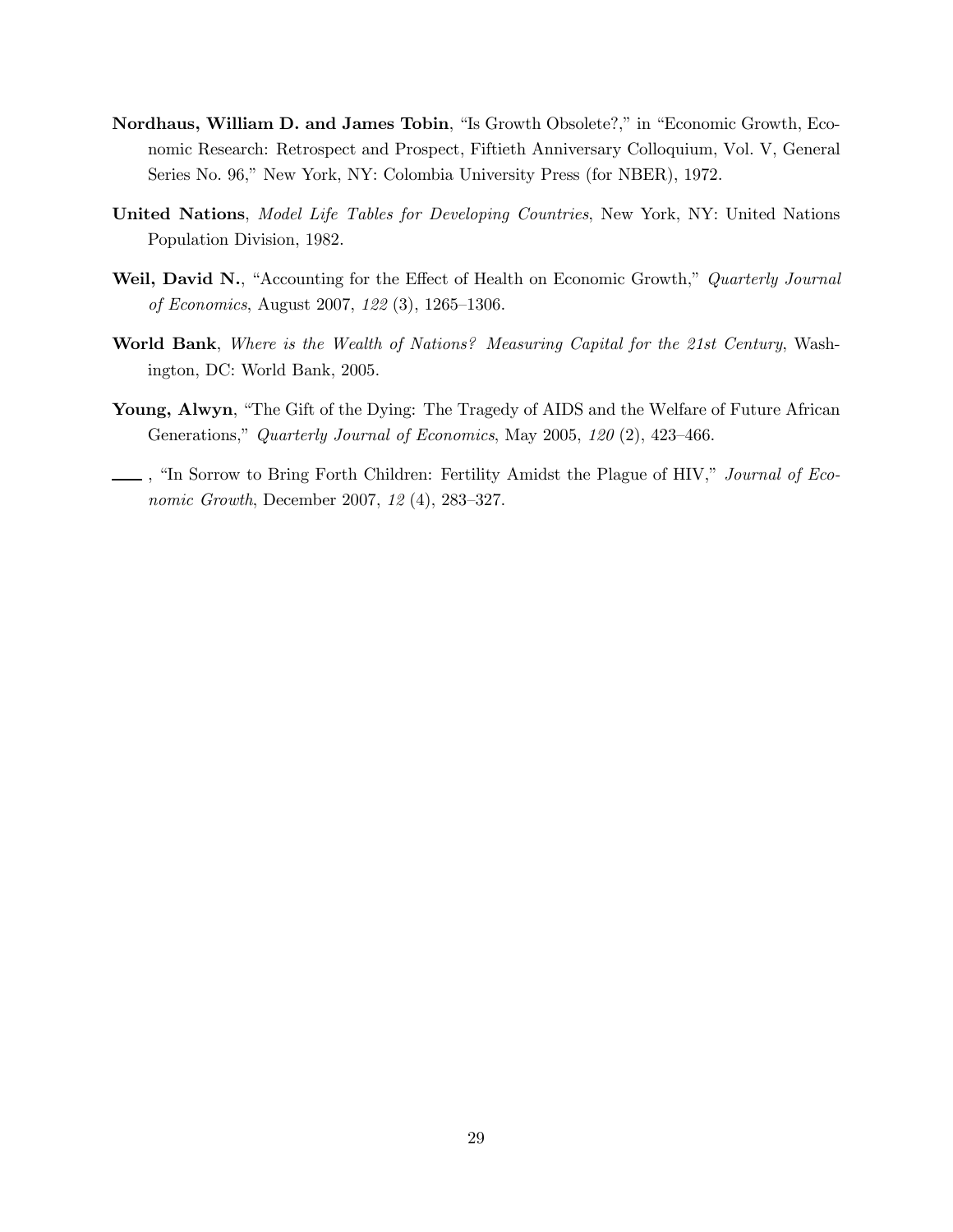|                                                              | Ages $0-4$ | Ages $30-44$ |
|--------------------------------------------------------------|------------|--------------|
| All Causes                                                   | 0.1662     | 0.1352       |
| Communicable, Maternal, Perinatal and Nutritional Conditions | 0.1084     | 0.0406       |
| Infectious and Parasitic Diseases                            | 0.0432     | 0.0397       |
| <b>Tuberculosis</b>                                          | 0.0003     | 0.0046       |
| HIV/AIDS                                                     | 0.0002     | 0.0206       |
| Malaria                                                      | 0.0251     | 0.0014       |
| Non-communicable Diseases                                    | 0.0450     | 0.0717       |
| Injuries                                                     | 0.0129     | 0.0228       |

Table 1: Per Capita YLDs for Males, AFRO E Region

Source: WHO, Global Burden of Disease (2002) Revised Estimates

| Age       | Incidence Rate                   | Prevalence Rate | Average Duration | Death Rate    |  |  |
|-----------|----------------------------------|-----------------|------------------|---------------|--|--|
|           | (per 100,000)                    | (per 100,000)   | (years)          | (per 100,000) |  |  |
|           | Malaria Episodes                 |                 |                  |               |  |  |
| $0 - 4$   | 120,000                          | 1,644           | 0.01             | 559           |  |  |
| $5 - 14$  | 17,500                           | 240             | 0.01             | 42            |  |  |
| $15 - 44$ | 17,500                           | 240             | 0.01             | 33            |  |  |
| $45 - 59$ | 17,500                           | 240             | 0.01             | 36            |  |  |
|           | Malaria – Neurological Sequelae  |                 |                  |               |  |  |
| $0 - 4$   | 164                              | 365             | 37.1             | $\theta$      |  |  |
| $5 - 14$  | $\theta$                         | 701             |                  |               |  |  |
| $15 - 44$ | $\Omega$                         | 617             |                  |               |  |  |
| $45 - 59$ | $\Omega$                         | 474             |                  |               |  |  |
|           | Tuberculosis (HIV sero-negative) |                 |                  |               |  |  |
| $0 - 4$   | 85                               | 108             | 2.0              | 42            |  |  |
| $5 - 14$  | 135                              | 251             | $2.0\,$          | 22            |  |  |
| $15 - 44$ | 284                              | 552             | 2.0              | 92            |  |  |
| $45 - 59$ | 339                              | 670             | 2.0              | 182           |  |  |

Table 2: Disease Burden for Females, Sub-Saharan Africa

Source: Murray and Lopez (1996)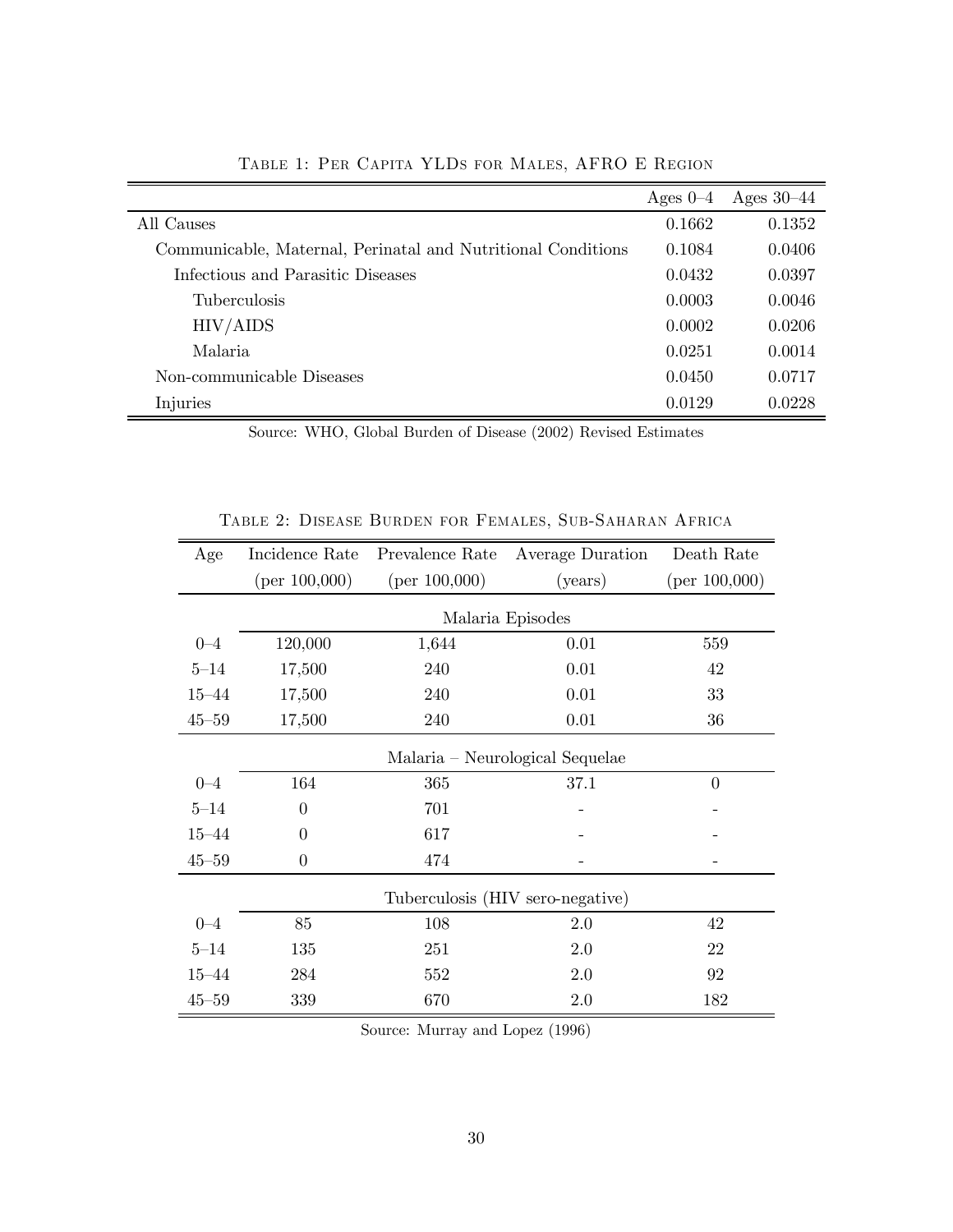

Figure 1: Survivorship Functions, UN Model Life Table, South Asia

Figure 2: Fertility Schedule, Sri Lanka, 1953

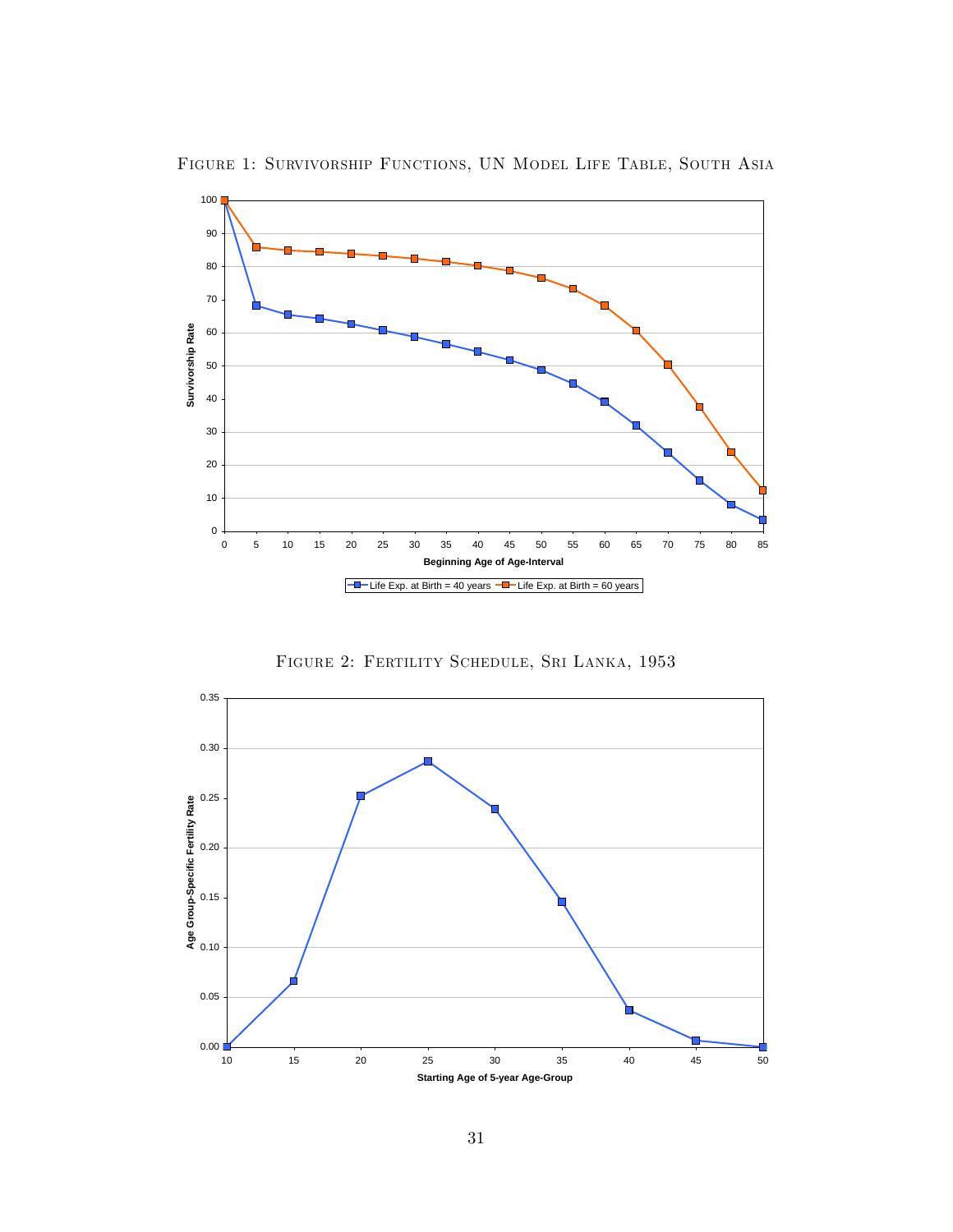

FIGURE 3: EFFECT OF THE LIFE EXPECTANCY SHOCK ON POPULATION SIZE

FIGURE 4: YLD PER CAPITA AND LIFE EXPECTANCY AT BIRTH

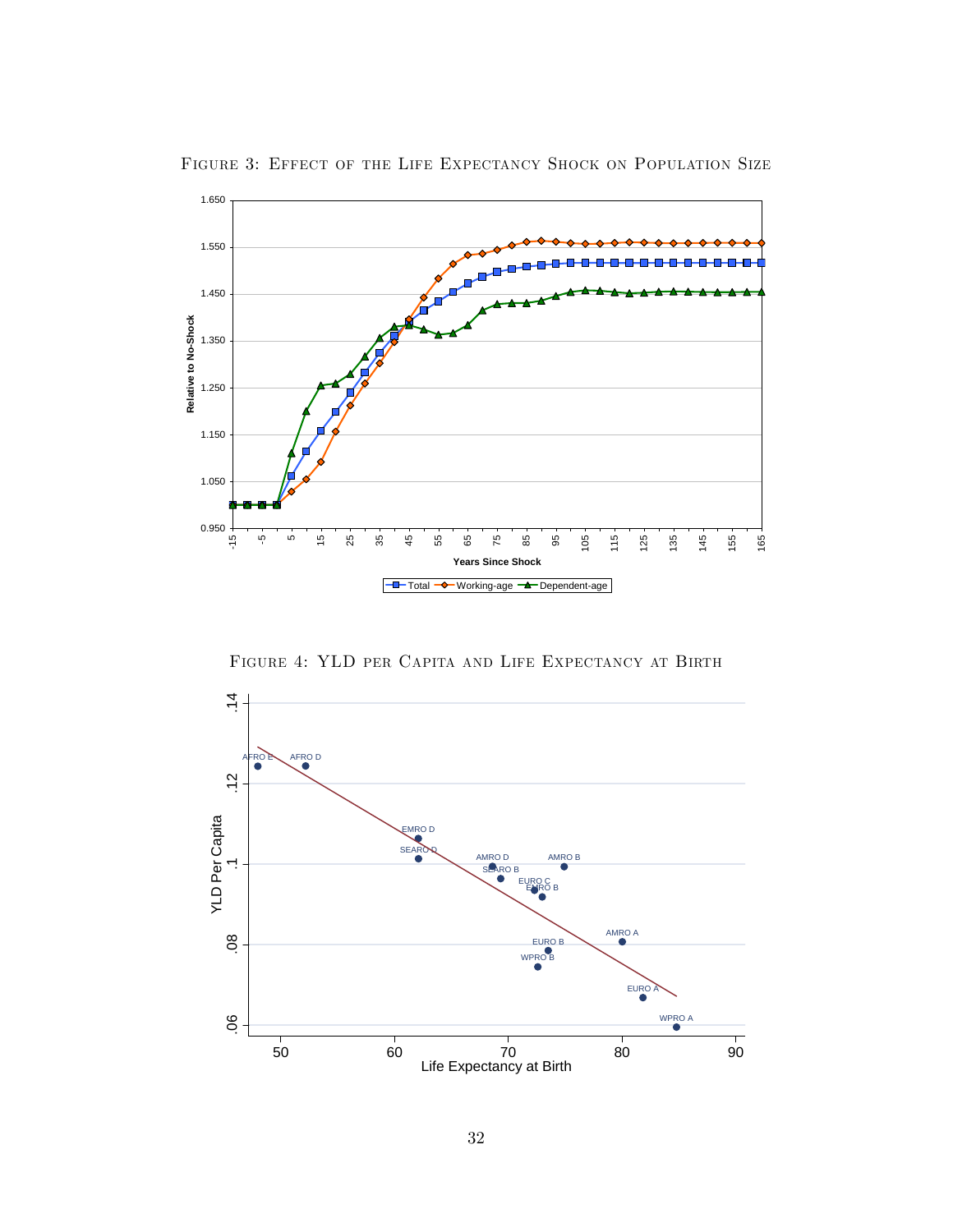

Figure 5: The Base Case Scenario

Figure 6: Effect of Health on Income per Capita

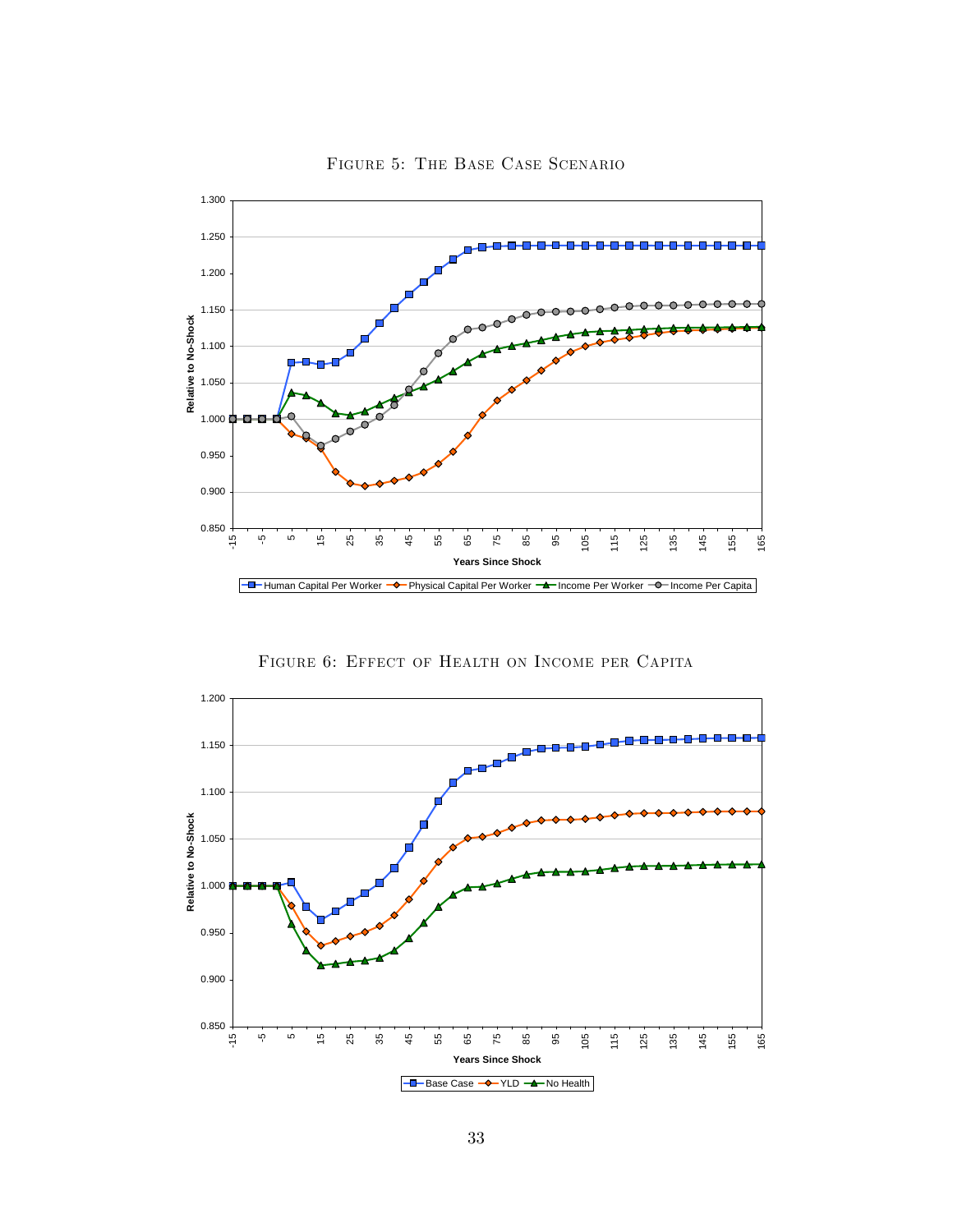

Figure 7: The Phase-in Effect on Income per Capita

Figure 8: Effect of Worker Experience on Income per Capita

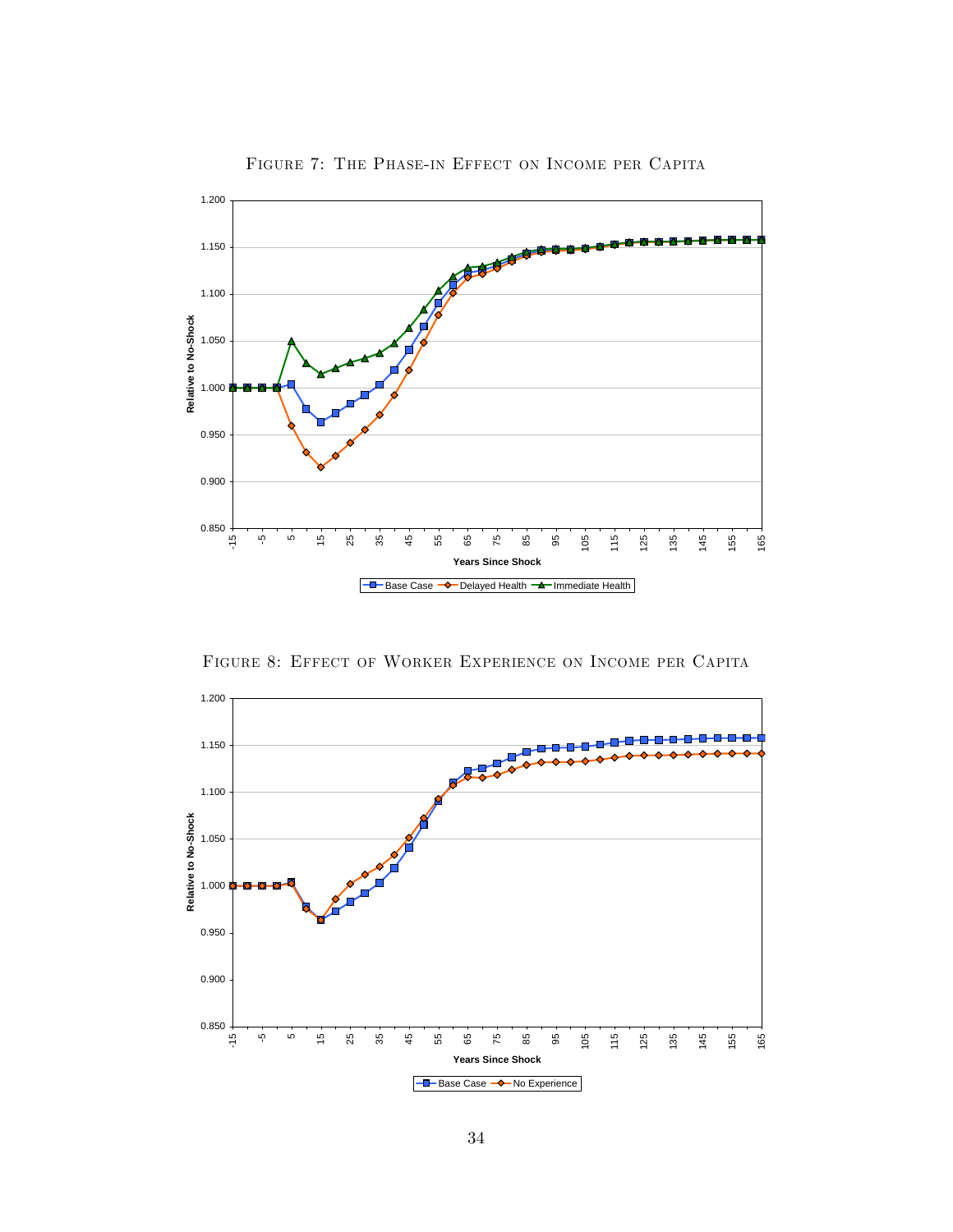

Figure 9: Effect of Schooling on Income per Capita

FIGURE 10: EFFECT OF ADJUSTMENT SPEED ON POPULATION SIZE

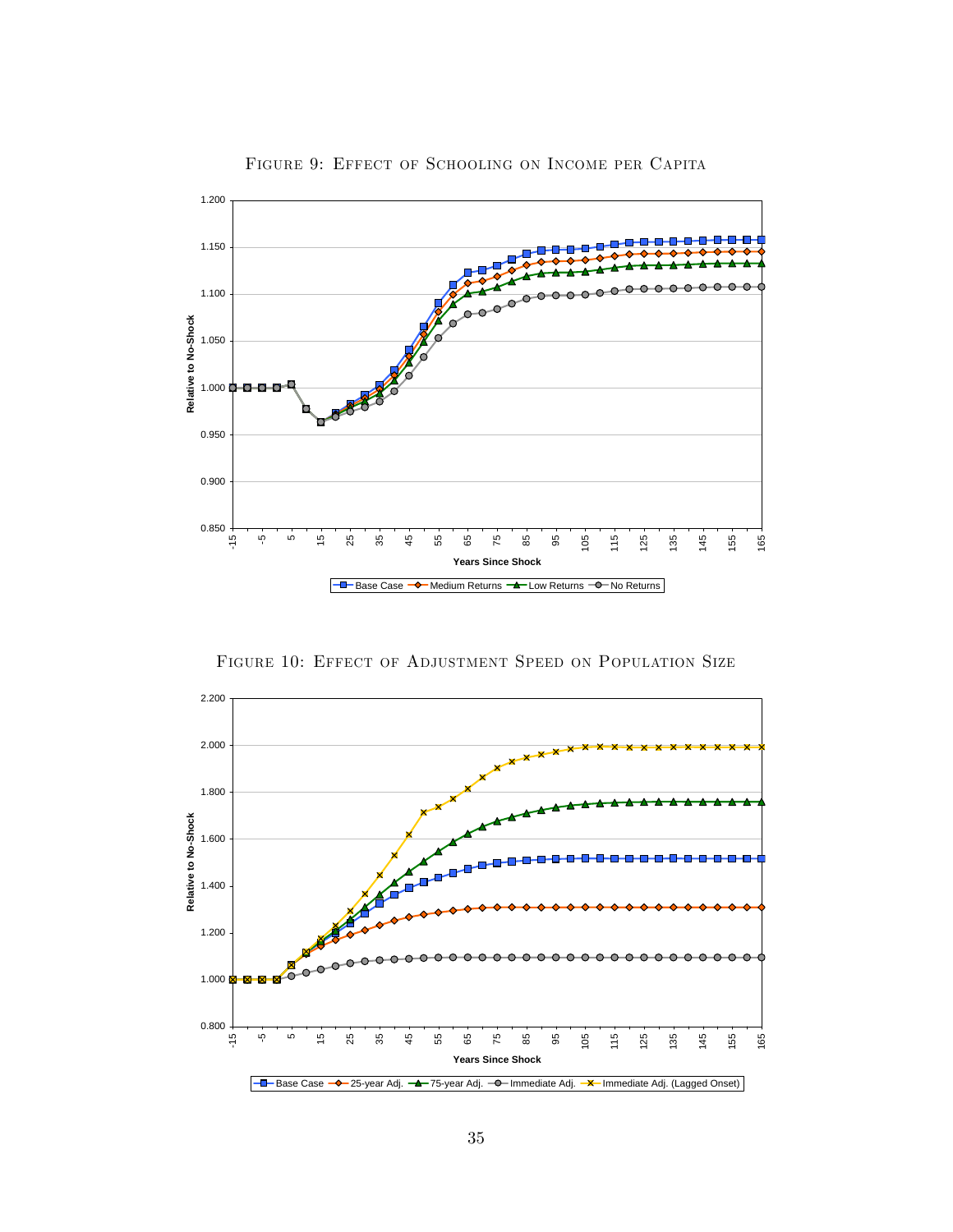

Figure 11: Effect of Adjustment Speed on Income per Capita

Figure 12: Fixed Factor Income Share and Output per Worker

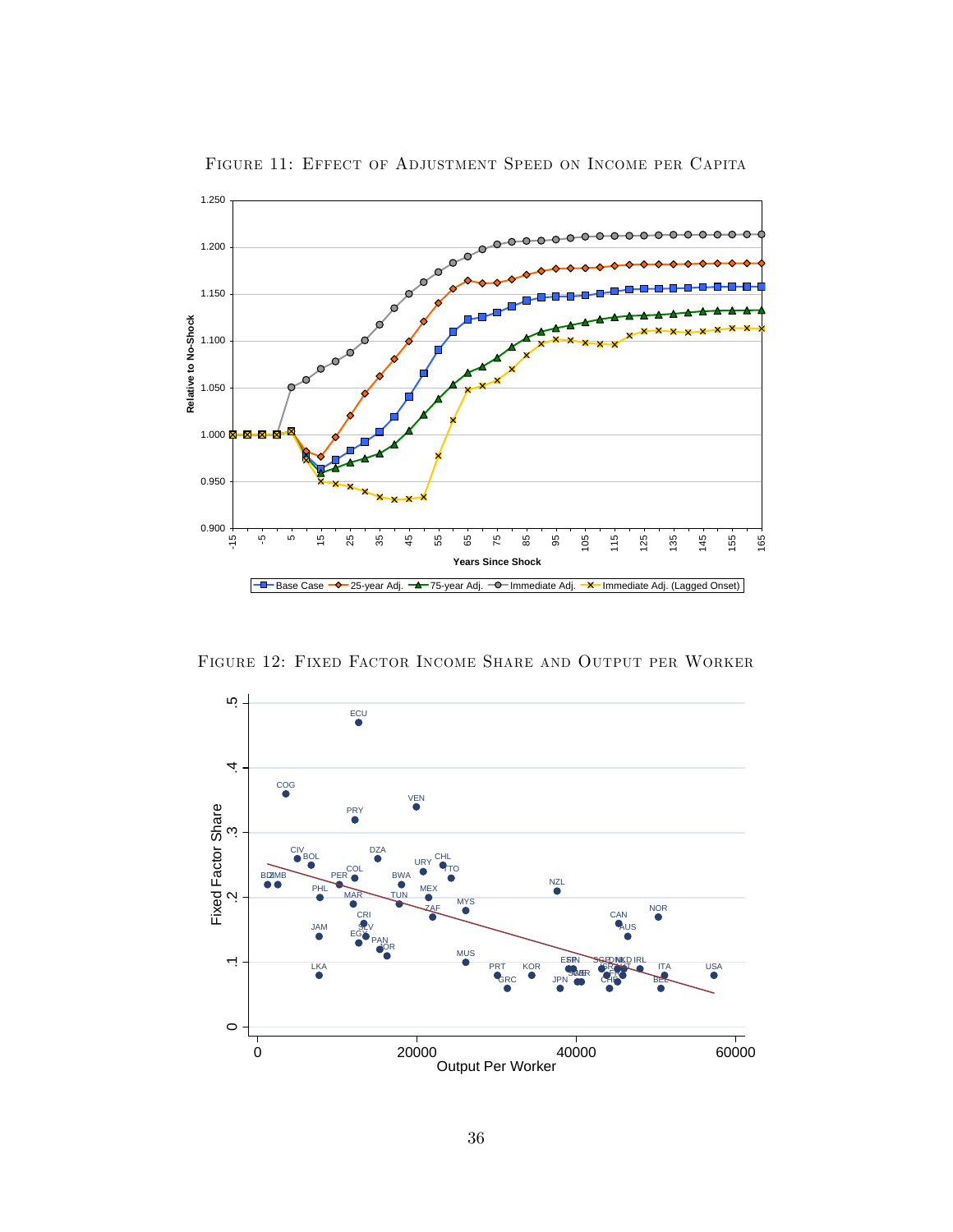

Figure 13: Effect of Land Share on Income per Capita

FIGURE 14: EFFECT OF LAND SUBSTITUTABILITY ON INCOME PER CAPITA

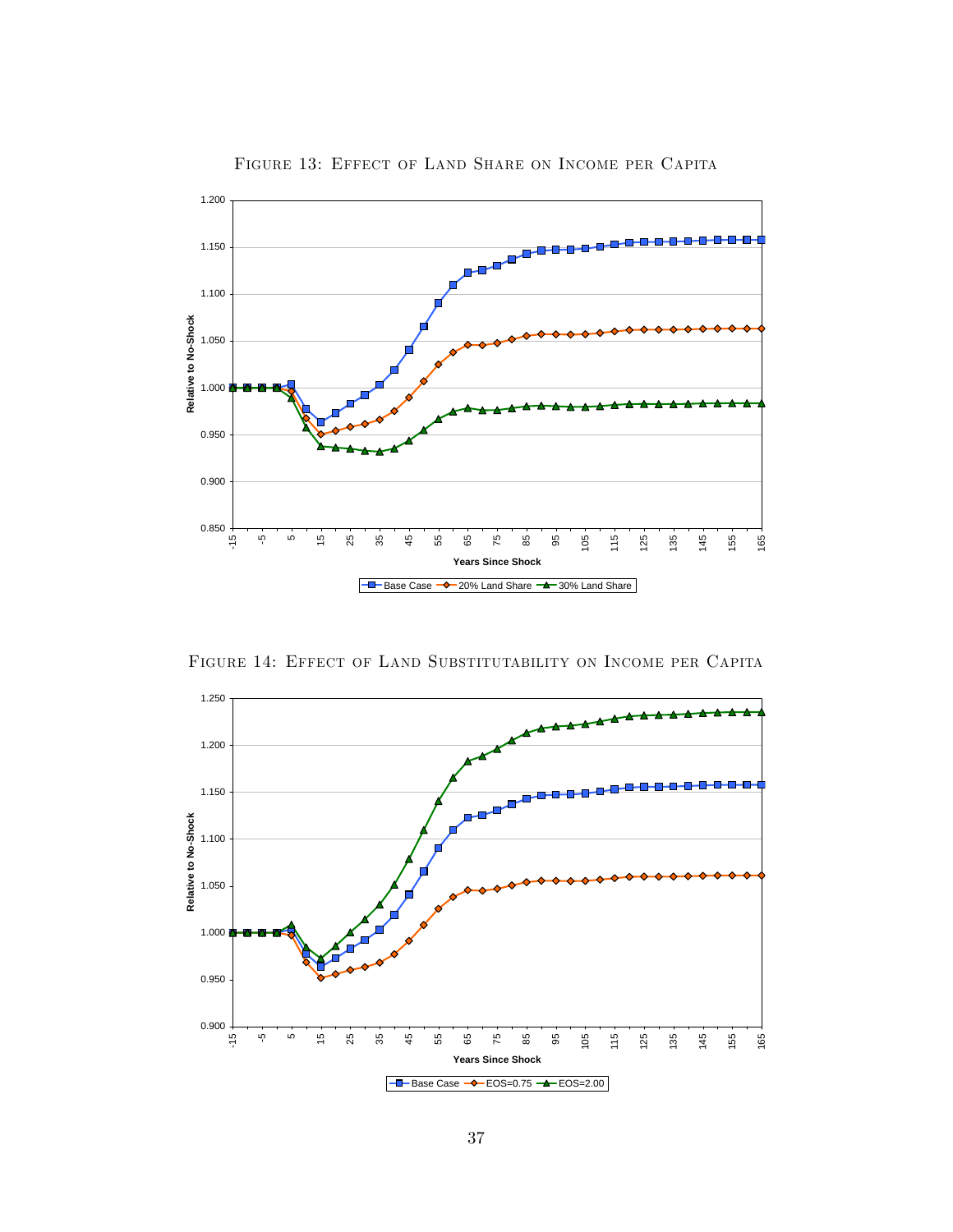

Figure 15: Effect of International Capital Flows on Capital per Worker

Figure 16: Effect of International Capital Flows on Income per Capita

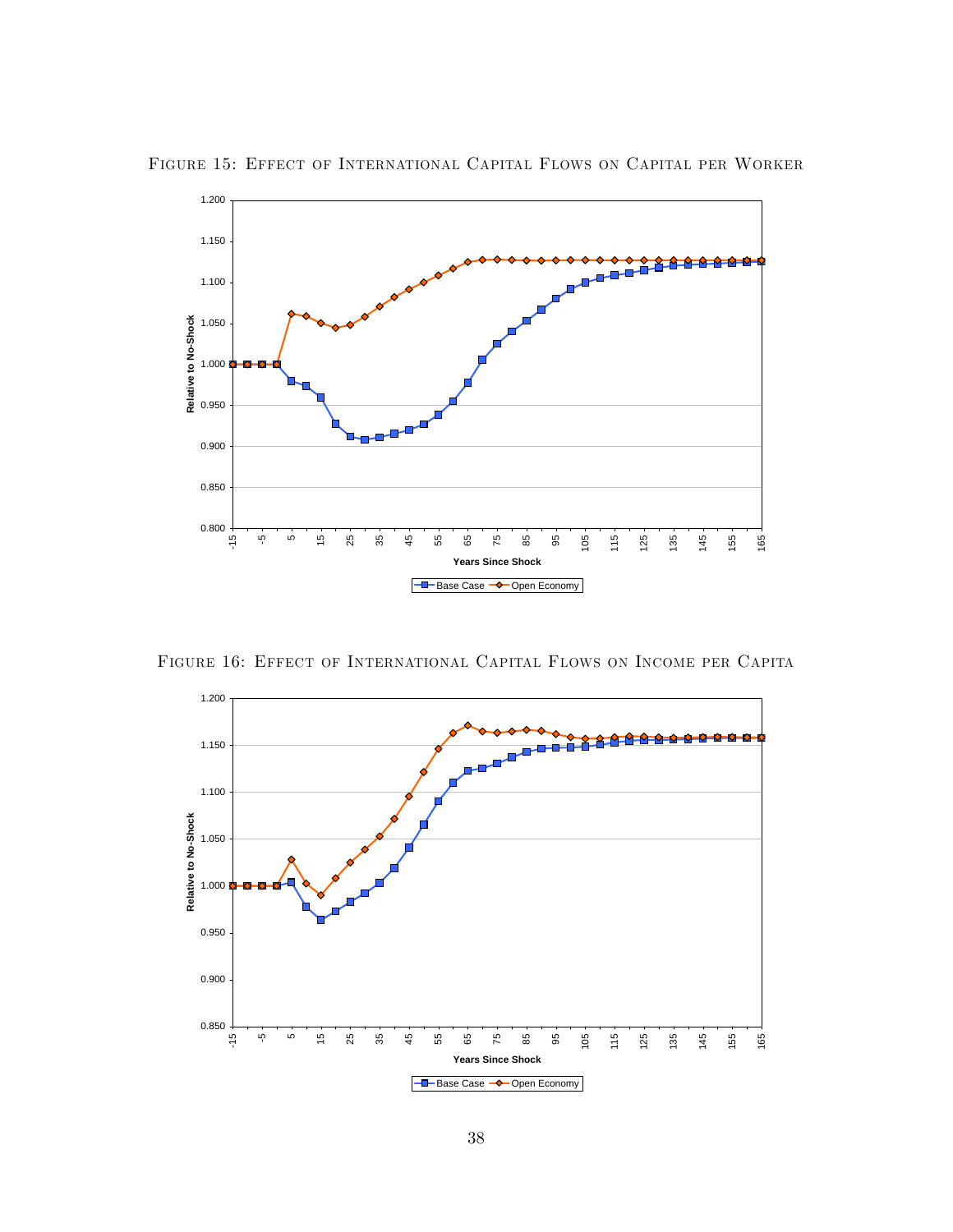

Figure 17: The Current Account Deficit as a Percentage of Income

FIGURE 18: THE EVOLUTION OF FOREIGN CAPITAL

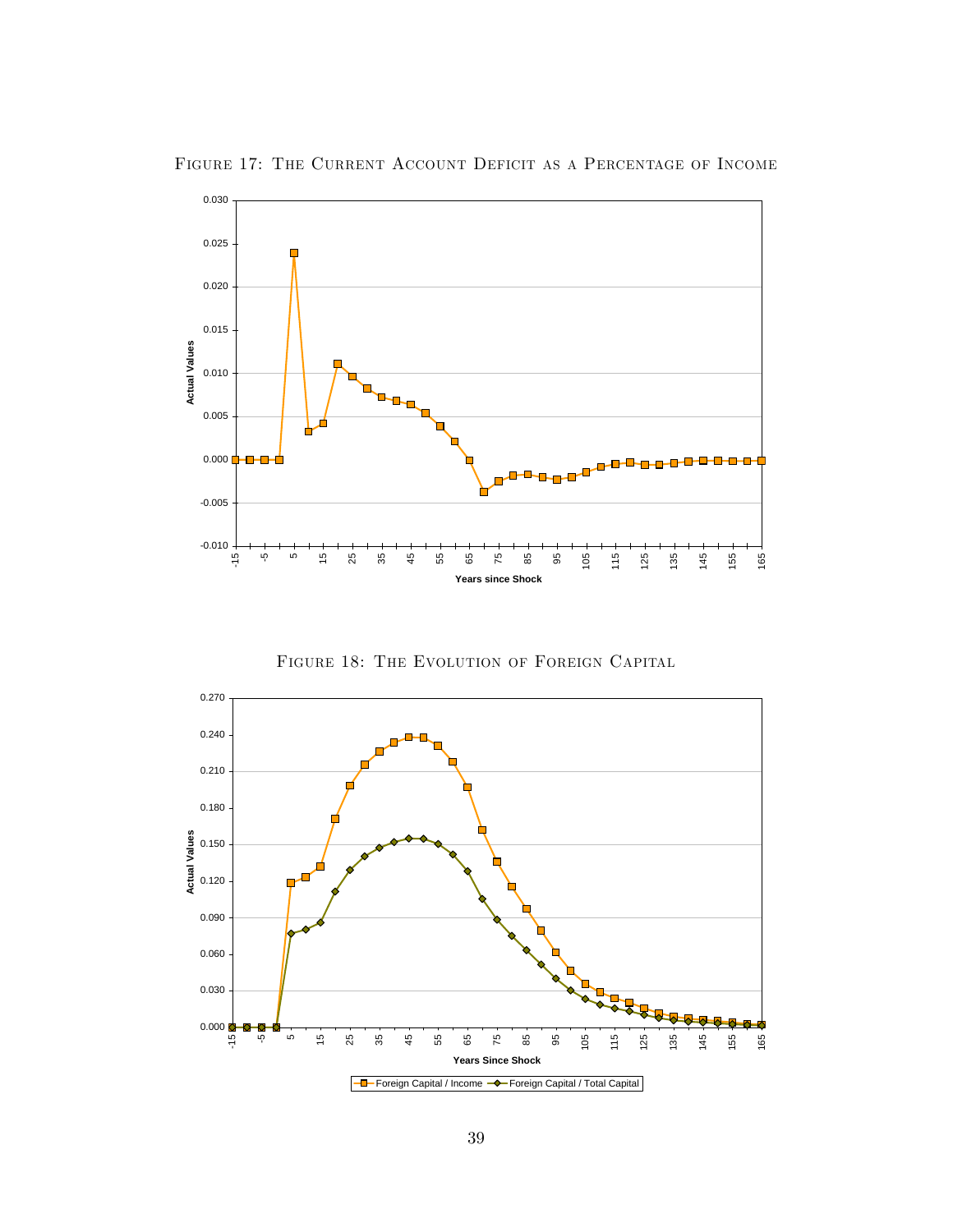

Figure 19: The Best Case Scenario for Income per Capita

Figure 20: The Worst Case Scenario for Income per Capita

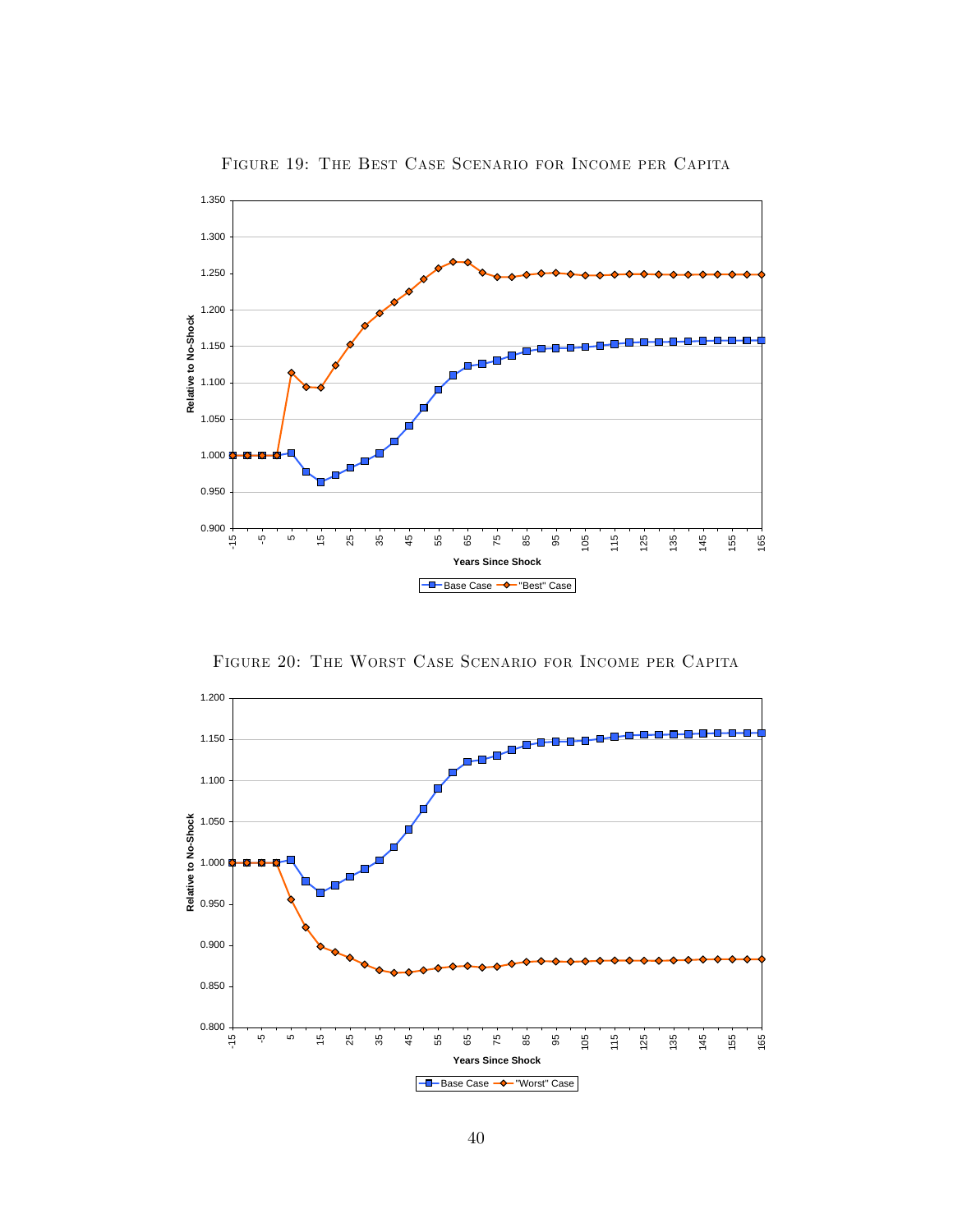

Figure 21: Effect of Disease Eradication on Population Size

FIGURE 22: EFFECT OF DISEASE ERADICATION ON THE DEPENDENCY RATIO

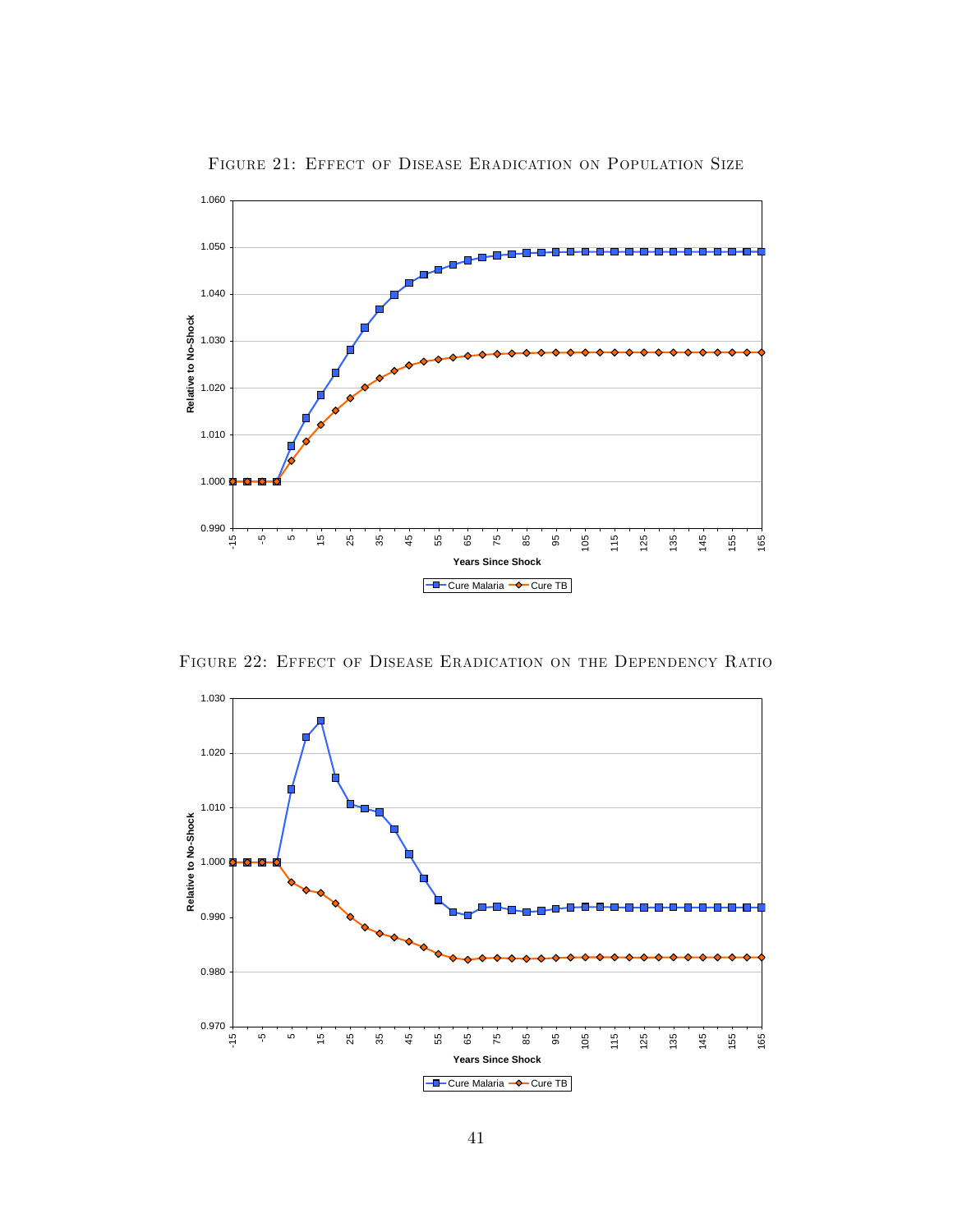

Figure 23: Effect of Disease Eradication on Income per Capita

Figure 24: Effect of Disease Eradication on Income per Worker

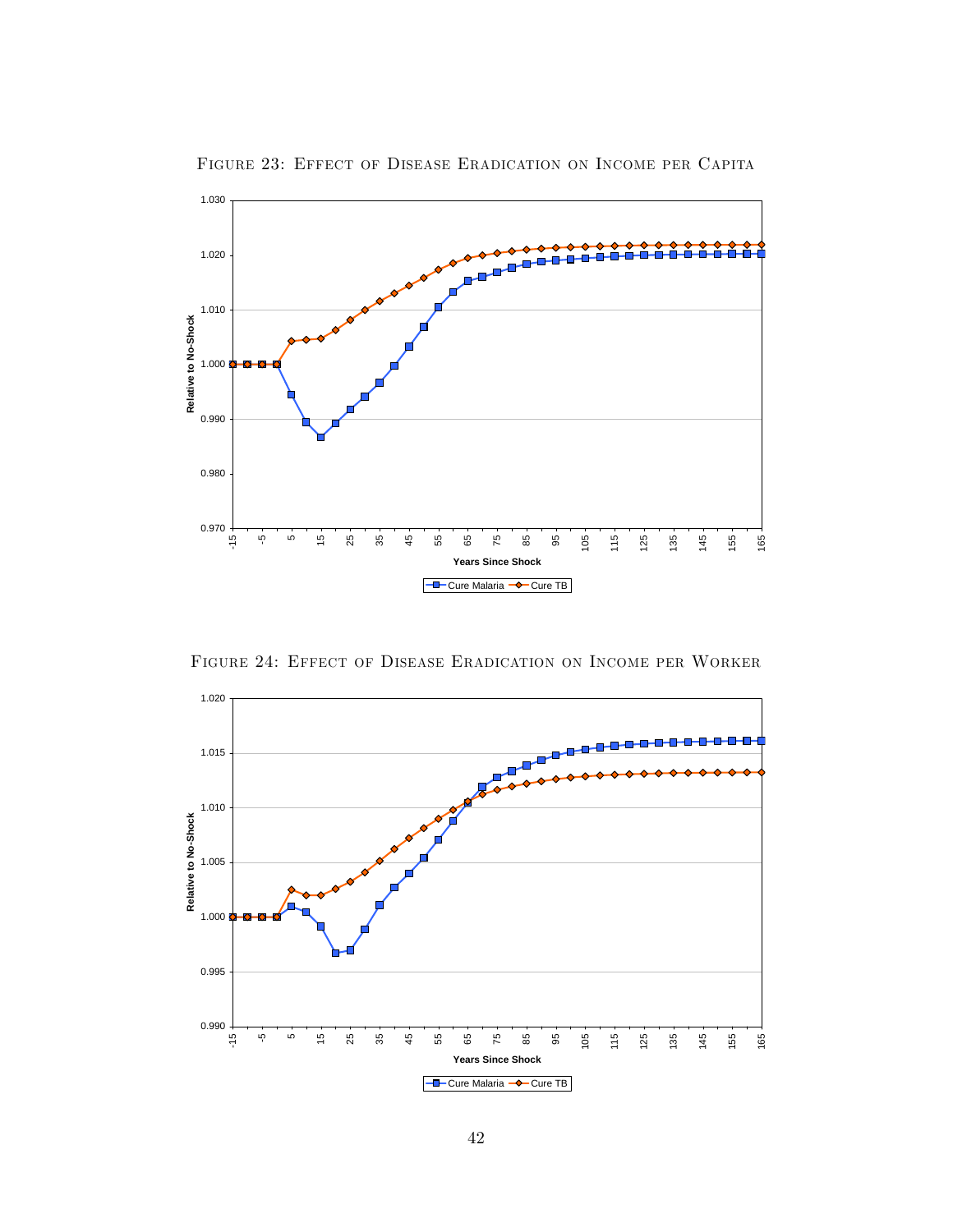

Figure 25: Effect of Disease Eradication on Capital per Worker

Figure 26: Effect of Disease Eradication on Human Capital per Worker